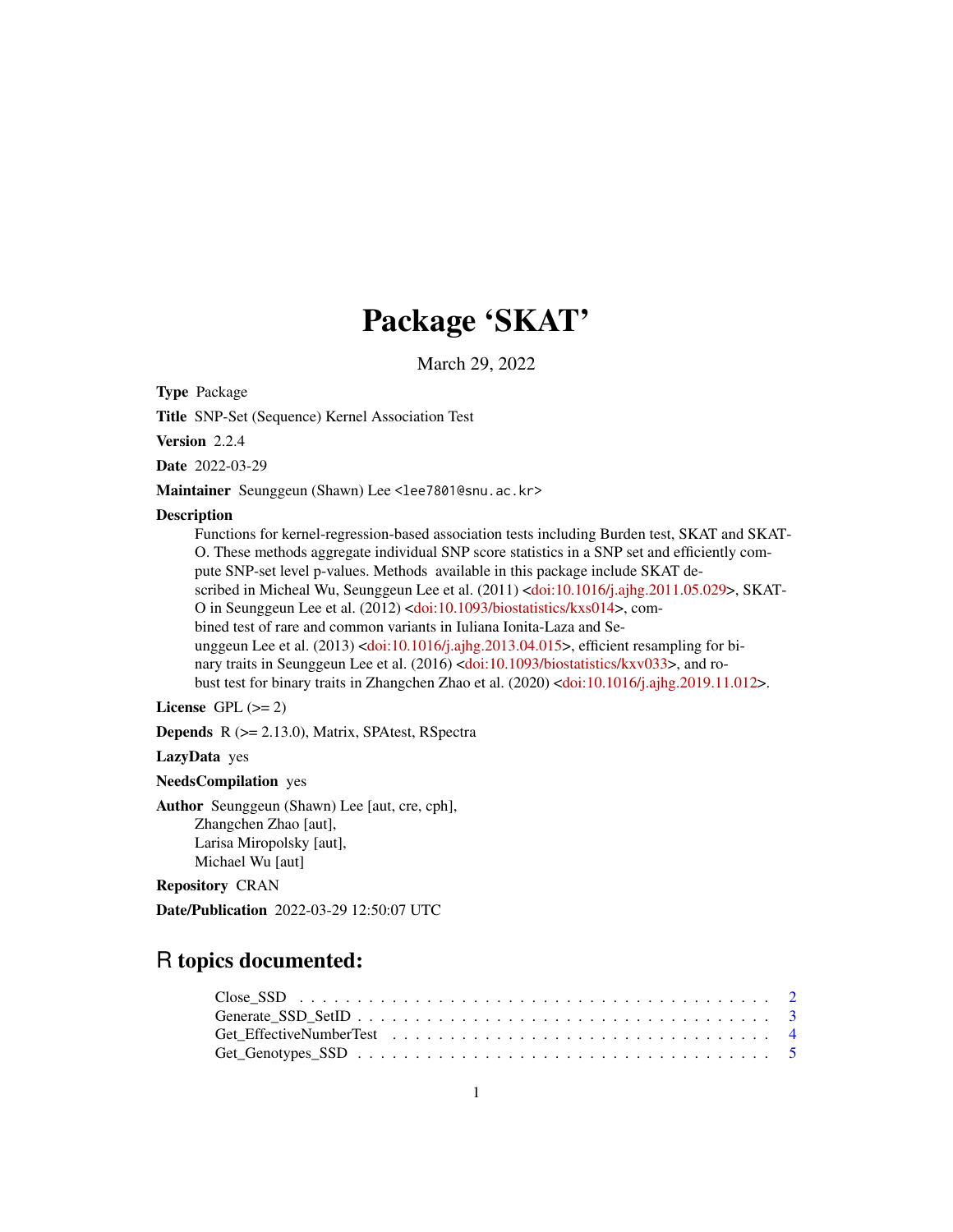<span id="page-1-0"></span>

|       | 43 |
|-------|----|
|       |    |
|       |    |
|       |    |
|       |    |
| Index | 49 |

Close\_SSD *Close SNP set data file (SSD)*

# Description

Close the opened SNP Set data file (SSD). After using the SSD file, it must be closed.

# Usage

Close\_SSD()

# Author(s)

Seunggeun Lee, Larisa Miropolsky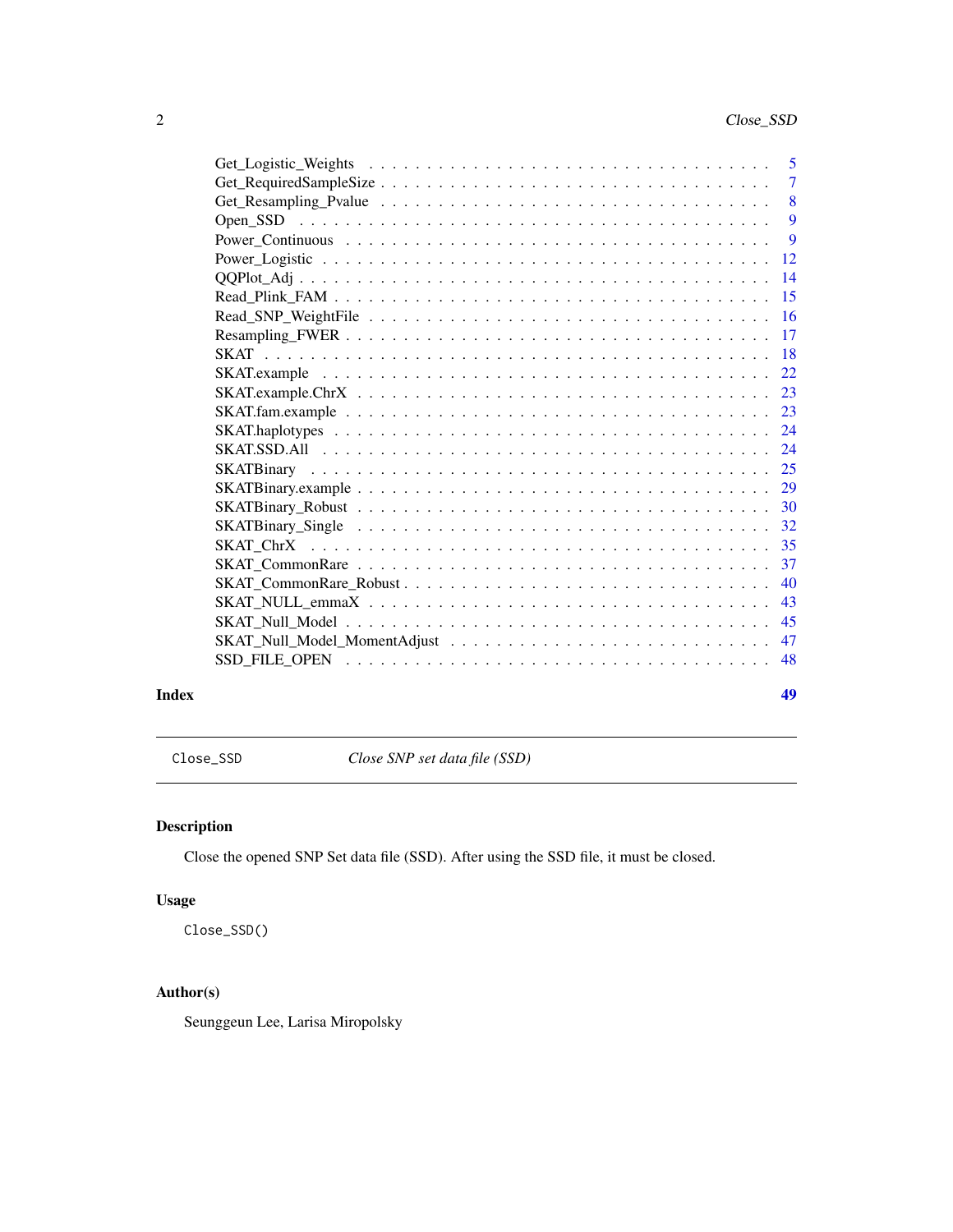<span id="page-2-0"></span>Generate a SNP set data file (SSD) from binary plink data files using user specified SNP sets.

# Usage

```
Generate_SSD_SetID(File.Bed, File.Bim, File.Fam, File.SetID,
File.SSD, File.Info, Is.FlipGenotype=TRUE)
```
# Arguments

| File.Bed        | name of the binary ped file (BED).                                                                                                                       |
|-----------------|----------------------------------------------------------------------------------------------------------------------------------------------------------|
| File.Bim        | name of the binary map file (BIM).                                                                                                                       |
| File.Fam        | name of the FAM file (FAM).                                                                                                                              |
| File.SetID      | name of the SNP set ID file that defines SNP sets. The first column must be Set<br>ID, and the second column must be SNP ID. There should be no header!! |
| File.SSD        | name of the SSD file generated.                                                                                                                          |
| File.Info       | name of the SSD info file generated.                                                                                                                     |
| Is.FlipGenotype |                                                                                                                                                          |
|                 |                                                                                                                                                          |

internal use only, please do not change

#### Details

The SetID file is a white-space (space or tab) delimitered file with 2 columns: SetID and SNP\_ID.

Please keep in mind that there should be no header! The SNP\_IDs and SetIDs should be less than 50 characters, otherwise, it will return an error message.

The SSD file is a binary formated file with genotypes. The SSD info file is a text file with general information on data and SNP sets (first 6 rows), and information on each set (after 8th row).

#### Author(s)

Seunggeun Lee, Larisa Miropolsky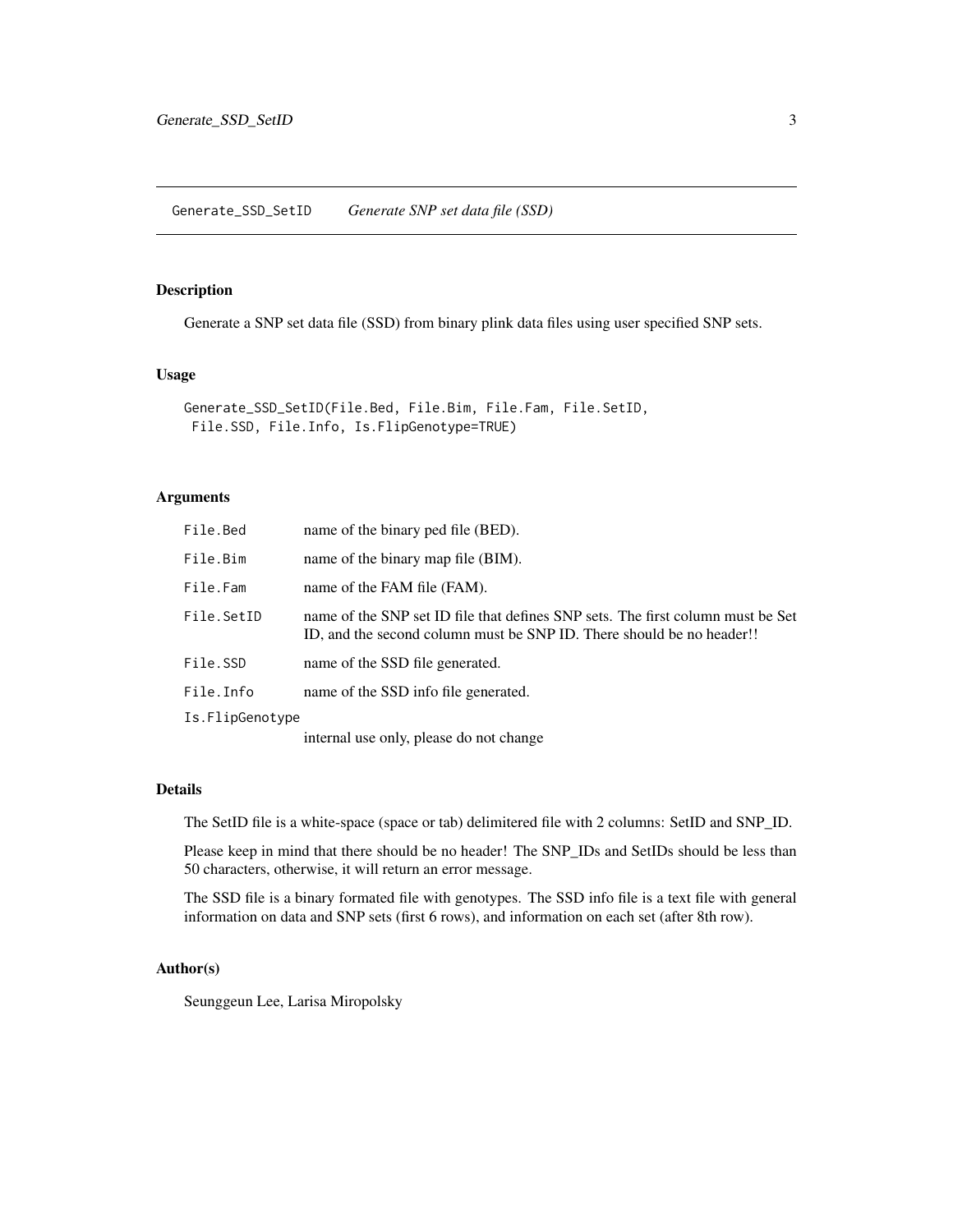```
Get_EffectiveNumberTest
```
*Estimate the effective number of tests for Bonferroni correction*

#### Description

Estimate the effective number of tests for Bonferroni correction using the minimum achievable p-values (MAP).

# Usage

Get\_EffectiveNumberTest(MAP, alpha=0.05, Is.MidP=TRUE)

# Arguments

| MAP     | a vector of the minimum achievable p-values (MAP).            |
|---------|---------------------------------------------------------------|
| alpha   | a significant level.                                          |
| Is.MidP | a logical value indicating whether p-values are mid-p-values. |

# Value

Effective number of test for Bonferroni correction at the level alpha. MAP can be obtained from SKATBinary functions.

# Author(s)

Seunggeun Lee

# References

Lee, S., Fuchsberger, C., Kim, S., Scott, L. (2015) An efficient resampling method for calibrating single and gene-based rare variant association analysis in case-control studies. *Biostatistics*, in press.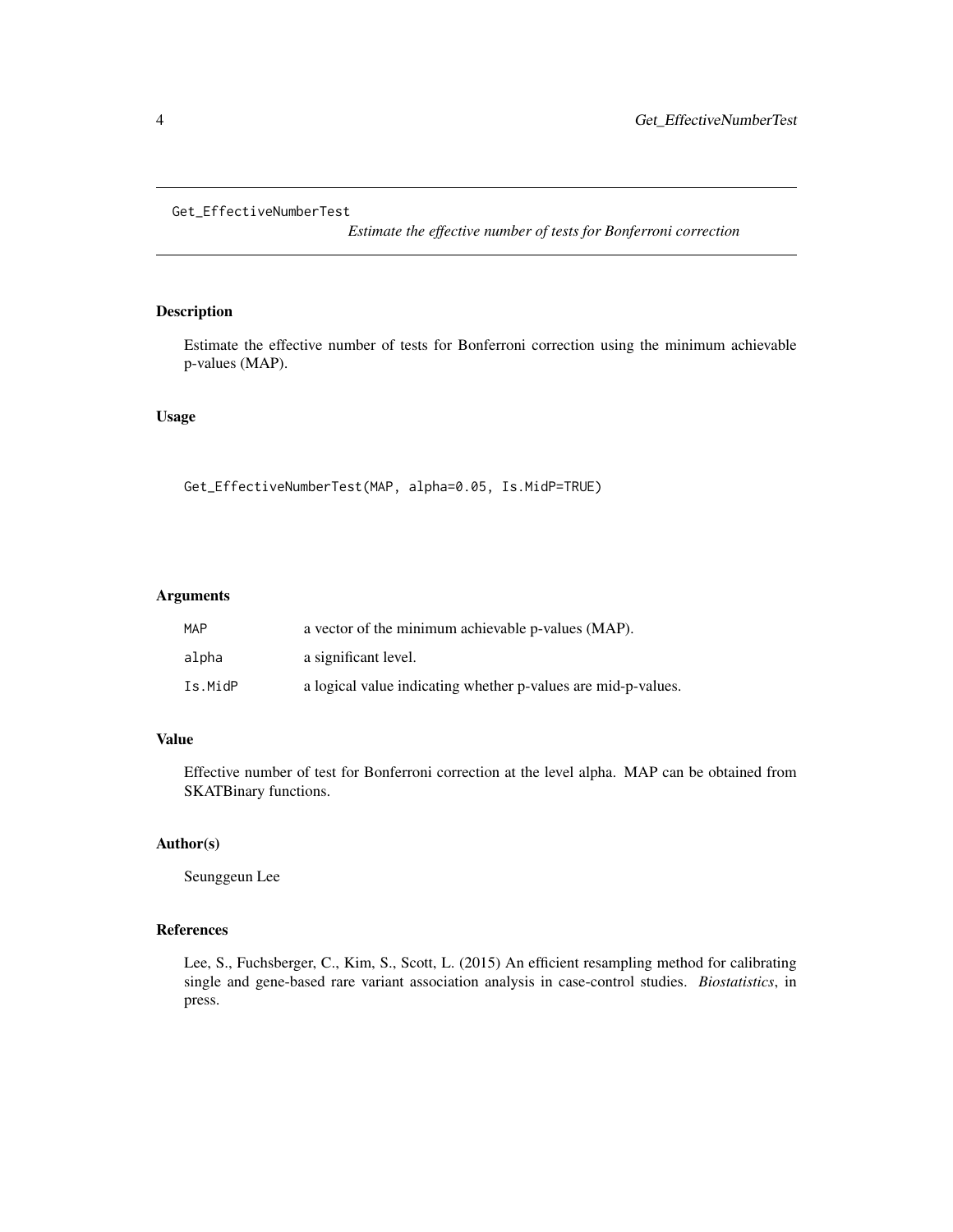<span id="page-4-0"></span>Get\_Genotypes\_SSD *Get Genotype data from SSD file*

### Description

Read a SSD file and return a genotype matrix.

#### Usage

```
Get_Genotypes_SSD(SSD_INFO, Set_Index, is_ID = TRUE)
```

```
Get_Genotypes_SSD_Sparse(SSD_INFO, Set_Index)
```
#### Arguments

| SSD INFO  | SSD_INFO object returned from Open_SSD.                                                                                      |
|-----------|------------------------------------------------------------------------------------------------------------------------------|
| Set Index | a numeric value of Set index. The set index of each set can be found from<br>SetInfo object of SSD. INFO.                    |
| is ID     | a logical value indicating whether to read SNP ID (default=TRUE). If TRUE, it<br>reads SNP IDs and use them as column names. |

# Value

A genotype matrix with n rows and m columns, where n is the number of samples and m is the number of SNPs. Get\_Genotypes\_SSD\_Sparse returns a sparse matrix. Get\_Genotypes\_SSD\_Sparse always returns SNP IDs as the column names, so does not have is\_ID parameter.

#### Author(s)

Seunggeun Lee, Larisa Miropolsky

Get\_Logistic\_Weights *Get the logistic weight*

# Description

Get logistic weights from either a genotype matrix (Z) or a vector of minor allele frequncies (MAF). Users can apply this weights to SKAT by giving it as the "weights" parameter. The logistic weight gives equal weights to rare variants and nearly zero weight to common variants.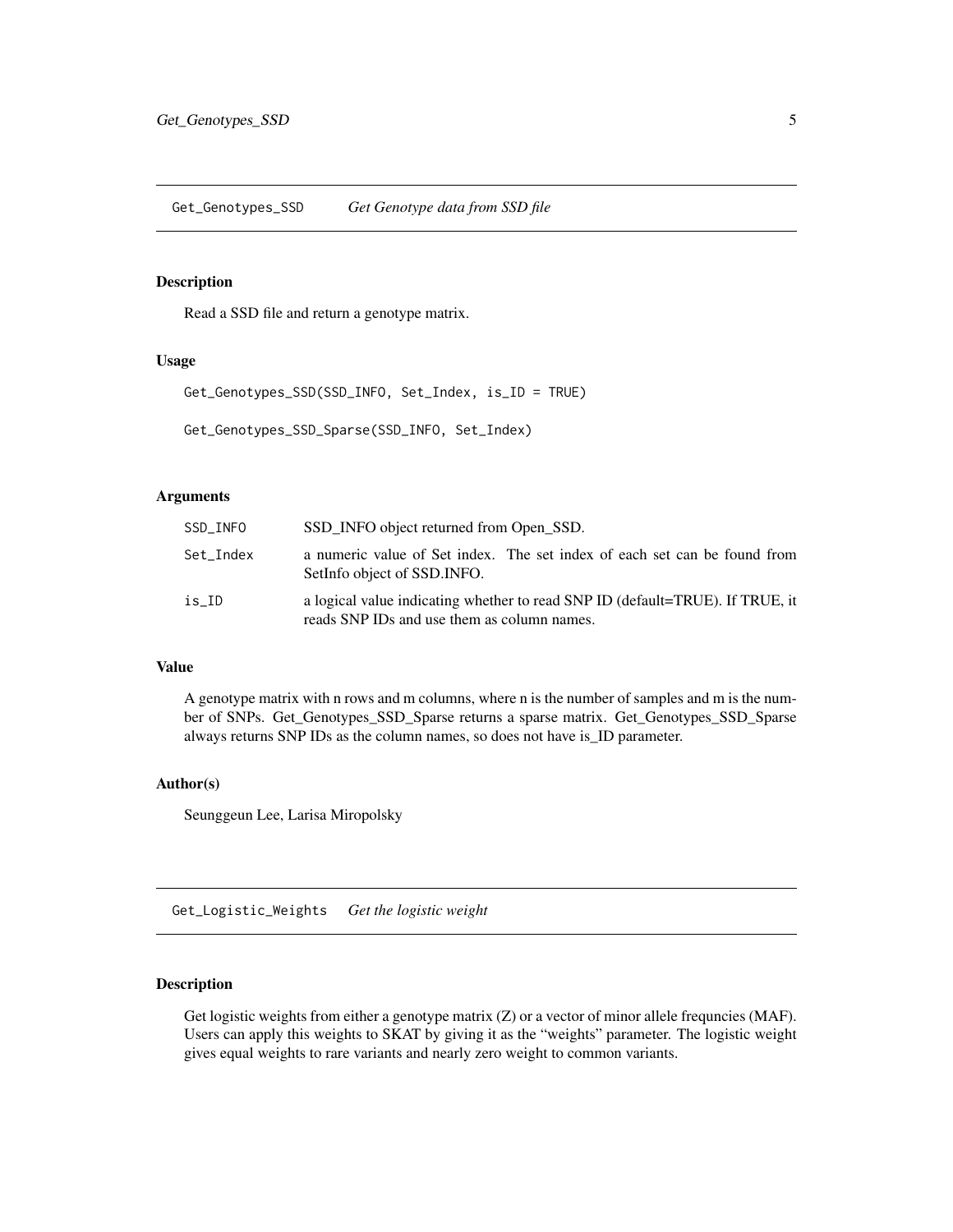#### Usage

```
Get_Logistic_Weights(Z, par1=0.07, par2=150)
```
Get\_Logistic\_Weights\_MAF(MAF, par1=0.07, par2=150)

## Arguments

| Ζ                | a numeric genotype matrix with each row as a different individual and each        |
|------------------|-----------------------------------------------------------------------------------|
|                  | column as a separate gene/snp. Each genotype should be coded as 0, 1, 2, and 9    |
|                  | for AA, Aa, aa, and missing, where A is a major allele and a is a minor allele.   |
| <b>MAF</b>       | a numeric vector of minor allele frequesies.                                      |
| par1             | a numeric value of the first parameter of the logistic weight (default= $0.07$ ). |
| par <sub>2</sub> | a numeric value of the second parameter of the logistic weight (default = 150).   |

### Details

The formula for the weight is

$$
weights = \frac{e^{(par1 - MAF)par2}}{1 + e^{(par1 - MAF)par2}}.
$$

#### Value

A vector of the logistic weight.

#### Author(s)

Seunggeun Lee

# Examples

data(SKAT.example)

```
#############################################################
# Compute the P-value of SKAT with the logistic Weight (par1=0.07, par2=150)
# Use logistic weight
Z<-SKAT.example$Z
obj<-SKAT_Null_Model(y.c ~ X, out_type="C", data=SKAT.example)
weights<-Get_Logistic_Weights(Z, par1=0.07, par2=150)
SKAT(Z, obj, kernel = "linear.weighted", weights=weights)$p.value
```
# Weights function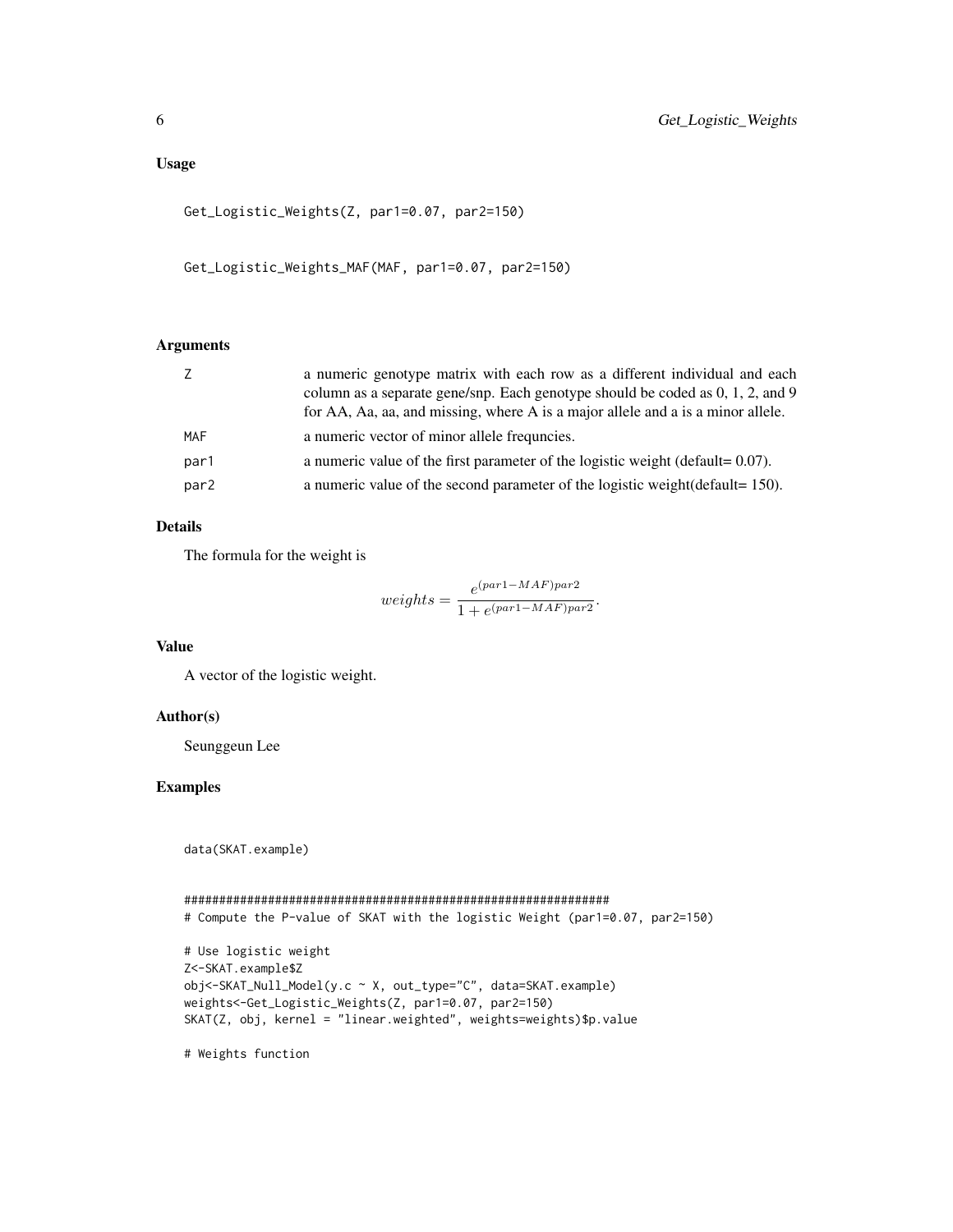<span id="page-6-0"></span>MAF<-colMeans(Z)/2 plot(MAF,weights)

Get\_RequiredSampleSize

*Get the required sample size to achieve the given power*

# Description

Get the sample sizes required to achieve the given power.

# Usage

Get\_RequiredSampleSize(obj, Power=0.8)

# Arguments

| obi   | an object returned from Power_Continuous or Power_Logistic. |
|-------|-------------------------------------------------------------|
| Power | a value of the power to be achieved (default= $0.8$ ).      |

# Details

This function computes required sample sizes using simple interpolation.

#### Value

A list object for the required sample sizes.

# Author(s)

Seunggeun Lee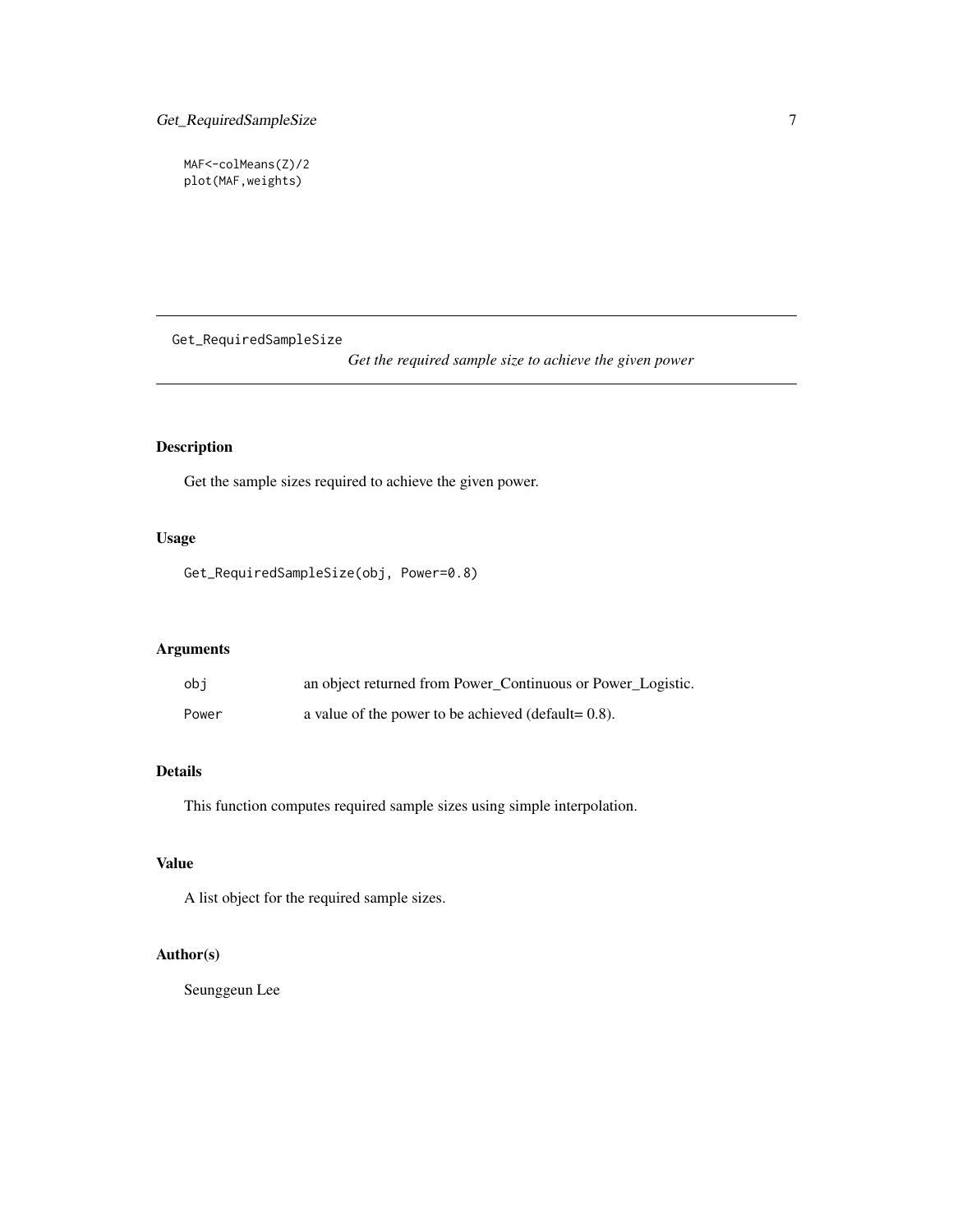<span id="page-7-0"></span>Get\_Resampling\_Pvalue *Compute a resampling p-value*

# Description

Compute a resampling p-value using resampled residuals. To use it, SKAT\_Null\_Model or SKAT\_Null\_Model\_MomentAdjust should have n. Resampling  $> 0$ .

# Usage

Get\_Resampling\_Pvalue(obj)

Get\_Resampling\_Pvalue\_1(p.value, p.value.resampling)

#### Arguments

| obi                | SKAT outcome object.                               |
|--------------------|----------------------------------------------------|
| p.value            | a numeric value of the SKAT p-value.               |
| p.value.resampling |                                                    |
|                    | a vector of p-values from the resampled residuals. |

# Details

See SKAT\_Null\_Model

# Value

| p.value    | the resampling p-value. It is computed as $(n1 + 1)/(n+1)$ , where n is the number                                                 |
|------------|------------------------------------------------------------------------------------------------------------------------------------|
|            | of resampling (n. Resampling in SKAT_Null_Model or SKAT_Null_Model_MomentAdjust),                                                  |
|            | and n1 is the number of resampled residual p-values smaller than the original<br>sample p-value.                                   |
| is_smaller | a logical value indicates whether the resampling p-value should be smaller. If<br>$n1=0$ , then it is TRUE, otherwise it is FALSE. |

# Author(s)

Seunggeun Lee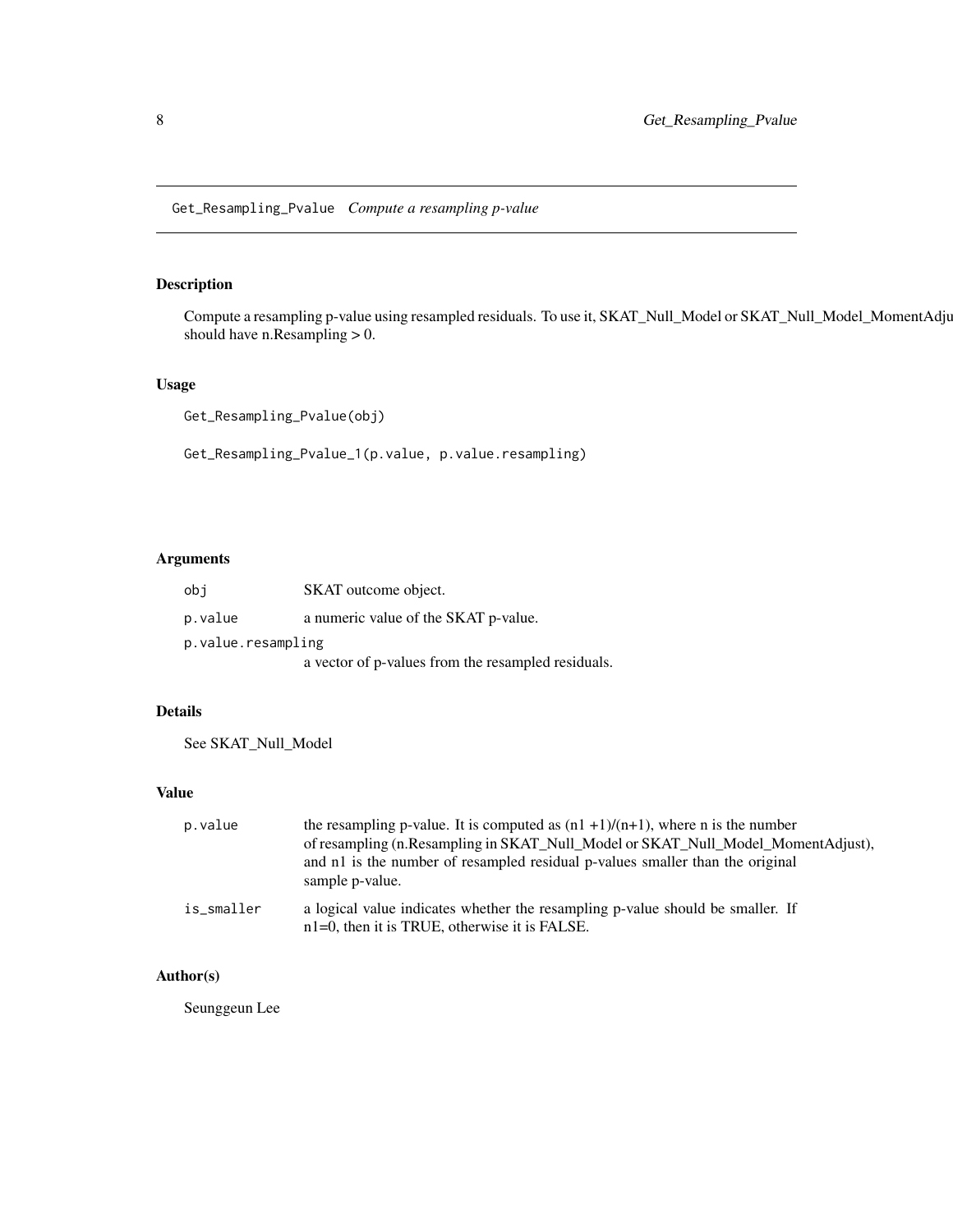<span id="page-8-0"></span>

Open a SNP Set data file (SSD). After finishing using the SSD file, you must close the file by callinsg Close\_SSD function.

# Usage

```
Open_SSD(File.SSD, File.Info)
```
#### Arguments

| File.SSD  | name of the SSD file.      |
|-----------|----------------------------|
| File.Info | name of the SSD info file. |

# Value

a list object of SSD.INFO.

#### Author(s)

Seunggeun Lee, Larisa Miropolsky

Power\_Continuous *Power calculation, continuous traits*

# Description

Compute an average power of SKAT and SKAT-O for testing association between a genomic region and continuous phenotypes with a given disease model.

#### Usage

```
Power_Continuous(Haplotypes=NULL, SNP.Location=NULL, SubRegion.Length=-1
```
, Causal.Percent=5, Causal.MAF.Cutoff=0.03, alpha =c(0.01,10^(-3),10^(-6))

, N.Sample.ALL = 500 \* (1:10), Weight.Param=c(1,25), N.Sim=100

```
, BetaType = "Log", MaxBeta=1.6, Negative.Percent=0)
```
Power\_Continuous\_R(Haplotypes=NULL, SNP.Location, SubRegion.Length=-1

, Causal.Percent=5, Causal.MAF.Cutoff=0.03, alpha =c(0.01,10^(-3),10^(-6))

- , N.Sample.ALL =  $500 \times (1:10)$ , Weight.Param=c(1,25), N.Sim=100
- , BetaType = "Log", MaxBeta=1.6, Negative.Percent=0, r.corr=0)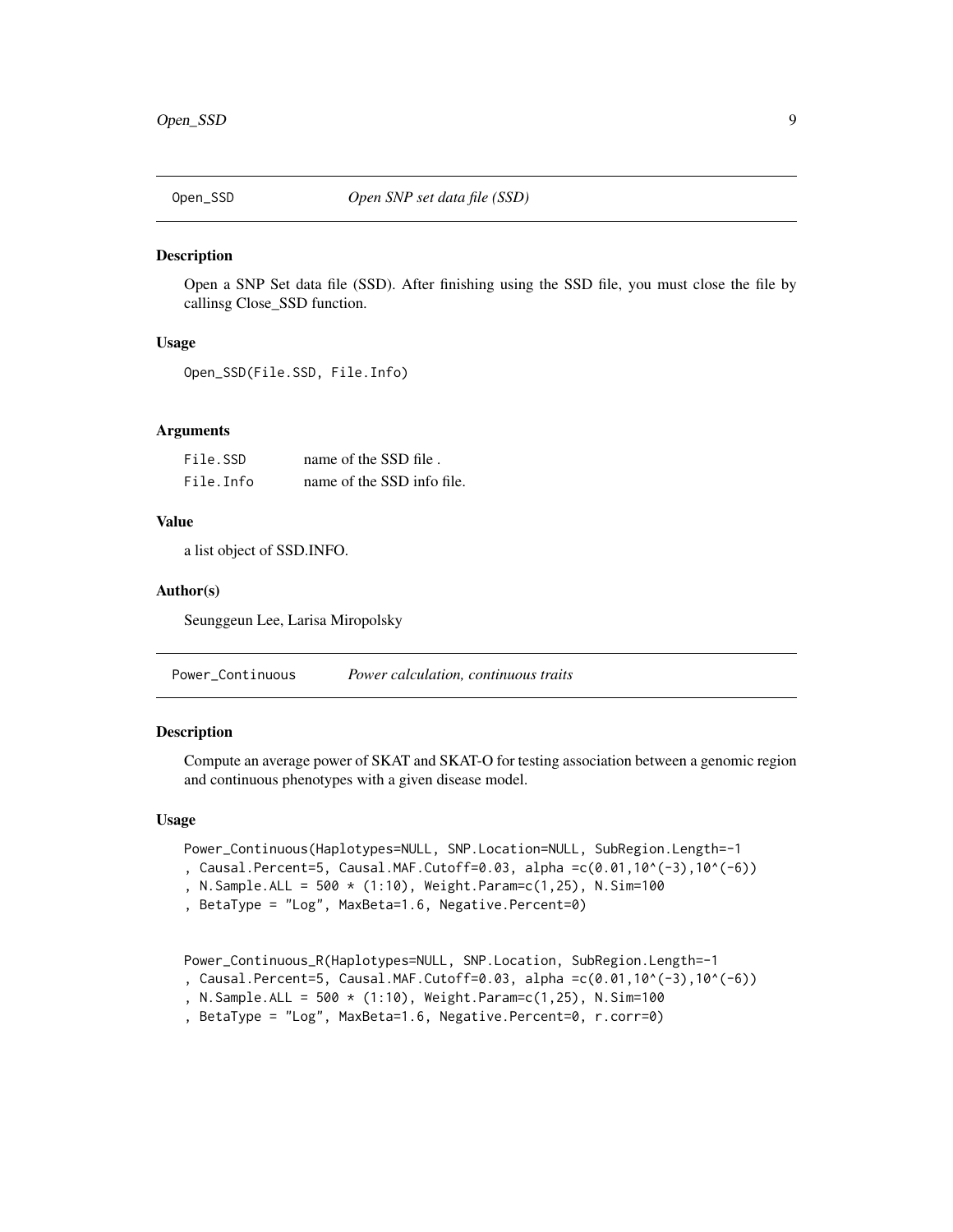# Arguments

| Haplotypes        | a haplotype matrix with each row as a different individual and each column as a<br>separate SNP (default= NULL). Each element of the matrix should be either 0<br>(major allel) or 1 (minor allele). If NULL, SKAT.haplotype dataset will be used<br>to compute power.                                                                                                                         |
|-------------------|------------------------------------------------------------------------------------------------------------------------------------------------------------------------------------------------------------------------------------------------------------------------------------------------------------------------------------------------------------------------------------------------|
| SNP.Location      | a numeric vector of SNP locations that should be matched with the SNPs in<br>the Haplotype matrix (default= NULL). It is used to obtain subregions. When<br>Haplotype=NULL, it should be NULL.                                                                                                                                                                                                 |
| SubRegion.Length  |                                                                                                                                                                                                                                                                                                                                                                                                |
|                   | a value of the length of subregions (default= -1). Each subregion will be ran-<br>domly selected, and then the average power will be calculated by taking the<br>average over the estimated powers of all subregions. If SubRegion.Length=-1<br>(default), the length of the subregion will be the same as the length of the whole<br>region, so there will no random selection of subregions. |
|                   | Causal. Percent a value of the percentage of causal SNPs among rare SNPs (MAF < Causal. MAF.Cutoff)(default=<br>5).                                                                                                                                                                                                                                                                            |
| Causal.MAF.Cutoff |                                                                                                                                                                                                                                                                                                                                                                                                |
|                   | a value of MAF cutoff for the causal SNPs. Only SNPs that have MAFs smaller<br>than the cutoff will be considered as causal SNPs (default= $0.03$ ).                                                                                                                                                                                                                                           |
| alpha             | a vector of the significance levels (default= $c(0.01, 10 \land (-3), 10 \land (-6))$ ).                                                                                                                                                                                                                                                                                                       |
| N.Sample.ALL      | a vector of the sample sizes (default= $500 * (1:10)$ ).                                                                                                                                                                                                                                                                                                                                       |
| Weight.Param      | a vector of parameters of beta weights (default= $c(1,25)$ ).                                                                                                                                                                                                                                                                                                                                  |
| N.Sim             | a value of number of causal SNP/SubRegion sets to be generated to compute<br>the average power (default= 100). Power will be computed for each causal<br>SNP/SubRegion set, and then the average power will be obtained by taking av-<br>erage over the computed powers.                                                                                                                       |
| BetaType          | a type of effect sizes (default= "Log"). "Log" indicates that effect sizes of causal<br>variants equal to $c\left  \log 10(MAF) \right $ , and "Fixed" indicates that effect sizes of all<br>causal variants are the same.                                                                                                                                                                     |
| MaxBeta           | a numeric value of the maximum effect size (default= 1.6). When BetaType="Log",<br>the maximum effect size is MaxBeta (when MAF=0.0001). When BetaType="Fixed",<br>all causal variants have the same effect size $(= Max Beta)$ . See details                                                                                                                                                  |
| Negative.Percent  |                                                                                                                                                                                                                                                                                                                                                                                                |
|                   | a numeric value of the percentage of coefficients of causal variants that are neg-<br>ative (default= $0$ ).                                                                                                                                                                                                                                                                                   |
| r.corr            | (Power_Continuous_R only) the $\rho$ parameter for the compound symmetric cor-<br>relation kernel (default=0). See details.                                                                                                                                                                                                                                                                    |

#### Details

By default it uses the haplotype information in the SKAT.haplotypes dataset. So if you want to use the SKAT.haplotypes dataset, you can left Haplotypes and SNP.Location as NULL.

When BetaType="Log", MaxBeta is a coeffecient value ( $\beta$ ) of the causal SNP at MAF =  $10^{-4}$  and used to obtain c value of the function  $c|log10(MAF)|$ . For example, if MaxBeta=1.6,  $c = 1.6/4$  = 0.4. Then a variant with MAF=0.001 has  $\beta = 1.2$  and a variant with MAF=0.01 has  $\beta = 0.8$ .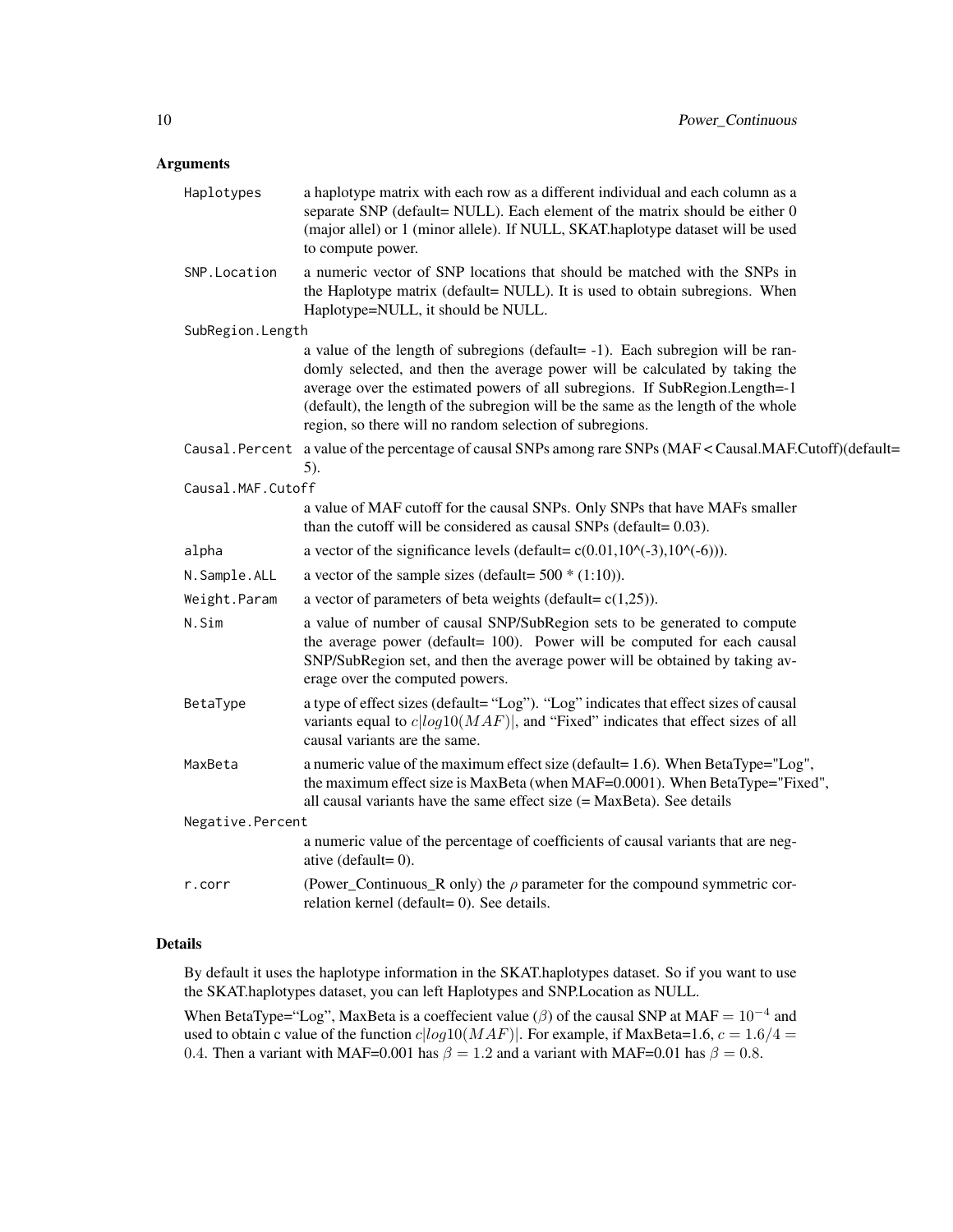When SubRegion.Length is small such as 3kb or 5kb, it is possible that you can have different estimated power for each run with N.Sim =  $50 \sim 100$ . Then, please increase the N.Sim to  $500 \sim$ 1000 to obtain stable results.

R.sq is computed under the no linkage disequilibrium assumption.

Power\_Continuous\_R computes power with new class of kernels with the compound symmetric correlation structure. It uses a slightly different approach, and thus Power\_Continuous and Power\_Continuous\_R can produce slightly different results although r.corr=0.

If you want to computer power of SKAT-O by estimating the optimal r.corr, use r.corr=2. The estimated optimal r.corr is  $r.corr = p_1^2(2p_2 - 1)^2$ , where  $p_1$  is a proportion of causal variants, and  $p_2$  is a proportion of negatively associated causal variants among the causal variants.

#### Value

| Power  | A matrix with each row as a different sample size and each column as a different<br>significance level. Each element of the matrix is the estimated power. |
|--------|------------------------------------------------------------------------------------------------------------------------------------------------------------|
| R.sq   | Proportion of phenotype variance explained by genetic variants.                                                                                            |
| r.corr | r.corr value. When r.corr=2 is used, it provides the estimated r.corr value. See<br>details.                                                               |

#### Author(s)

Seunggeun Lee

#### Examples

```
#
# Calculate the average power of randomly selected 3kb regions
# with the following conditions.
#
# Causal percent = 20%
# Negative percent = 20%
# Max effect size = 2 at MAF = 10^{\circ}-4#
# When you use this function, please increase N.Sim (more than 100)
#
out.c<-Power_Continuous(SubRegion.Length=3000,
Causal.Percent= 20, N.Sim=5, MaxBeta=2,Negative.Percent=20)
out.c
#
# Calculate the required sample sizes to achieve 80% power
Get_RequiredSampleSize(out.c, Power=0.8)
```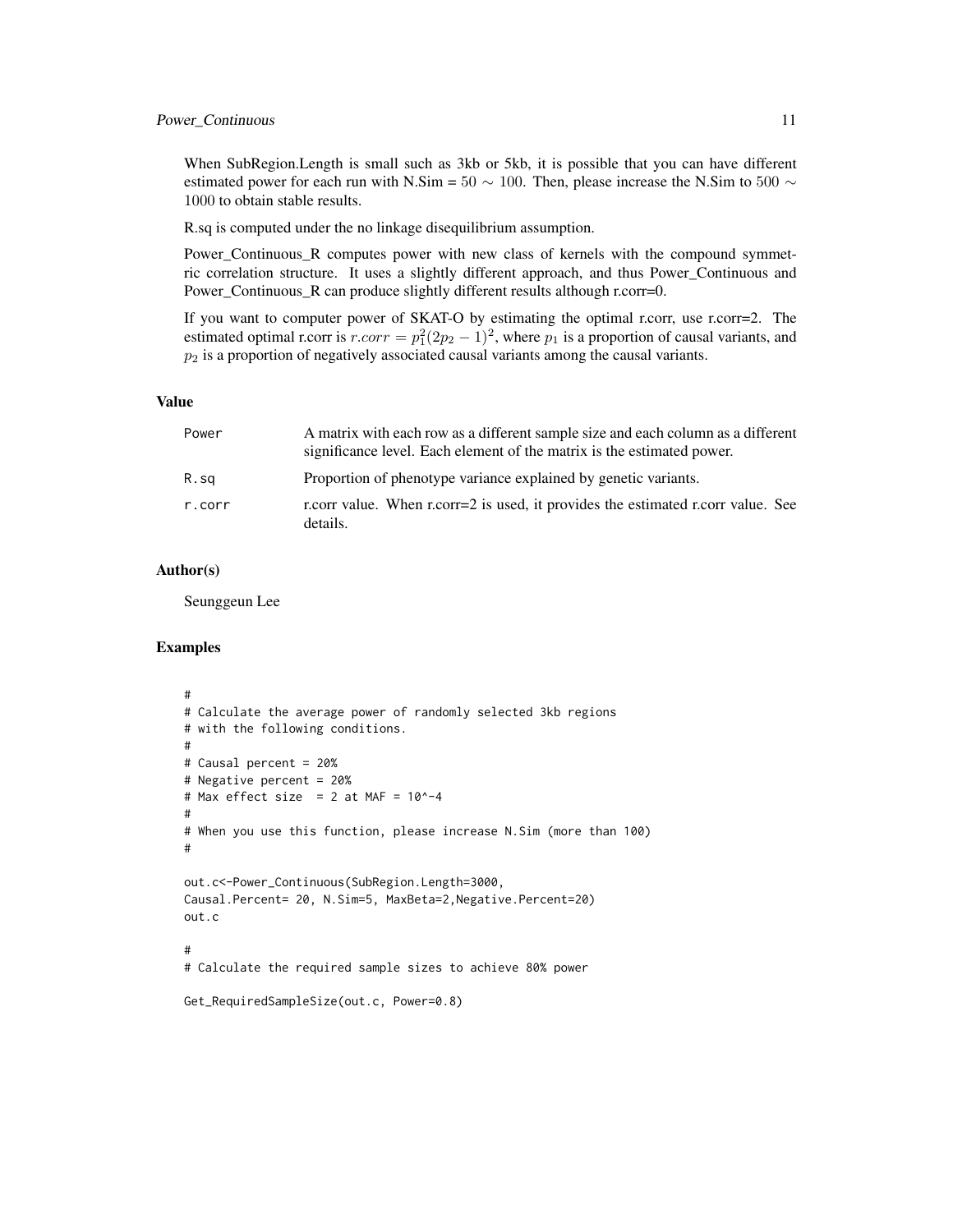Compute an average power of SKAT and SKAT-O for testing association between a genomic region and dichotomous phenotypes from case-control studies with a given disease model.

#### Usage

```
Power_Logistic(Haplotypes = NULL, SNP.Location = NULL, SubRegion.Length=-1
, Prevalence=0.01, Case.Prop=0.5, Causal.Percent=5, Causal.MAF.Cutoff=0.03
, alpha =c(0.01,10^*(-3),10^*(-6)), N.Sample.ALL = 500 * (1:10)
, Weight.Param=c(1,25), N.Sim=100, OR.Type = "Log"
, MaxOR=5, Negative.Percent=0)
Power_Logistic_R(Haplotypes = NULL, SNP.Location = NULL, SubRegion.Length=-1
, Prevalence=0.01, Case.Prop=0.5, Causal.Percent=5, Causal.MAF.Cutoff=0.03
, alpha =c(0.01,10^*(-3),10^*(-6)), N.Sample.ALL = 500 * (1:10)
```

```
, Weight.Param=c(1,25), N.Sim=100, OR.Type = "Log"
```

```
, MaxOR=5, Negative.Percent=0, r.corr=0)
```
# Arguments

| Haplotypes       | a haplotype matrix with each row as a different individual and each column as a<br>separate SNP (default= NULL). Each element of the matrix should be either 0<br>(major allel) or 1 (minor allele). If NULL, SKAT.haplotype dataset will be used<br>to compute power.                                                                                                                     |  |
|------------------|--------------------------------------------------------------------------------------------------------------------------------------------------------------------------------------------------------------------------------------------------------------------------------------------------------------------------------------------------------------------------------------------|--|
| SNP. Location    | a numeric vector of SNP locations which should be matched with the SNPs in<br>the Haplotype matrix (default= NULL). It is used to obtain subregions. When<br>Haplotype=NULL, it should be NULL.                                                                                                                                                                                            |  |
| SubRegion.Length |                                                                                                                                                                                                                                                                                                                                                                                            |  |
|                  | a value of the length of subregions (default= -1). Each subregion will be ran-<br>domly selected, and then the average power will be calculated by taking the<br>average over the estimated powers of all subregions. If SubRegion.Length=-<br>1 (default), the length of the subregion is the same as the length of the whole<br>region, so there will no random selection of subregions. |  |
| Prevalence       | a value of disease prevalence.                                                                                                                                                                                                                                                                                                                                                             |  |
| Case.Prop        | a value of the proportion of cases. For example, Case.Prop=0.5 means 50 % of<br>samples are cases and 50 % of samples are controls.                                                                                                                                                                                                                                                        |  |
|                  | Causal. Percent a value of the percentage of causal SNPs among rare SNPs ( $MAF <$ Causal.MAF.Cutoff)(default=<br>5).                                                                                                                                                                                                                                                                      |  |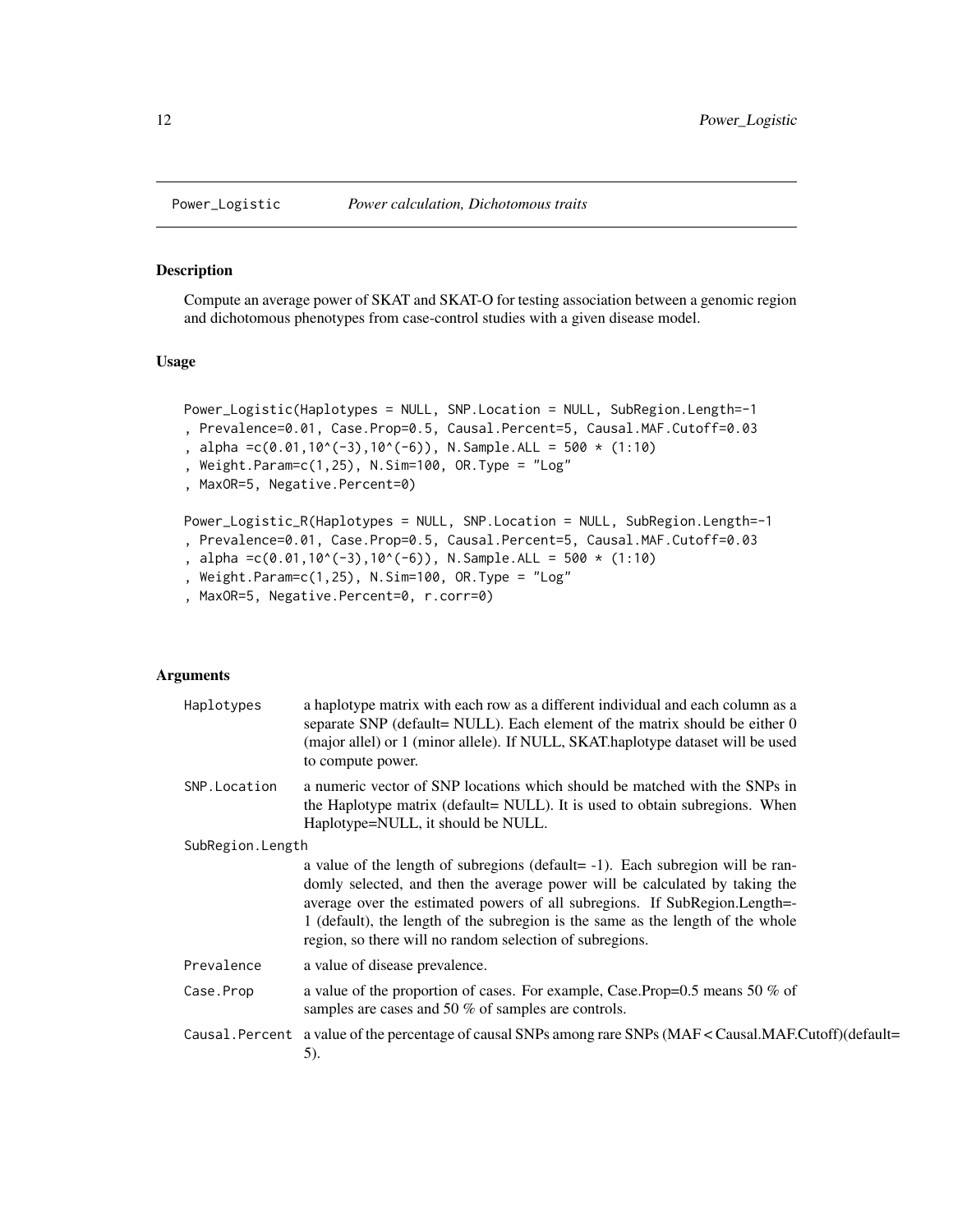| Causal.MAF.Cutoff |                                                                                                                                                                                                                                                                   |
|-------------------|-------------------------------------------------------------------------------------------------------------------------------------------------------------------------------------------------------------------------------------------------------------------|
|                   | a value of MAF cutoff for the causal SNPs. Only SNPs that have MAFs smaller<br>than this are considered as causal SNPs (default= 0.03).                                                                                                                           |
| alpha             | a vector of the significance levels (default= $c(0.01, 10 \times (-3), 10 \times (-6))$ ).                                                                                                                                                                        |
| N.Sample.ALL      | a vector of the sample sizes (default= $500 * (1:10)$ ).                                                                                                                                                                                                          |
| Weight.Param      | a vector of parameters of beta weights (default= $c(1,25)$ ).                                                                                                                                                                                                     |
| N.Sim             | a value of number of causal SNP/SubRegion sets to be generated to compute<br>the average power (default= 100). Power will be computed for each causal<br>SNP/SubRegion set, and then the average power will be obtained by taking mean<br>of the computed powers. |
| OR.Type           | a function type of effect sizes (default= "Log"). "Log" indicates that log odds<br>ratio of causal variants equal to $c log10(MAF) $ , and "Fixed" indicates that log<br>odds ratio of all causal variants are the same.                                          |
| Max <sub>OR</sub> | a numeric value of the maximum odds ratio (default=5). When OR.Type=" $Log$ ",<br>the maximum odds ratio is MaxOR (when MAF=0.0001). When OR.Type="Fixed",<br>all causal variants have the same odds ratio $(=MaxOR)$ . See details                               |
| Negative.Percent  |                                                                                                                                                                                                                                                                   |
|                   | a numeric value of the percentage of coefficients of causal variants that are neg-<br>ative (default= $0$ ).                                                                                                                                                      |
| r.corr            | (Power_Logistic_R only) the $\rho$ parameter of new class of kernels with com-<br>pound symmetric correlation structure for genotype effects (default= 0). See<br>details.                                                                                        |

#### Details

By default it uses the haplotype information in the SKAT.haplotypes dataset. So you can left Haplotypes and SNP.Location as NULL if you want to use the SKAT.haplotypes dataset.

When OR.Type="Log", MaxOR is a odds ratio of the causal SNP at  $MAF = 10^{-4}$  and used to obtain c value in the function  $\log OR = \frac{c \log 10(MAF)}{MAF}$ . For example, if MaxOR=5,  $c = \log(5)/4 =$ 0.402. Then a variant with MAF=0.001 has log odds ratio =  $1.206$  and a variant with MAF=0.01 has  $log$  odds ratio = 0.804.

When SubRegion.Length is small such as 3kb or 5kb, it is possible that you can have different estimated power for each run with N.Sim =  $50 \sim 100$ . Then, please increase N.Sim to  $500 \sim 1000$ to obtain stable results.

Power\_Logistic\_R computes the power with new class of kernels with the compound symmetric correlation structure. It uses a slightly different approach, and thus Power\_Logistic and Power\_Logistic\_R can produce slightly different results although r.corr=0.

If you want to computer power of SKAT-O by estimating the optimal r.corr, use r.corr=2. The estimated optimal r.corr is  $r.corr = p_1^2(2p_2 - 1)^2$ , where  $p_1$  is a proportion of causal variants, and  $p_2$  is a proportion of negatively associated causal variants among the causal variants.

#### Value

| Power  | A matrix with each row as a different sample size and each column as a different |
|--------|----------------------------------------------------------------------------------|
|        | significance level. Each element of the matrix is the estimated power.           |
| r.corr | r.corr value. When r.corr=2 is used, it provides the estimated r.corr value. See |
|        | details.                                                                         |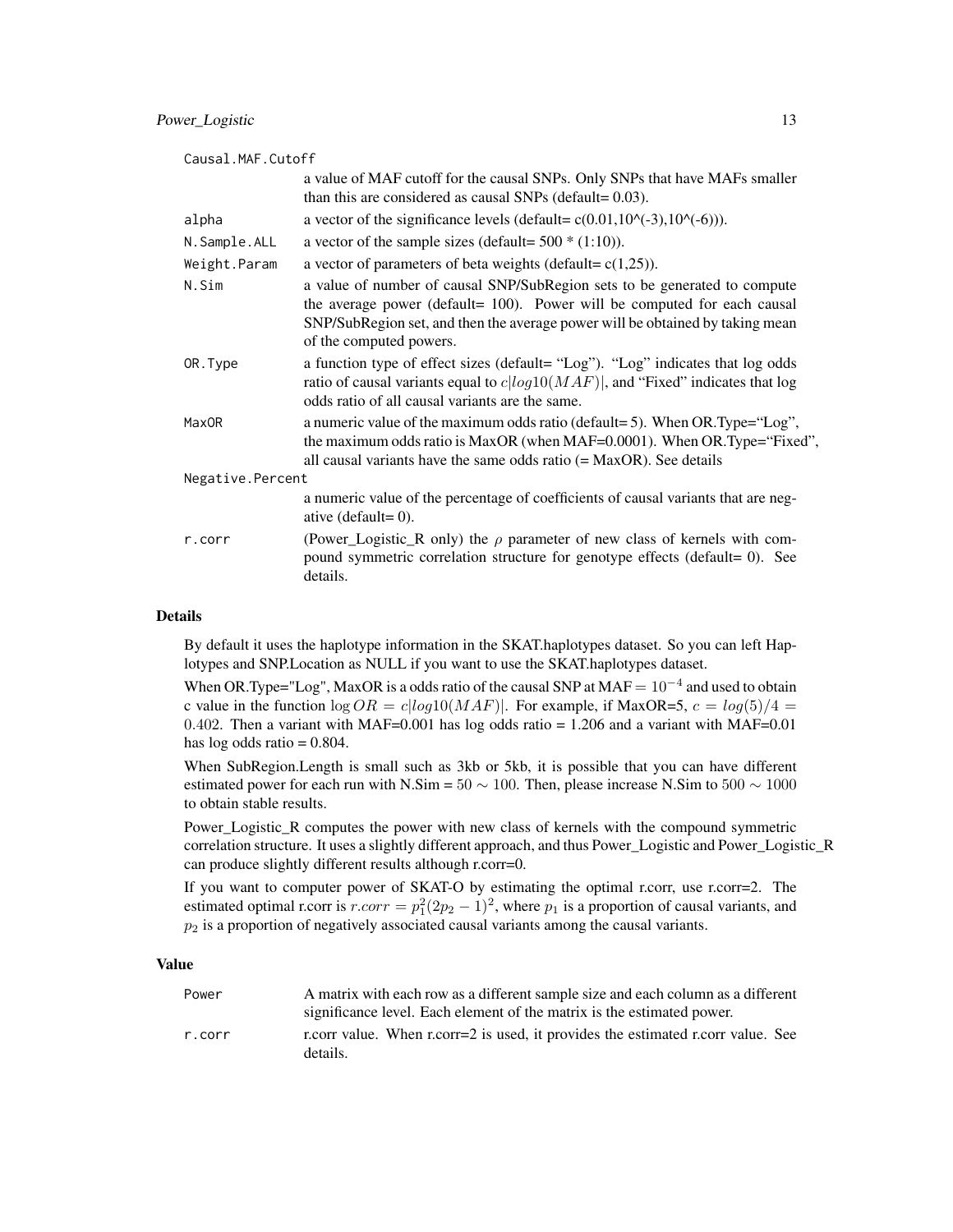#### <span id="page-13-0"></span>Author(s)

Seunggeun Lee

# Examples

```
#
# Calculate the average power of randomly selected 3kb regions
# with the following conditions.
#
# Causal percent = 20%
# Negative percent = 20%
# Max OR = 7 at MAF = 10^-4
#
# When you use this function, please increase N.Sim (more than 100)
#
out.b<-Power_Logistic(SubRegion.Length=3000,
Causal.Percent= 20, N.Sim=5 ,MaxOR=7,Negative.Percent=20)
out.b
#
# Calculate the required sample sizes to achieve 80% power
```

```
Get_RequiredSampleSize(out.b, Power=0.8)
```
QQPlot\_Adj *Adjusted QQ plot*

#### Description

Draws a MAP-adjusted QQ plot

# Usage

```
QQPlot_Adj(Pval, MAP, main="QQ plot", ntry=500, confidence=0.95, Is.unadjsted=TRUE
, Is.legend=TRUE, xlab="Expected Quantiles (-log10 P-values)"
```
, ylab="Observed Quantiles (-log10 P-values)")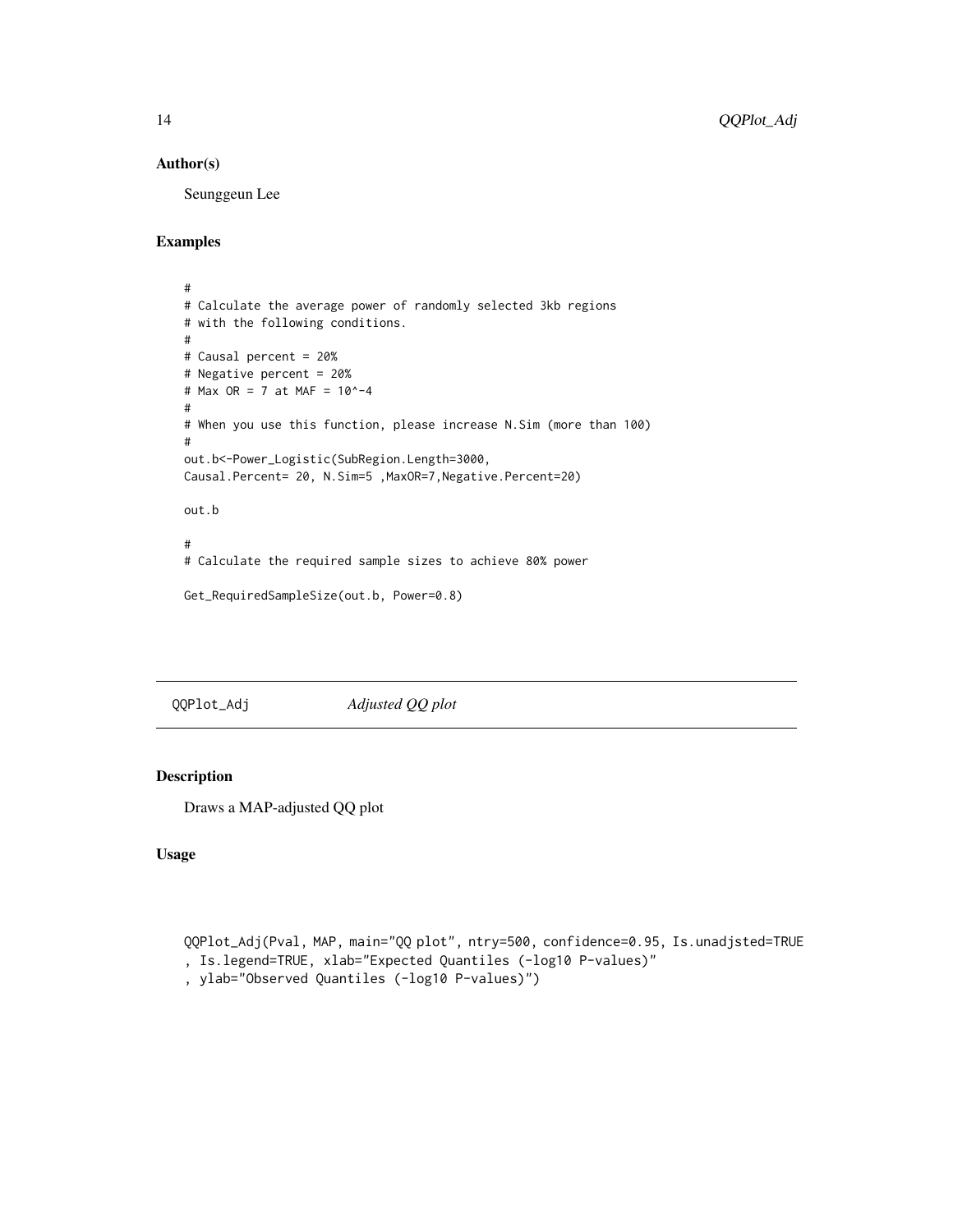#### <span id="page-14-0"></span>Arguments

| Pval         | a vector of p-values.                                                                  |
|--------------|----------------------------------------------------------------------------------------|
| <b>MAP</b>   | a vector of MAP.                                                                       |
| main         | a main title.                                                                          |
| ntry         | a numeric value of the number for resampling (default= $500$ ).                        |
| confidence   | a value for the confidence band (default= $0.95$ ).                                    |
| Is.unadisted | a logical value to indicate whether to plot the unadjusted QQ plot (default=<br>TRUE). |
| Is. legend   | a logical value to indicate whether to plot a legend (default=TRUE).                   |
| xlab         | a label for the x axis.                                                                |
| ylab         | a label for the y axis.                                                                |

### Author(s)

Seunggeun Lee

# References

Lee, S., Fuchsberger, C., Kim, S., Scott, L. (2015) An efficient resampling method for calibrating single and gene-based rare variant association analysis in case-control studies. *Biostatistics*, in press.

Read\_Plink\_FAM *Read Plink FAM and covariates files*

# Description

Read Plink FAM and covariates files.

#### Usage

```
Read_Plink_FAM(Filename, Is.binary=TRUE, flag1=0)
Read_Plink_FAM_Cov(Filename, File_Cov, Is.binary=TRUE, flag1=0, cov_header=TRUE)
```
#### Arguments

| Filename  | input file name of plink FAM file                                                                                                                                                      |
|-----------|----------------------------------------------------------------------------------------------------------------------------------------------------------------------------------------|
| Is.binary | if TRUE, the phenotype is binary. If phenotype is continuous, it should be<br><b>FALSE</b>                                                                                             |
| flag1     | 0 represents the default coding of unaffected/affected $(1/2)$ (default=0), and 1<br>represents 0/1 coding. flag1=1 is the same as $-1$ flag in plink. Please see the<br>plink manual. |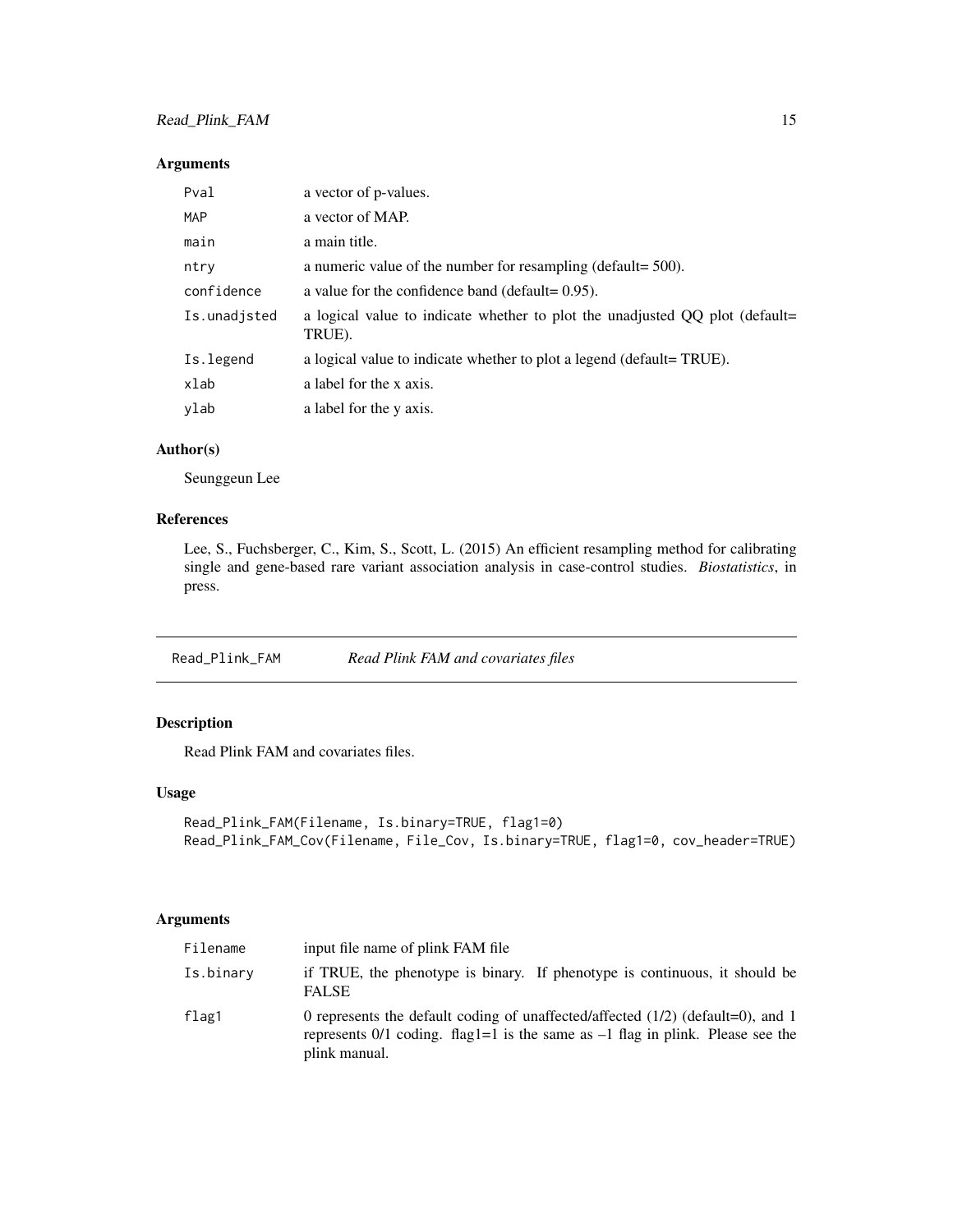<span id="page-15-0"></span>

| File Cov   | an input file name of plink covariates file. The first two columns of this file<br>should be FID and IID. |
|------------|-----------------------------------------------------------------------------------------------------------|
| cov header | a logical value indicating whether the covariate file contains a header row (de-<br>fault=TRUE)           |

#### Value

A dataframe of Family ID (FID), Individual ID (IID), Paternal ID (PID), Maternal ID(MID), Sex, and Phenotype. If Read\_Plink\_FAM\_Cov is used with a covariate file, the dataframe has covariates from the 7th column.

#### Author(s)

Seunggeun Lee

Read\_SNP\_WeightFile *Read a file with custom weights*

# Description

Read a file with custom weights

# Usage

Read\_SNP\_WeightFile(FileName)

# Arguments

FileName input file name of a custom weight.

#### Details

The file should be a white-space (space or tab) delimitered file with 2 columns: SNP\_ID and weight value.

Please keep in mind that there should be no header!!

# Value

Output object has a hash table of SNP IDs and weights.

# Author(s)

Seunggeun Lee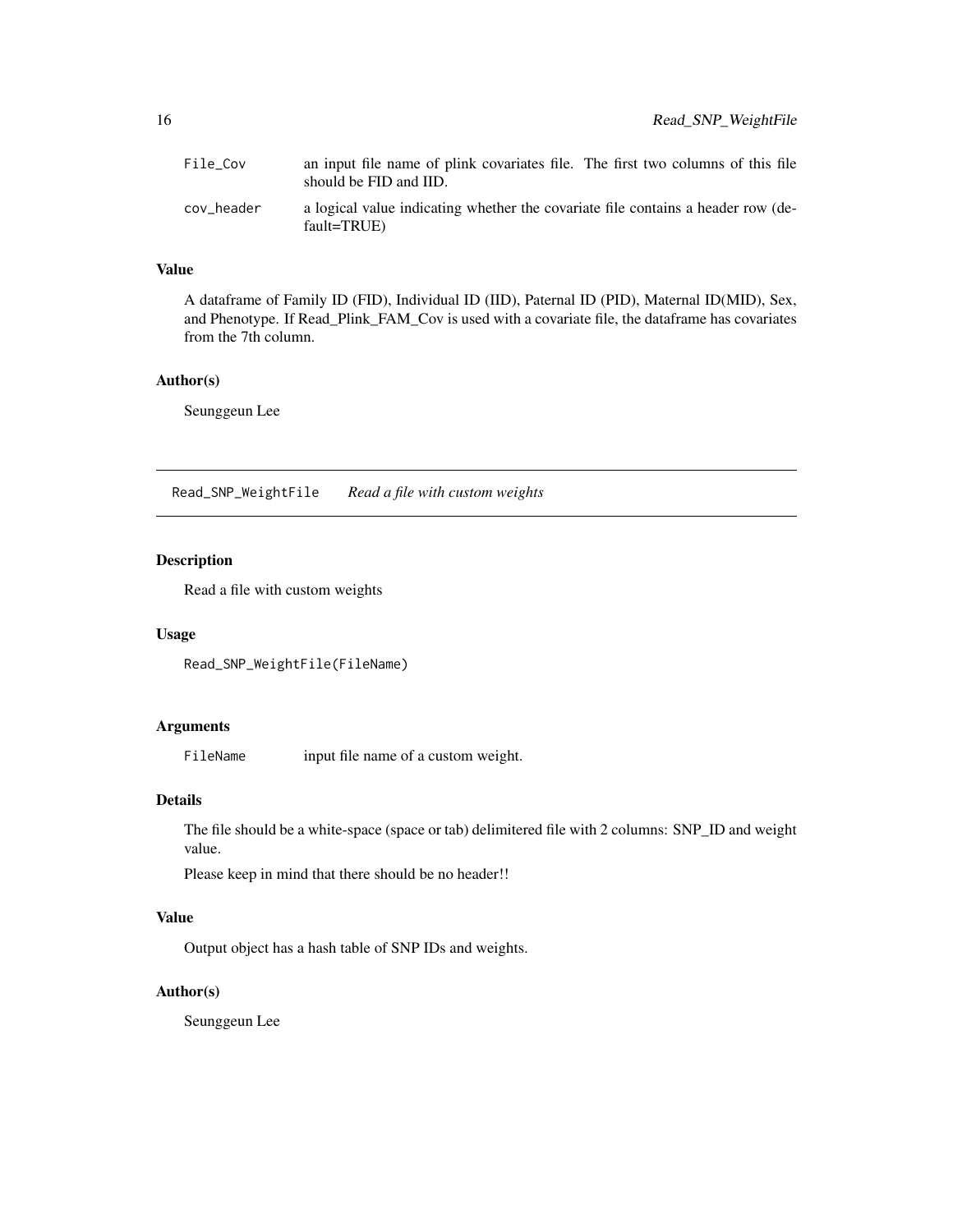<span id="page-16-0"></span>

Obtain significant SNP sets after controlling for family wise error rate (FWER) using resampled residuals. To use it, SKAT\_Null\_Model or SKAT\_Null\_Model\_MomentAdjust should have n.Resampling > 0.

# Usage

Resampling\_FWER(obj,FWER=0.05)

Resampling\_FWER\_1(P.value, P.value.Resampling, FWER=0.05)

# Arguments

|              | obi                | object returned from SKAT.SSD.All or SKATBinary.SSD.All.                                                                                                                                                                                                                                               |
|--------------|--------------------|--------------------------------------------------------------------------------------------------------------------------------------------------------------------------------------------------------------------------------------------------------------------------------------------------------|
|              | P.value            | a vector of SKAT p-values. If 100 genes were tested, this vector should have<br>100 p-values.                                                                                                                                                                                                          |
|              | P.value.Resampling |                                                                                                                                                                                                                                                                                                        |
|              |                    | a matrix of p-values of the resampled residuals. Each row represents each<br>gene/snp set, and each column represents resampling set. For example, if you<br>have 100 genes, and conducted resampling 1000 times (ex.n.Resampling=1000)<br>in SKAT_Null_Model), then it should be a 100 x 1000 matrix. |
|              | <b>FWER</b>        | a numeric value of FWER rate to control (default= $0.05$ )                                                                                                                                                                                                                                             |
| <b>Value</b> |                    |                                                                                                                                                                                                                                                                                                        |
|              | results            | If the returned object from SKAT.SSD.all (or SKATBinary.SSD.All) are used,<br>it is a sub-table of significant snp sets of the result table in the obj. If you use<br>P. value and P. value. Resampling, it is a vector of significant p-values. If there is<br>no significant snp set, it is NULL.    |
|              | n                  | a numeric value of the number of significant snp sets.                                                                                                                                                                                                                                                 |

ID a vector of indexes of significant snp sets.

# Author(s)

Seunggeun Lee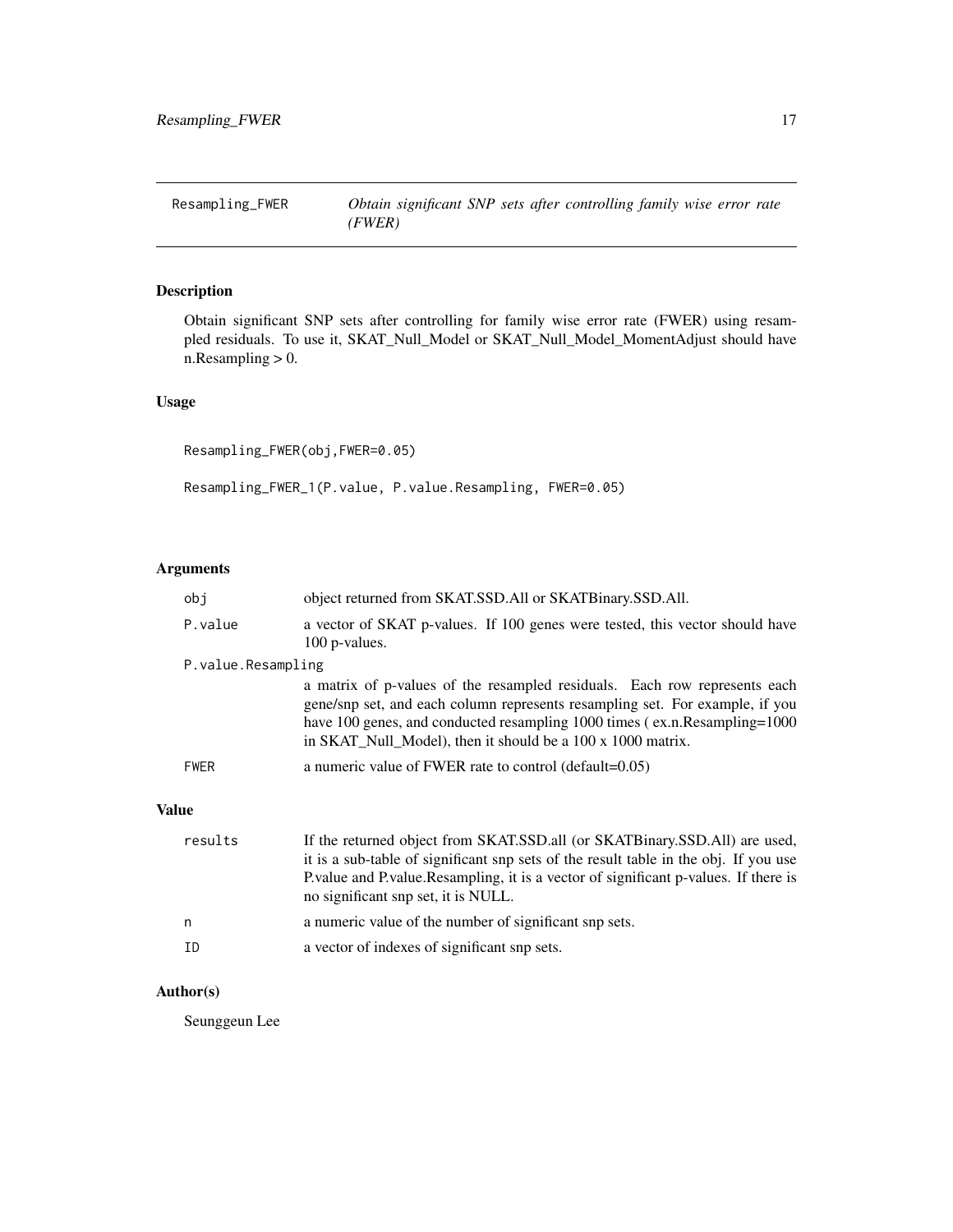<span id="page-17-0"></span>Test for association between a set of SNPS/genes and continuous or dichotomous phenotypes using kernel regression framework.

# Usage

```
SKAT(Z, obj, kernel = "linear.weighted",
 method="davies", weights.beta=c(1,25), weights=NULL,
  impute.method="fixed", r.corr=0, is_check_genotype=TRUE,
 is_dosage = FALSE, missing_cutoff=0.15 , max_maf=1, estimate_MAF=1)
SKAT.SSD.OneSet(SSD.INFO, SetID, obj, ... ,obj.SNPWeight=NULL)
SKAT.SSD.OneSet_SetIndex(SSD.INFO, SetIndex, obj, ... ,obj.SNPWeight=NULL)
```
#### Arguments

| Z            | a numeric genotype matrix with each row as a different individual and each<br>column as a separate gene/snp. Each genotype should be coded as 0, 1, 2, and<br>9 (or NA) for AA, Aa, aa, and missing, where A is a major allele and a is a<br>minor allele. Missing genotypes will be imputed by the simple Hardy-Weinberg<br>equilibrium (HWE) based imputation.                                                                                                                                                                                                           |
|--------------|----------------------------------------------------------------------------------------------------------------------------------------------------------------------------------------------------------------------------------------------------------------------------------------------------------------------------------------------------------------------------------------------------------------------------------------------------------------------------------------------------------------------------------------------------------------------------|
| obj          | an output object of the SKAT_Null_Model function.                                                                                                                                                                                                                                                                                                                                                                                                                                                                                                                          |
| kernel       | a type of kernel (default= "linear.weighted"). See detail section.                                                                                                                                                                                                                                                                                                                                                                                                                                                                                                         |
| method       | a method to compute the p-value (default= "davies"). "davies" represents an ex-<br>act method that computes the p-value by inverting the characteristic function of<br>the mixture chisq, "liu" represents an approximation method that matches the<br>first 3 moments, "liu.mod" represents modified "liu" method that matches kurto-<br>sis instead of skewness to improve tail probability approximation,"SKATO" and<br>"optimal.adj" represent a SKAT-O based on an unified approach, and "optimal"<br>is an old version of the implementation of SKAT-O. See details. |
| weights.beta | a numeric vector of parameters for the beta weights for the weighted kernels. If<br>you want to use your own weights, please use the "weights" parameter. It will<br>be ignored if "weights" parameter is not null.                                                                                                                                                                                                                                                                                                                                                        |
| weights      | a numeric vector of weights for the weighted kernels. It is $\sqrt{w}$ in the SKAT<br>paper. So if you want to use the Madsen and Browning (2009) weight, you<br>should set each element of weights as $1/\sqrt{p(1-p)}$ , not $1/p(1-p)$ . When it is<br>NULL, the beta weight with the "weights.beta" parameter is used.                                                                                                                                                                                                                                                 |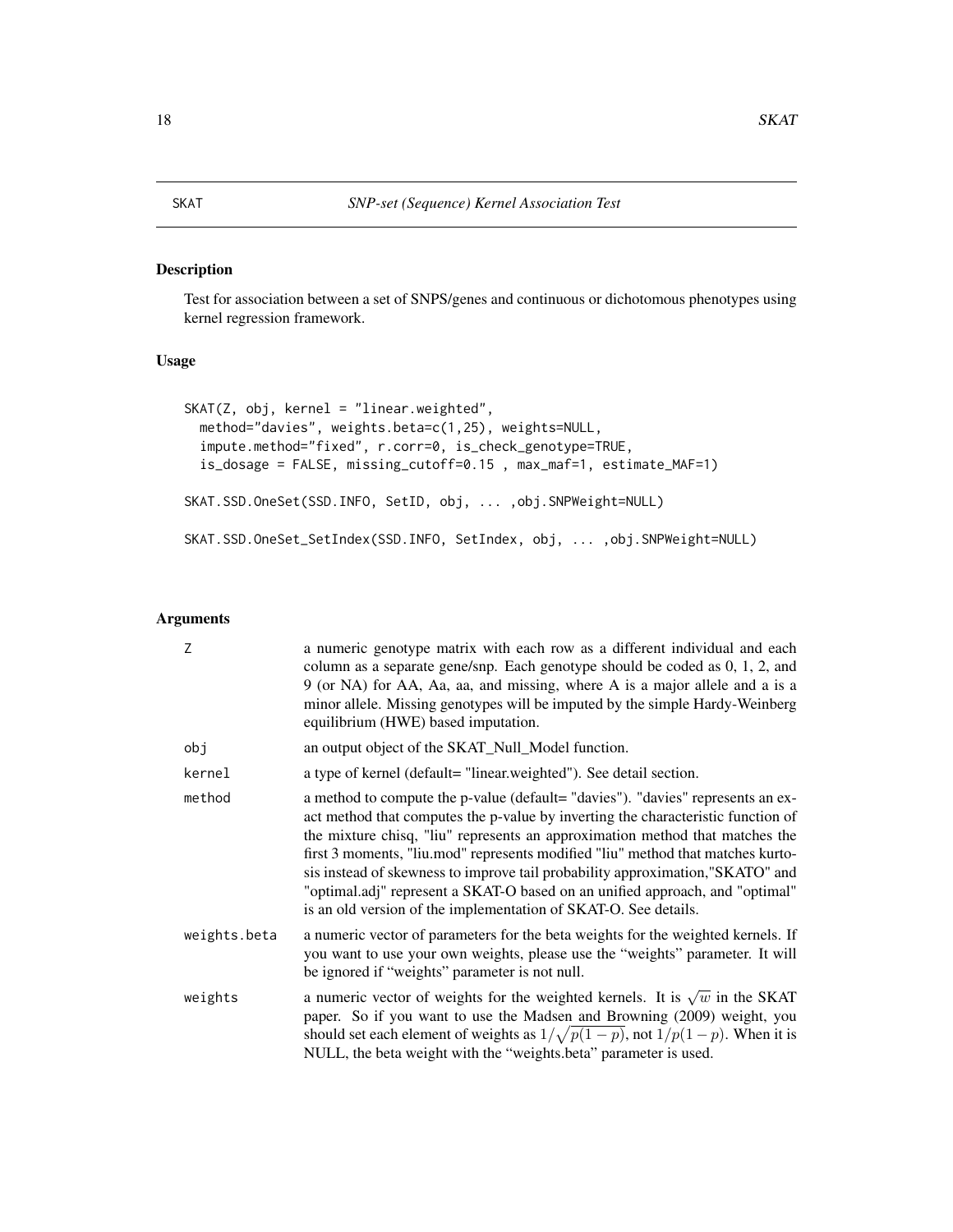| impute.method     | a method to impute missing genotypes (default= "fixed"). "bestguess" imputes<br>missing genotypes as most likely values $(0,1,2)$ , "random" imputes missing<br>genotypes by generating binomial $(2,p)$ random variables (p is the MAF), and<br>"fixed" imputes missing genotypes by assigning the mean genotype values (2p). |
|-------------------|--------------------------------------------------------------------------------------------------------------------------------------------------------------------------------------------------------------------------------------------------------------------------------------------------------------------------------|
| r.corr            | the $\rho$ parameter for the compound symmetric correlation structure kernels (de-<br>fault=0). If you give a vector value, SKAT will conduct the optimal test. It will<br>be ignored if method="optimal" or method="optimal.adj". See details.                                                                                |
| is_check_genotype |                                                                                                                                                                                                                                                                                                                                |
|                   | a logical value indicating whether to check the validity of the genotype matrix<br>Z (default= TRUE). If Z has non-SNP data, please set it FALSE, otherwise you<br>will get an error message. If it is FALSE and you use weighted kernels, the<br>weights should be given through the "weights" parameter.                     |
| is_dosage         | a logical value indicating whether the matrix Z is a dosage matrix. If it is TRUE,<br>SKAT will ignore "is_check_genotype".                                                                                                                                                                                                    |
| missing_cutoff    | a cutoff of the missing rates of SNPs (default=0.15). Any SNPs with missing<br>rates higher than the cutoff will be excluded from the analysis.                                                                                                                                                                                |
| max_maf           | a cutoff of the maximum minor allele frequencies (MAF) (default=1, no cutoff).<br>Any SNPs with MAF > cutoff will be excluded from the analysis.                                                                                                                                                                               |
| estimate_MAF      | a numeric value indicating how to estimate MAFs for the weight calculation and<br>the missing genotype imputation. If estimate_MAF=1 (default), SKAT uses all<br>samples to estimate MAFs. If estimate_MAF=2, only samples with non-missing<br>phenotypes and covariates are used to estimate MAFs.                            |
| SSD. INFO         | an SSD_INFO object returned from Open_SSD.                                                                                                                                                                                                                                                                                     |
| SetID             | a character value of Set ID. A set ID of each set can be found from SetInfo object<br>in SSD.INFO.                                                                                                                                                                                                                             |
| SetIndex          | a numeric value of Set index. A set index of each set can be found from SetInfo<br>object in SSD.INFO.                                                                                                                                                                                                                         |
|                   | further arguments to be passed to "SKAT"                                                                                                                                                                                                                                                                                       |
| obj.SNPWeight     | an output object of Read_SNP_WeightFile (default=NULL). If NULL, the beta<br>weight with the "weights.beta" parameter will be used.                                                                                                                                                                                            |

# Details

There are 6 types of pre-specified kernels: "linear", "linear.weighted", "IBS", "IBS.weighted", "quadratic" and "2wayIX". Among them, "2wayIX" is a product kernel consisting of main effects and SNP-SNP interaction terms.

If users want to use dosage values instead of genotypes, set is\_dosage=TRUE. Please keep in mind that plink formatted files (so SSD files) cannot used for dosages. Instead, you should make a genotype matrix Z to run SKAT.

The kernel matrix for the weighted linear kernel is  $K = GWWG$ , where G is a genotype matrix and W is a diagonal weight matrix. Please note that it is different from the notation we used in the original SKAT paper, which was  $K = GWG$ . The Madsen and Browning (2009) weight is  $w = 1/\sqrt{p(1-p)}$  in the current notation. By the previous notation, it is  $w = 1/p(1-p)$ .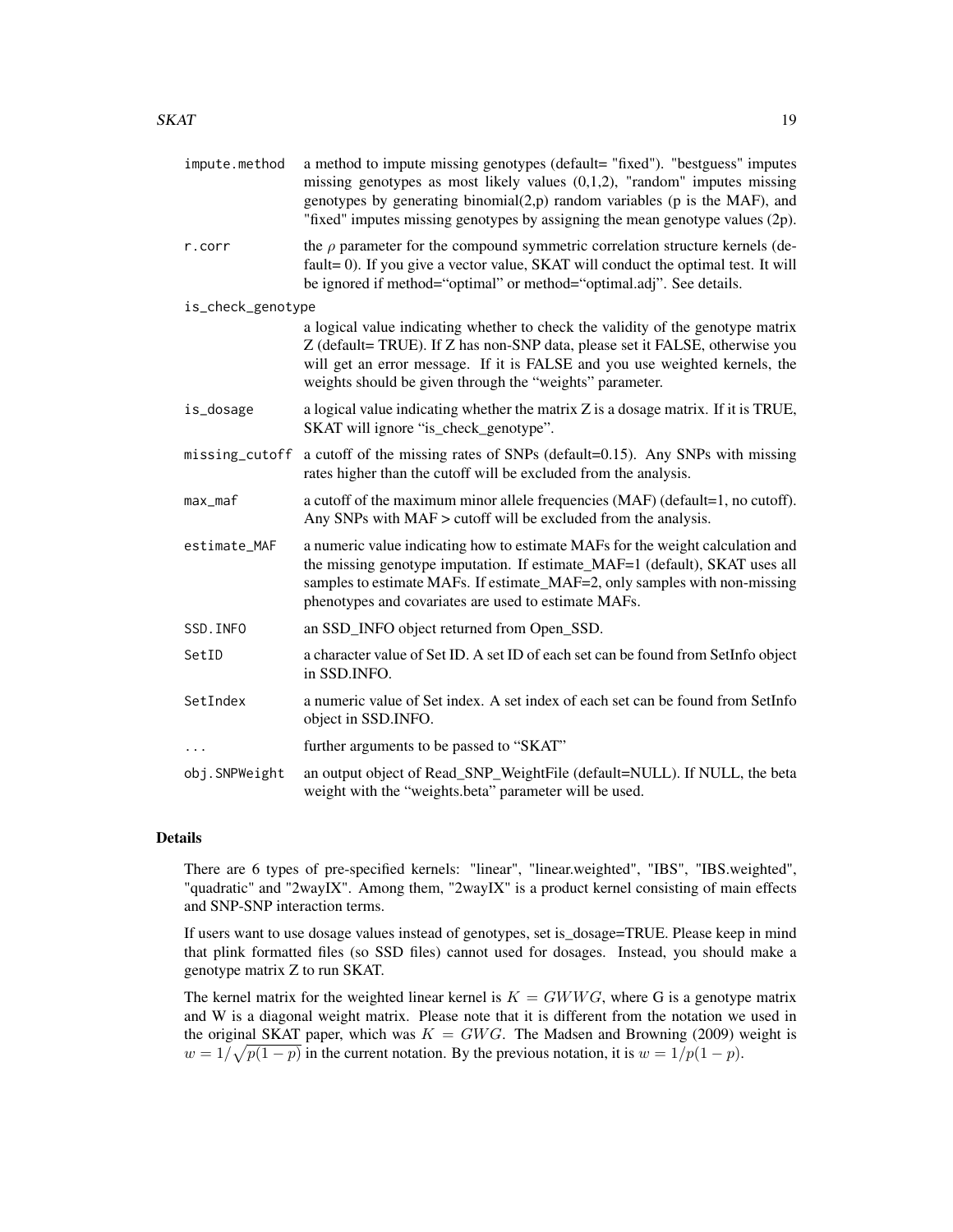If you want to use the SSD file, you need to open it first using Open\_SSD, and then use either SKAT.SSD.OneSet or SKAT.SSD.OneSet\_SetIndex. Set index is a numeric value and automatically assigned to each set (from 1).

The r.corr represents a  $\rho$  parameter of the unified test,  $Q_{\rho} = (1 - \rho)Q_S + \rho Q_B$ , where  $Q_S$  is a SKAT test statistic, and  $Q_B$  is a weighted burden test statistic. Therefore,  $\rho = 0$  results in the original weighted linear kernel SKAT, and  $\rho = 1$  results in the weighted burden test (default:  $\rho = 0$ ). If r.corr is a vector, SKAT-O will be conducted with adaptively seleting  $\rho$  from given r.corr values.  $\rho$  should be a value between 0 and 1. When method="optimal" or method="optimal.adj", the r.corr parameter will be ignored.

We slightly changed the implementation for SKAT-O to improve the estimation of p-values. You can run it by using method="optimal.adj" or "SKATO". It uses a grid of eight points  $\rho = (0,0.1^2,0.2^2,0.3^2,0.4^2,0.5^2,0.5,1)$ for the search of the optimal  $\rho$ . If you want to use the original implementation of SKAT-O, use method="optimal" that carries out SKAT-O with an equal sized grid of 11 points (from 0 to 1).

If the true p.value is very small, you can have p.value=0 due to numerical reasons. In this case, please see pval.zero.msg that shows how small it is. For example, if the p.value is smaller than  $10^{-60}$ , it has "Pvalue < 1.000000e-60".

By default, SKAT uses impute.method="fixed" that imputes missing genotypes as the mean genotype values (2p). When variates are very rare and missing rates between cases and controls are highly unbalanced, impute.method="fixed" can yield inflated type I error rate. In this case, we recommend to use impute.method="bestguess", which does not suffer the same problem.

#### Value

| p.value                  | p-value of SKAT.                                                                                                                                                             |  |  |
|--------------------------|------------------------------------------------------------------------------------------------------------------------------------------------------------------------------|--|--|
|                          | p.value.resampling                                                                                                                                                           |  |  |
|                          | p-values from resampled outcomes. You can get it when you use obj from<br>SKAT_Null_Model function with resampling. See the SKAT_Null_Model.                                 |  |  |
| p.value.noadj            | p-value of SKAT without the small sample adjustment. It only appears when<br>small sample adjustment is applied.                                                             |  |  |
| p.value.noadj.resampling |                                                                                                                                                                              |  |  |
|                          | p-values from resampled outcomes without the small sample adjustment.                                                                                                        |  |  |
| pval.zero.msg            | (only when p.value=0) text message that shows how small the p.value is. ex.<br>"Pvalue < $1.000000e-60$ " when the p.value is smaller than $10^{-60}$                        |  |  |
| Q                        | test statistic of SKAT. It has NA when method="optimal.adj" or "optimal".                                                                                                    |  |  |
| param                    | estimated parameters of each method.                                                                                                                                         |  |  |
| param\$Is_Converged      |                                                                                                                                                                              |  |  |
|                          | (only with method="davies") an indicator of the convergence (1=convergence,<br>0=non-convergence). When 0 (not converged), "liu" method will be used to<br>compute p-values. |  |  |
|                          | param\$n.marker a number of SNPs in the genotype matrix.                                                                                                                     |  |  |
| param\$n.marker.test     |                                                                                                                                                                              |  |  |
|                          | a number of SNPs used for the test. It can be different from param\$n.marker<br>when some markers are monomorphic or have higher missing rates than the<br>missing_cutoff.   |  |  |
| test.snp.mac             | a vector of minor allele count (MAC) of the snps tested. The name is SNP-ID.                                                                                                 |  |  |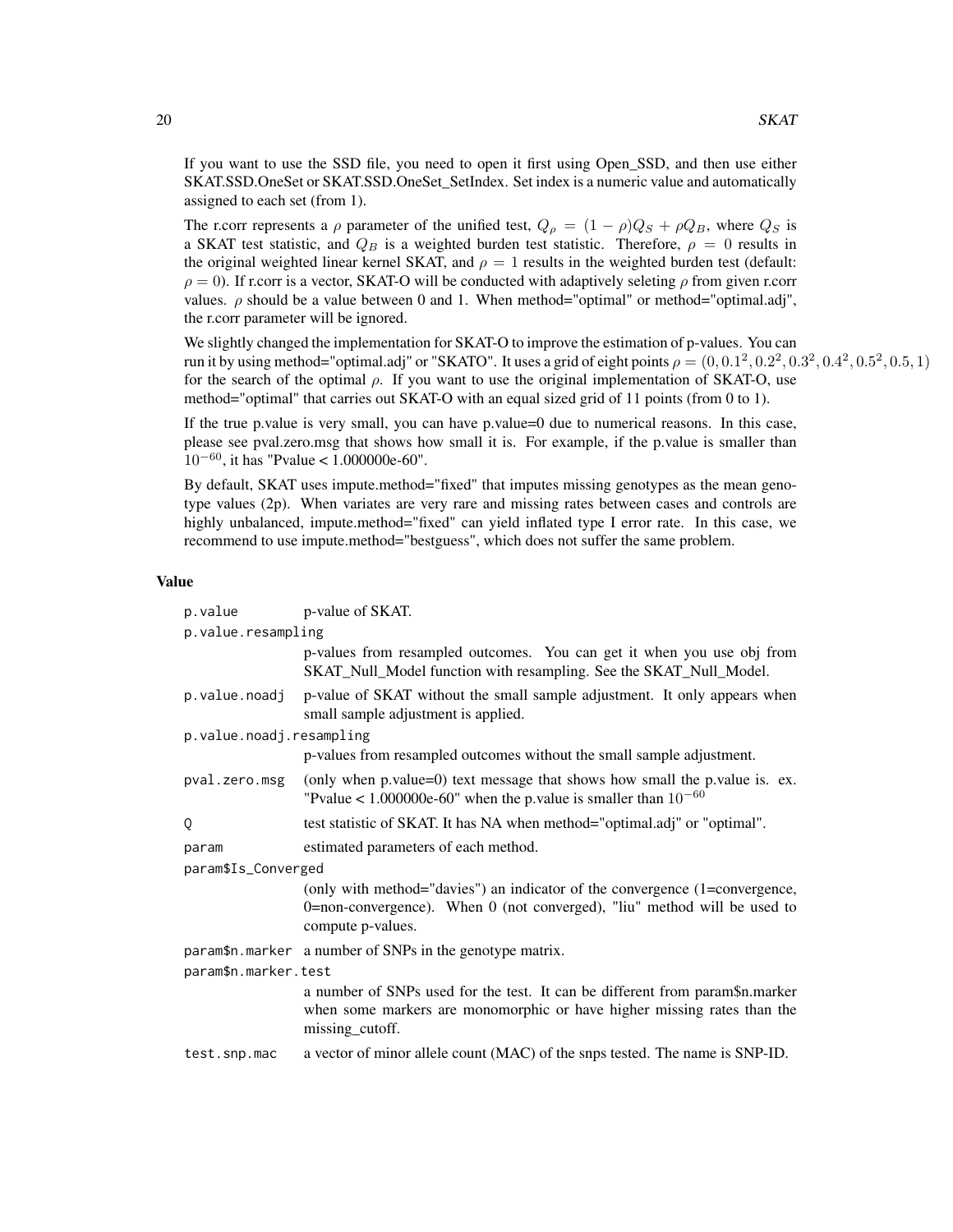#### $SKAT$  21

#### Author(s)

Seunggeun Lee, Micheal Wu

#### **References**

Lee, S., Emond, M.J., Bamshad, M.J., Barnes, K.C., Rieder, M.J., Nickerson, D.A., NHLBI GO Exome Sequencing Project-ESP Lung Project Team, Christiani, D.C., Wurfel, M.M. and Lin, X. (2012) Optimal unified approach for rare variant association testing with application to small sample case-control whole-exome sequencing studies. *American Journal of Human Genetics*, 91, 224-237.

Lee, S., Wu, M. C., and Lin, X. (2012) Optimal tests for rare variant effects in sequencing association studies. *Biostatistics*, 13, 762-775.

Wu, M. C.\*, Lee, S.\*, Cai, T., Li, Y., Boehnke, M., and Lin, X. (2011) Rare Variant Association Testing for Sequencing Data Using the Sequence Kernel Association Test (SKAT). *American Journal of Human Genetics*, 89, 82-93. \ \* contributed equally.

Wu, M. C., Kraft, P., Epstein, M. P.,Taylor, D., M., Chanock, S. J., Hunter, D., J., and Lin, X. (2010) Powerful SNP Set Analysis for Case-Control Genome-wide Association Studies. *American Journal of Human Genetics*, 86, 929-942.

Davies R.B. (1980) Algorithm AS 155: The Distribution of a Linear Combination of chi-2 Random Variables, *Journal of the Royal Statistical Society. Series C* , 29, 323-333.

H. Liu, Y. Tang, H.H. Zhang (2009) A new chi-square approximation to the distribution of nonnegative definite quadratic forms in non-central normal variables, *Computational Statistics and Data Analysis*, 53, 853-856.

Duchesne, P. and Lafaye De Micheaux, P. (2010) Computing the distribution of quadratic forms: Further comparisons between the Liu-Tang-Zhang approximation and exact methods, *Computational Statistics and Data Analysis*, 54, 858-862.

# Examples

```
data(SKAT.example)
```

```
#############################################################
# SKAT with default Beta(1,25) Weights
# - without covariates
Z<-SKAT.example$Z
# continuous trait
obj<-SKAT_Null_Model(y.c ~ 1, out_type="C", data=SKAT.example)
SKAT(Z, obj)$p.value
# dichotomous trait
```

```
obj<-SKAT_Null_Model(y.b ~ 1, out_type="D", data=SKAT.example)
SKAT(Z, obj)$p.value
```

```
##################################################
# SKAT with default Beta(1,25) Weights
```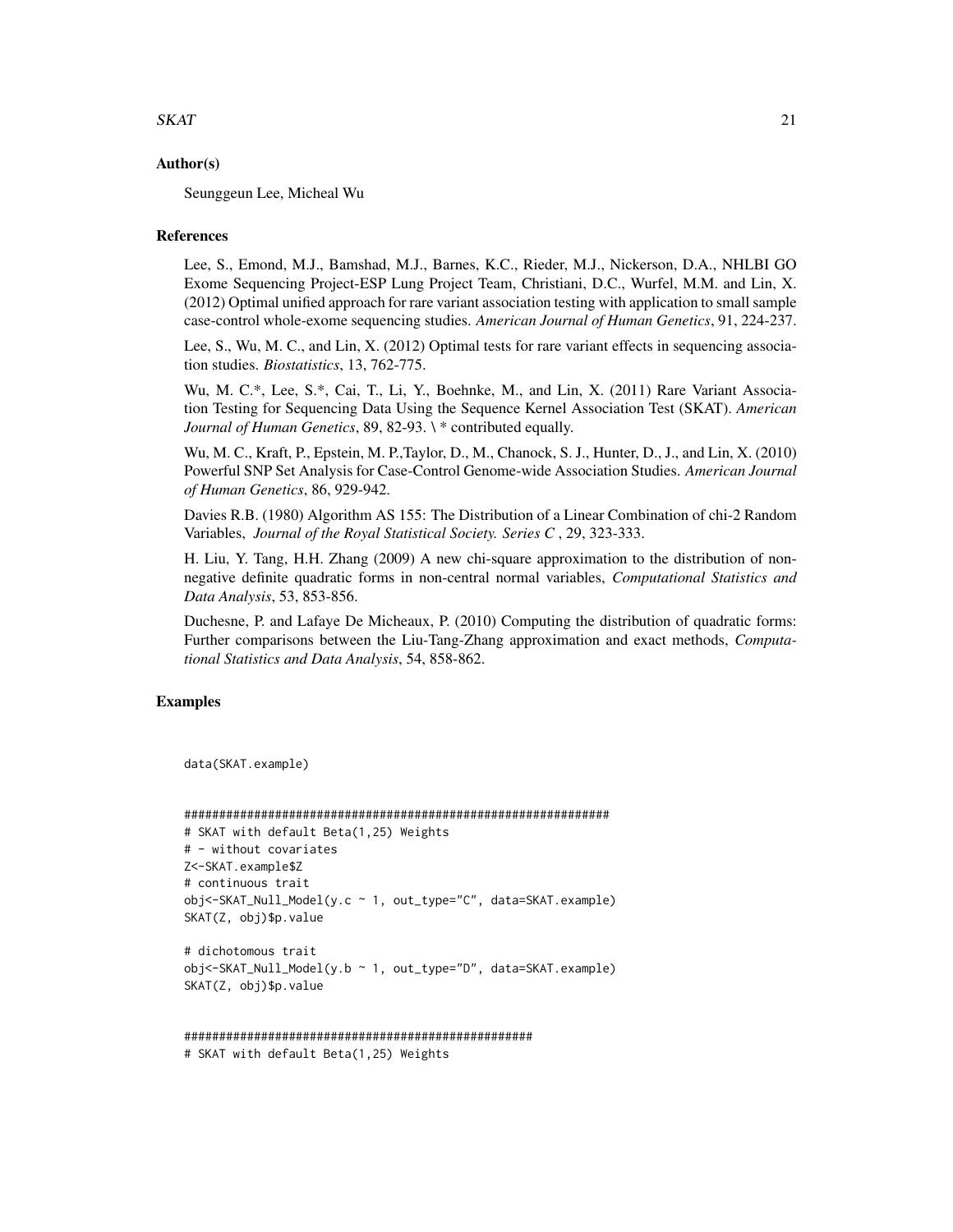# <span id="page-21-0"></span>22 SKAT.example

```
# - with covariates
# continuous trait
obj<-SKAT_Null_Model(y.c ~ X, out_type="C", data=SKAT.example)
SKAT(Z, obj)$p.value
obj.b<-SKAT_Null_Model(y.b ~ X, out_type="D", data=SKAT.example)
SKAT(Z, obj.b)$p.value
##################################################
# SKAT with default Beta(1,25) Weights
# - Optimal Test
SKAT(Z, obj, method="optimal.adj")$p.value
# you can get the same p-value by using method="SKATO"
SKAT(Z, obj, method="SKATO")$p.value
#############################################################
# SKAT with Beta(1,30) Weights
SKAT(Z, obj, weights.beta=c(1,30))$p.value
```
SKAT.example *Example data for SKAT*

# Description

Example data for SKAT.

# Format

SKAT.example contains the following objects:

- Z a numeric genotype matrix of 2000 individuals and 67 SNPs. Each row represents a different individual, and each column represents a different SNP marker.
- X a numeric matrix of 2 covariates.
- y.c a numeric vector of continuous phenotypes.
- y.b a numeric vector of binary phenotypes.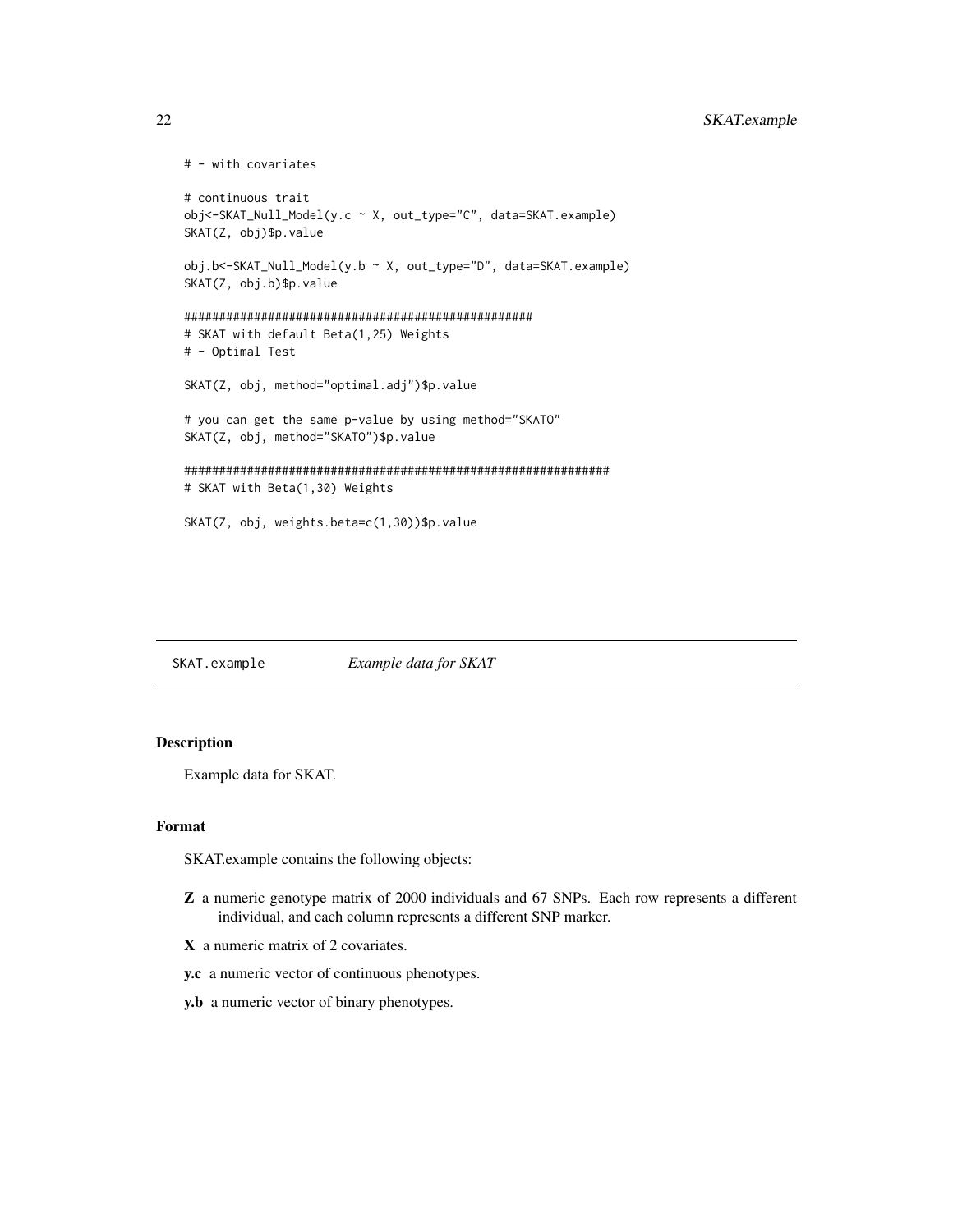<span id="page-22-0"></span>Example data for SKAT.

### Format

SKAT.example contains the following objects:

- Z a numeric genotype matrix of 2000 individuals and 52 SNPs. Each row represents a different individual, and each column represents a different SNP marker.
- x1 a numeric vector of continuous covariates.

x2 a numeric vector of binary covariates.

Gender a numeric vector of gender (male=1, female=2).

y a numeric vector of binary phenotypes.

Z.A a list object of 10 genotype matrices.

SKAT.fam.example *Example data for SKAT\_NULL\_emmaX*

# Description

Example data for SKAT\_emmaX.

#### Format

Example contains the following objects:

- Z a numeric genotype matrix Each row represents a different individual, and each column represents a different SNP marker.
- X a numeric matrix of covariates.
- y a numeric vector of continuous phenotypes.
- K a kinship matrix.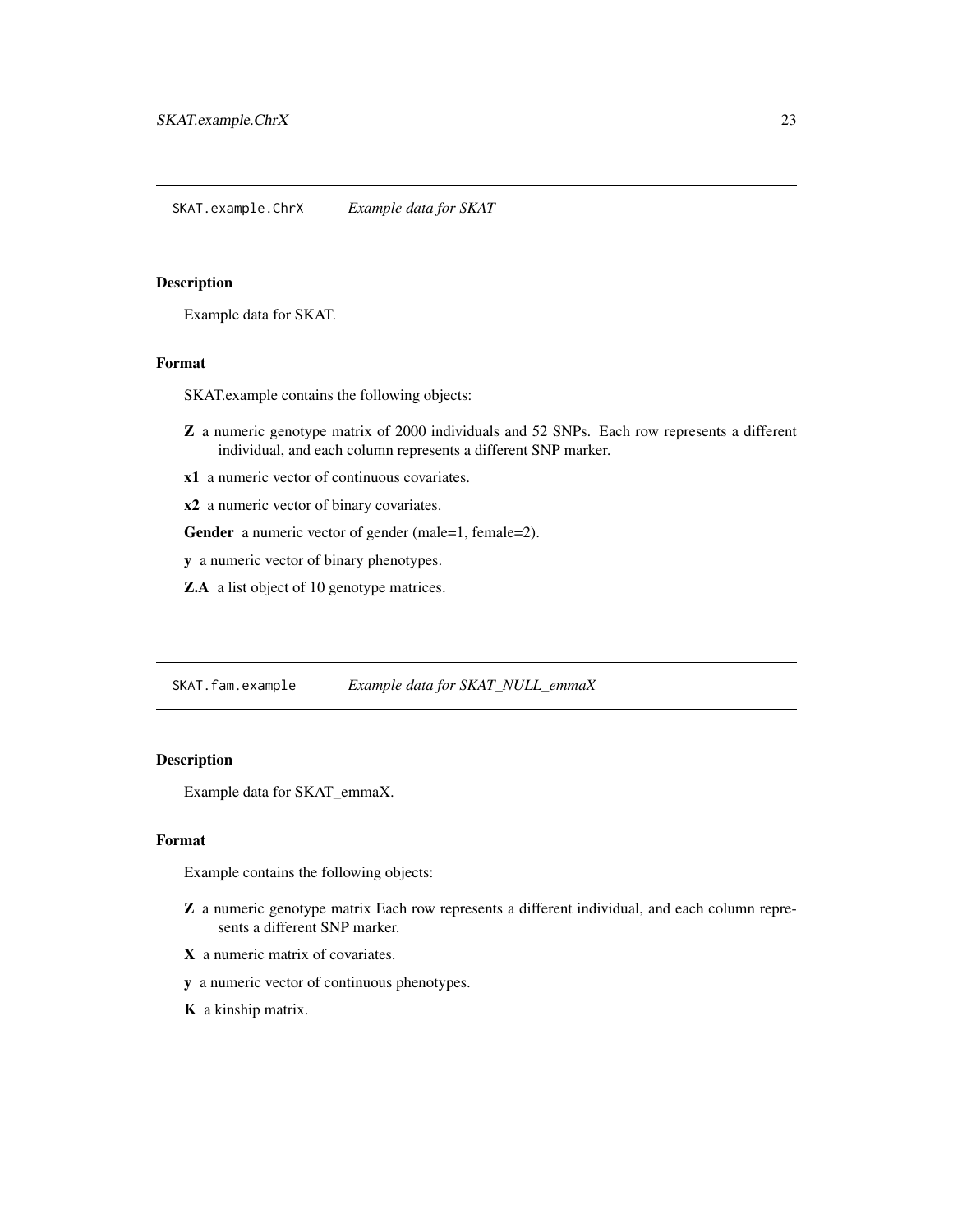<span id="page-23-0"></span>

Haplotype dataset generated by COSI with mimicking linkage disequilibrium (LD) structure of European ancestry.

#### Format

This list object contains the following objects:

Haplotype a numeric matrix of 10,000 haplotypes over 200k BP region. Each row represents a different haplotype, and each column represents a different SNP marker. It is generated by the calibration coalescent model (COSI) with mimicking LD structure of European ancestry.

SNPInfo a dataframe of SNP information.

#### References

Schaffner, S.F. and Foo, C. and Gabriel, S. and Reich, D. and Daly, M.J. and Altshuler, D. (2005) Calibrating a coalescent simulation of human genome sequence variation. *Genome Research*, 15, 1576-1583.

#### Description

Iteratively carry out association tests with phenotypes and SNP sets in SSD file.

#### Usage

SKAT.SSD.All(SSD.INFO, obj, ..., obj.SNPWeight=NULL)

SKATBinary.SSD.All(SSD.INFO, obj, ..., obj.SNPWeight=NULL)

SKATBinary\_Robust.SSD.All(SSD.INFO, obj, ...,obj.SNPWeight=NULL)

SKAT\_CommonRare.SSD.All(SSD.INFO, obj, ..., obj.SNPWeight=NULL)

SKAT\_CommonRare\_Robust.SSD.All(SSD.INFO, obj, ..., obj.SNPWeight=NULL)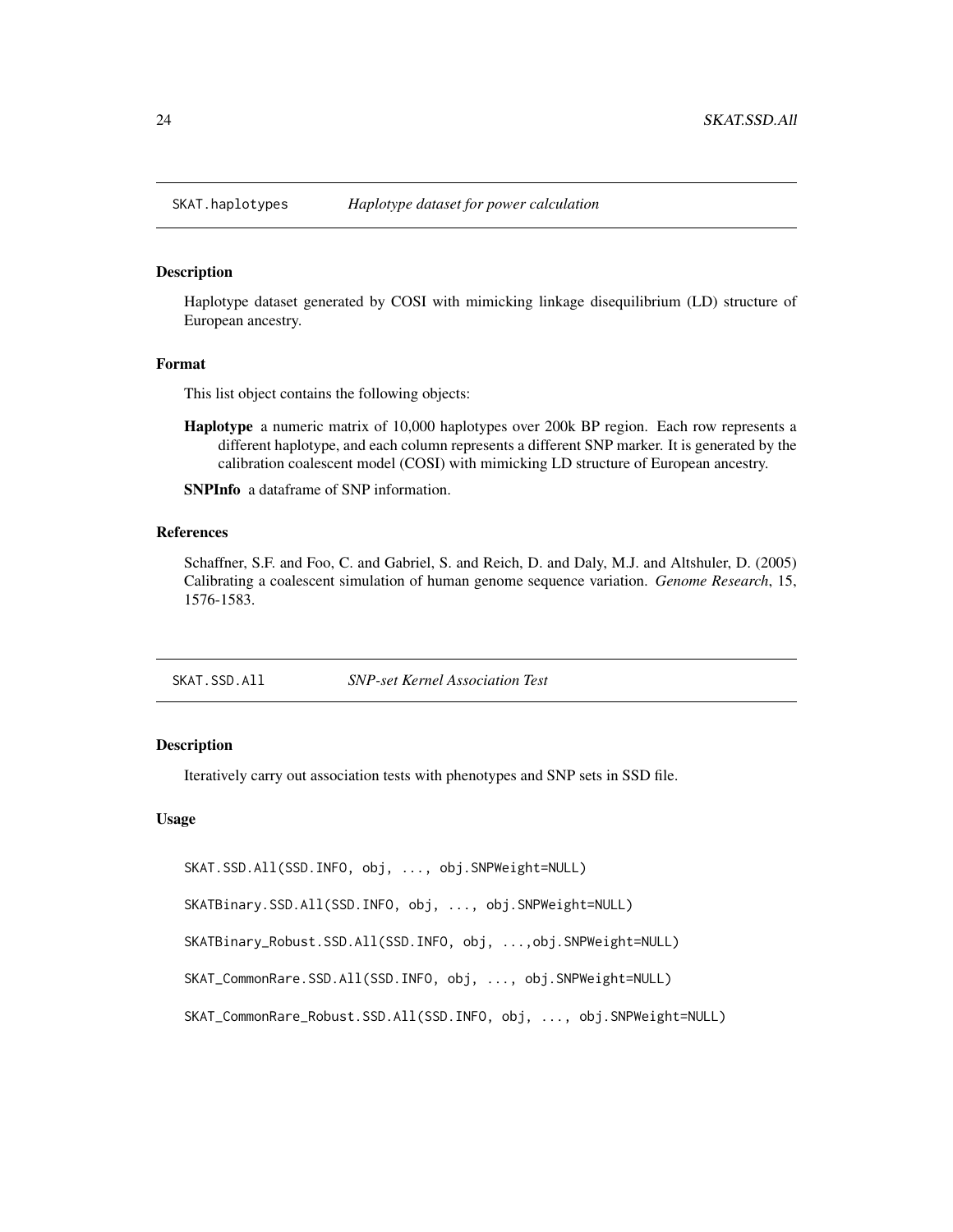# <span id="page-24-0"></span>SKATBinary 25

#### Arguments

| SSD.INFO      | SSD INFO object returned from Open SSD.                                                                                            |
|---------------|------------------------------------------------------------------------------------------------------------------------------------|
| obi           | output object from SKAT_Null_Model.                                                                                                |
| .             | further arguments to be passed to "SKAT" or "SKATBinary".                                                                          |
| obj.SNPWeight | output object from Read_SNP_WeightFile (default=NULL). If NULL, the beta<br>weight with the "weights beta" parameter will be used. |

# Details

Please see SKAT or SKATBinary for details.

# Value

| results            | dataframe that contains SetID, p-values (P.value), the number of markers in the                 |
|--------------------|-------------------------------------------------------------------------------------------------|
|                    | SNP sets (N.Marker.All), and the number of markers to test for an association                   |
|                    | after excluding non-polymorphic or high missing rates markers (N.Marker.Test).                  |
|                    | The output dataframe from SKATBinary.SSD.All (and others) have more columns.                    |
|                    | For example, the outcome from SKATBinary.SSD.All have columns for the                           |
|                    | method to compute p-values and the minimum achievable p-values (MAP).                           |
| P.value.Resampling |                                                                                                 |
|                    | the matrix that contains p-values of resampled phenotypes.                                      |
| OUT.snp.mac        | each element in the list is a vector of MAC of SNPs used in the test. The names<br>are SNP-IDs. |

# Author(s)

Seunggeun Lee

| SKATBinary | SNP set test for binary traits with asymptotic and efficient resampling |
|------------|-------------------------------------------------------------------------|
|            | methods                                                                 |

# Description

This function computes p-values of Burden test, SKAT, and SKAT-O for binary traits using asymptotic and efficient resampling methods.

#### Usage

```
SKATBinary(Z, obj, kernel = "linear.weighted", method="SKAT"
, method.bin="Hybrid", weights.beta=c(1,25), weights = NULL
, r.corr=0, impute.method = "bestguess", is_check_genotype=TRUE
, is_dosage = FALSE, missing_cutoff=0.15, max_maf=1
, estimate_MAF=1, N.Resampling=2 *10^6, seednum=100, epsilon=10^-6
, SetID=NULL)
```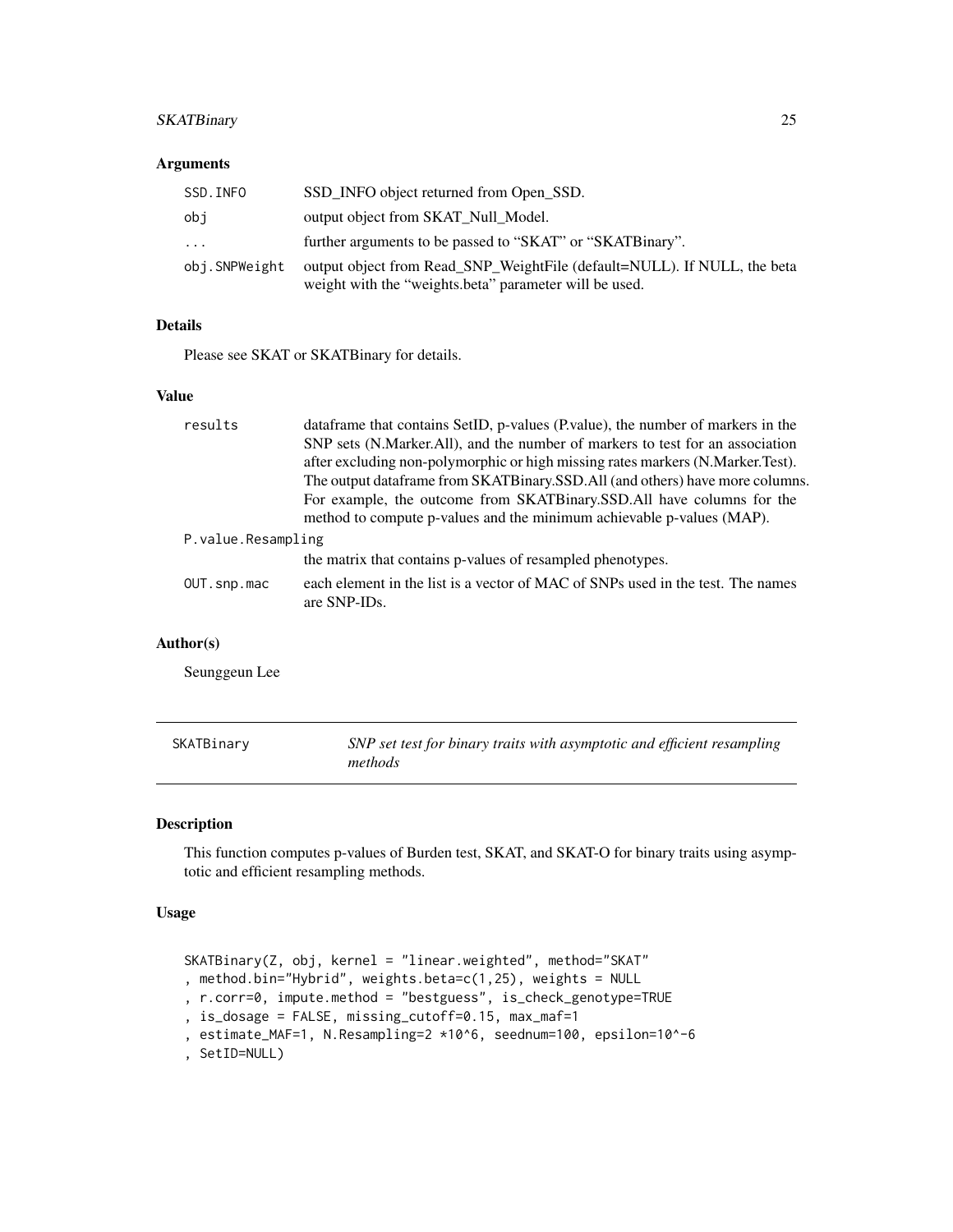SKATBinary.SSD.OneSet(SSD.INFO, SetID, obj, ... ,obj.SNPWeight=NULL)

SKATBinary.SSD.OneSet\_SetIndex(SSD.INFO, SetIndex, obj, ... ,obj.SNPWeight=NULL)

# Arguments

| Z                 | a numeric genotype matrix with each row as a different individual and each<br>column as a separate gene/snp. Each genotype should be coded as 0, 1, 2, and 9<br>(or NA) for AA, Aa, aa, and missing, where A is a major allele and a is a minor<br>allele.                                                                                                                                                                                             |  |  |
|-------------------|--------------------------------------------------------------------------------------------------------------------------------------------------------------------------------------------------------------------------------------------------------------------------------------------------------------------------------------------------------------------------------------------------------------------------------------------------------|--|--|
| obj               | output object from SKAT_Null_Model.                                                                                                                                                                                                                                                                                                                                                                                                                    |  |  |
| kernel            | type of kernel (default= "linear.weighted"). See SKAT page for details.                                                                                                                                                                                                                                                                                                                                                                                |  |  |
| method            | type of gene based test (default= "SKAT"). The possible choices are "SKAT",<br>"Burden" and "SKATO", which represents SKAT, Burden and SKAT-O tests, re-<br>spectively. This parameter differs from the "method" parameter in SKAT func-<br>tion. "Burden" is equivalent to method="davies" and r.corr=1 and "SKATO" is<br>equivalent to method="optimal.adj" in the SKAT function. When method="Burden"<br>or method="SKATO", r.corr will be ignored. |  |  |
| method.bin        | type of method to compute a p-value (default="Hybrid"). Possible choices are<br>"Hybrid", "ER", "ER.A", "QA", "MA" and "UA". See details                                                                                                                                                                                                                                                                                                               |  |  |
| weights.beta      | a numeric vector of parameters of beta weights. It is only used for weighted<br>kernels. If you want to use your own weights, please specify the "weights"<br>parameter.                                                                                                                                                                                                                                                                               |  |  |
| weights           | a numeric vector of weights for the weighted kernels. See SKAT page for details.                                                                                                                                                                                                                                                                                                                                                                       |  |  |
| impute.method     | a method to impute missing genotypes (default= "bestguess"). "bestguess" im-<br>putes missing genotypes as most likely values $(0,1,2)$ , "random" imputes miss-<br>ing genotypes by generating binomial(2,p) random variables (p is the MAF),<br>and "fixed" imputes missing genotypes by assigning the mean genotype value<br>(2p).                                                                                                                  |  |  |
| r.corr            | the $\rho$ parameter for the compound symmetric correlation structure kernel (de-<br>fault= 0). If it is a vector, SKAT will conduct the optimal test. It is ignored<br>when method="Burden" or method="SKATO".                                                                                                                                                                                                                                        |  |  |
| is_check_genotype |                                                                                                                                                                                                                                                                                                                                                                                                                                                        |  |  |
|                   | a logical value indicating whether to check the validity of the genotype matrix<br>Z (default= TRUE). See SKAT page for details.                                                                                                                                                                                                                                                                                                                       |  |  |
| is_dosage         | a logical value indicating whether the matrix Z is a dosage matrix. If it is TRUE,<br>SKAT will ignore "is_check_genotype".                                                                                                                                                                                                                                                                                                                            |  |  |
| missing_cutoff    | a cutoff of the missing rates of SNPs (default=0.15). Any SNPs with missing<br>rates higher than the cutoff will be excluded from the analysis.                                                                                                                                                                                                                                                                                                        |  |  |
| $max_m$           | a cutoff of the maximum minor allele frequencies (MAF) (default=1, no cutoff).<br>Any SNPs with MAF > cutoff will be excluded from the analysis.                                                                                                                                                                                                                                                                                                       |  |  |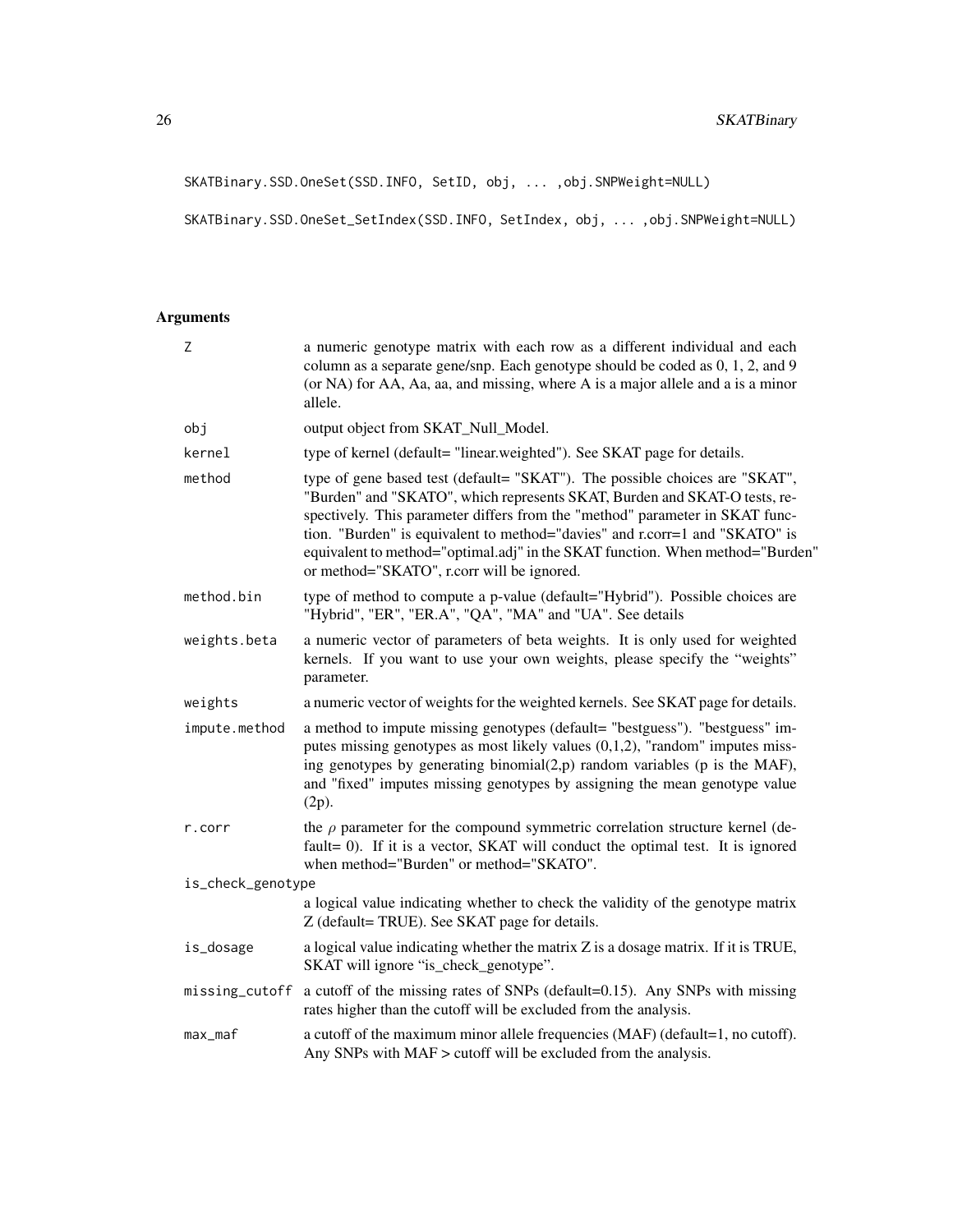#### SKATBinary 27

| estimate_MAF  | a numeric value indicating how to estimate MAFs for the weight calculation and<br>the missing genotype imputation. See SKAT page for details.                               |
|---------------|-----------------------------------------------------------------------------------------------------------------------------------------------------------------------------|
| N.Resampling  | a number of resampling to be conducted to get p-values (default= $2*10^6$ ).                                                                                                |
| seednum       | a seed number for random number generation (default=100). If NULL, no seed<br>number will be assigned.                                                                      |
| epsilon       | a precision level (default= $10^{\circ}$ -6).                                                                                                                               |
| SSD. INFO     | an SSD_INFO object returned from Open_SSD.                                                                                                                                  |
| SetID         | a character value of Set ID. You can find a set ID of each set from SetInfo object<br>of SSD. INFO. In SKATBinary function, this parameter is for the internal use<br>only. |
| SetIndex      | a numeric value of Set index. You can find a set index of each set from SetInfo<br>object of SSD. INFO                                                                      |
| $\ddots$ .    | further arguments to be passed to "SKATBinary"                                                                                                                              |
| obj.SNPWeight | an output object of Read_SNP_WeightFile (default=NULL). If NULL, the beta<br>weight with the "weights.beta" parameter will be used.                                         |

#### Details

This function implements six methods (method.bin) to compute p-values: 1) Efficient resampling (ER); 2) Quantile adjusted moment matching (QA); 3) Moment matching adjustment (MA); 4) No adjustment (UA); 5) Adaptive ER (ER.A); and 6) Hybrid. "Hybrid" selects a method based on the total minor allele count (MAC), the number of individuals with minor alleles (m), and the degree of case-control imbalance. When method.bin="ER" or "ER.A", SKATBinary compute mid-p-values and minimum achievable mid p-values.

If seednum is not NULL, set.seed(seednum) function is used to specify seeds to get the same pvalues of ER based methods for different runs. Therefore, please set seednum=NULL, if you do not want to set seeds.

SKATBinary uses impute.method="bestguess" as a default method for the imputation, which is different from SKAT that uses impute.method="fixed" as a default method. We changed it because SKATBinary with impute.method="fixed" can yield false positives when variates are very rare and missing rates between cases and controls are unbalanced. When missing rates between cases and controls are highly unbalanced, SKAT impute.method="fixed" can also yield false positives, but it happens less likely. So we did not change the default imputation method in SKAT.

#### Value

| p.value |        |  |  |  | p-value. It will be the mid p-value if ER or ER.A are used to compute the p- |  |
|---------|--------|--|--|--|------------------------------------------------------------------------------|--|
|         | value. |  |  |  |                                                                              |  |

```
p.value.standard
```
(ER and ER.A only) standard p-value.

p.value.resampling

p-values from resampled outcome. You can obtain it when n.Resampling (in SKAT\_Null\_Model) > 0. See SKAT\_Null\_Model page.

p.value.standard.resampling

(ER and ER.A only)standard p-values from resampled outcomes.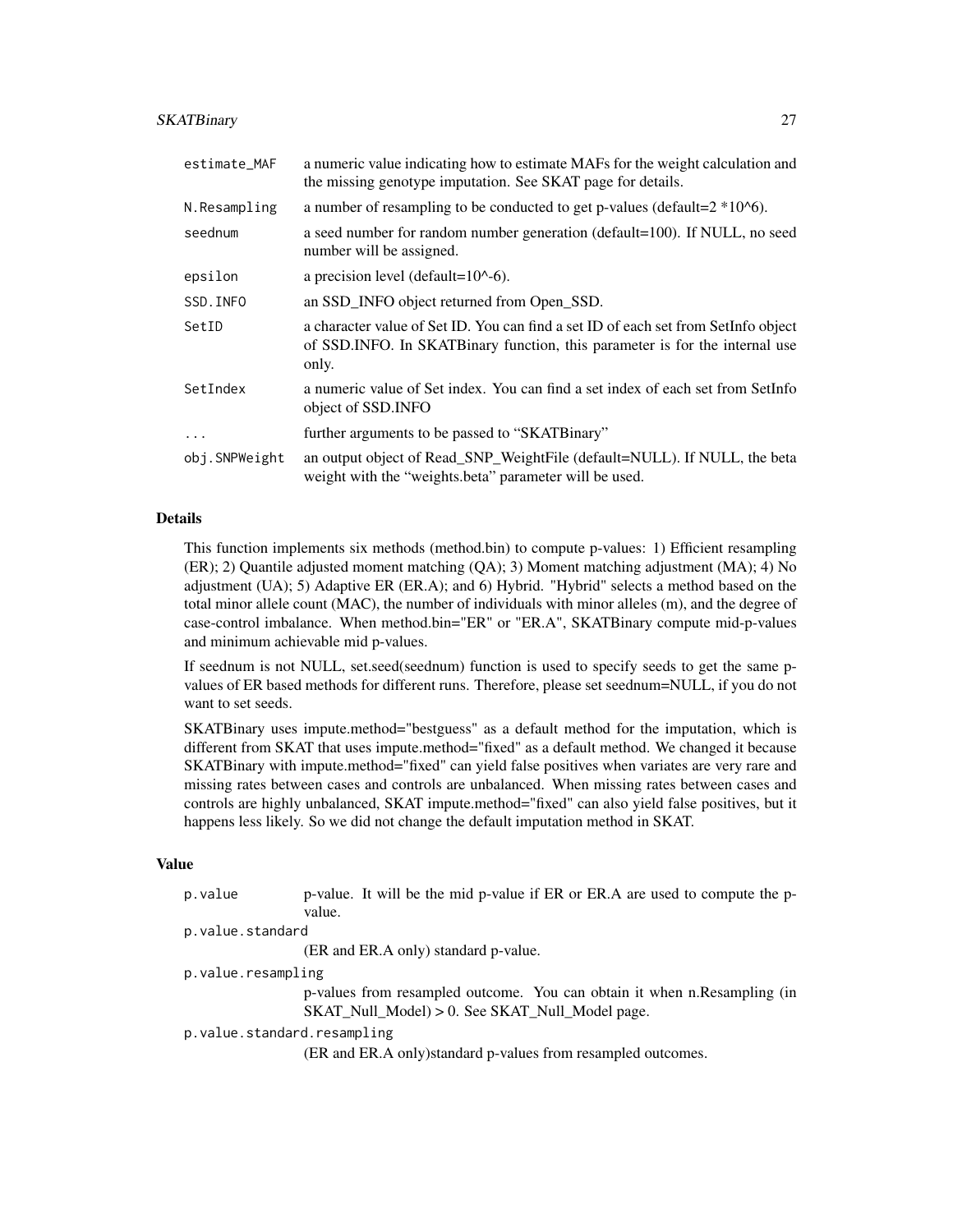| the number of individuals with minor alleles.                                                                                                                                                                                                  |  |  |
|------------------------------------------------------------------------------------------------------------------------------------------------------------------------------------------------------------------------------------------------|--|--|
| minimum possible p-values. It is available when the method.bin="ER" and m is<br>sufficiently small.                                                                                                                                            |  |  |
| total minor allele count (MAC).                                                                                                                                                                                                                |  |  |
| (ER only) the number of resampling to be generated to get the p-value. It can<br>be smaller than N.Resampling when the total number of configurations of case-<br>controls among individuals with minor alleles are smaller than N.Resampling. |  |  |
| logical value for the accuracy of the p-value. If it is false, more resampling is<br>needed to accurately estimate the p-value.                                                                                                                |  |  |
| param\$n.marker a number of SNPs in the genotype matrix                                                                                                                                                                                        |  |  |
| param\$n.marker.test                                                                                                                                                                                                                           |  |  |
| a number of SNPs used for the test. It can be different from param\$n.marker<br>when some markers are monomorphic or have higher missing rates than the<br>missing_cutoff.                                                                     |  |  |
| a type of method to be used to compute the p-value.                                                                                                                                                                                            |  |  |
| a vector of minor allele count (MAC) of the snps tested. The name is SNP-ID.                                                                                                                                                                   |  |  |
|                                                                                                                                                                                                                                                |  |  |

### Author(s)

Seunggeun Lee

#### References

Lee, S., Fuchsberger, C., Kim, S., Scott, L. (2015) An efficient resampling method for calibrating single and gene-based rare variant association analysis in case-control studies. *Biostatistics*, in press.

# Examples

```
data(SKATBinary.example)
Z<-SKATBinary.example$Z
obj<-SKAT_Null_Model(y ~ x1 + x2, out_type="D", data=SKATBinary.example)
# run SKAT (default method) with Hybrid
out = SKATBinary(Z, obj)
# p-value
out$p.value
# MAP
out$MAP
# method used to compute p-value (method.bin)
out$method.bin
```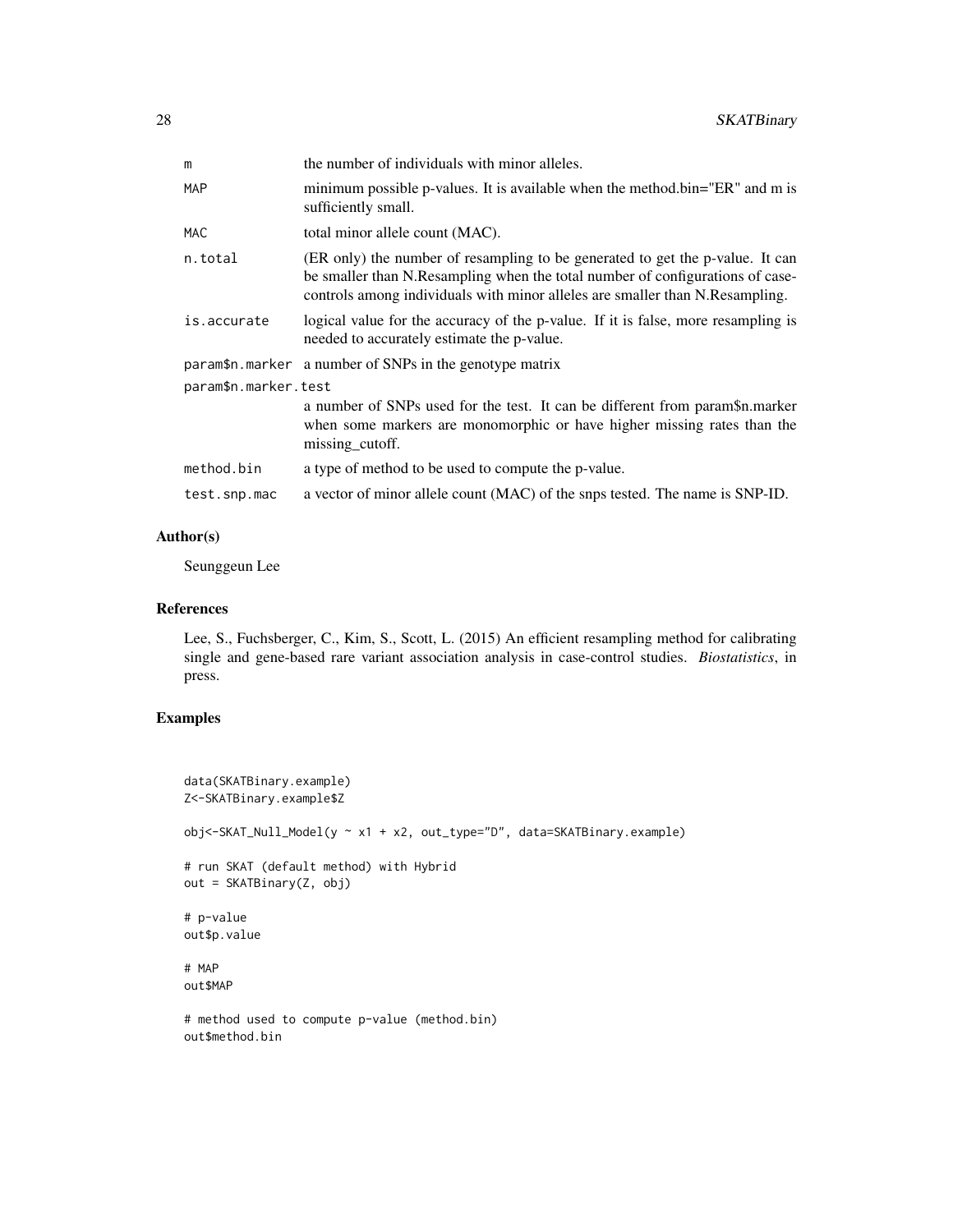```
#
# Run burden and SKAT-O with Hybrid
SKATBinary(Z, obj, method="Burden")$p.value
SKATBinary(Z, obj, method="SKATO")$p.value
#
# Run with SKAT-QA, -MA and -UA
SKATBinary(Z, obj, method.bin="QA")$p.value
SKATBinary(Z, obj, method.bin="MA")$p.value
SKATBinary(Z, obj, method.bin="UA")$p.value
# UA from SKAT function
SKAT(Z, obj)$p.value
#
# Run with Adaptive ER
out =SKATBinary(Z, obj, method.bin="ER.A")
out$p.value
# the number of total resampling is smaller than 2*10^6 (default value)
out$n.total
```
SKATBinary.example *Example data for SKAT*

#### Description

Example data for SKAT.

#### Format

SKAT.example contains the following objects:

- Z a numeric genotype matrix of 2000 individuals and 11 SNPs. Each row represents a different individual, and each column represents a different SNP marker.
- x1 a numeric vector of continuous covariates.
- x2 a numeric vector of binary covariates.
- y a numeric vector of binary phenotypes.
- Z.A a list object of 30 genotype matrices.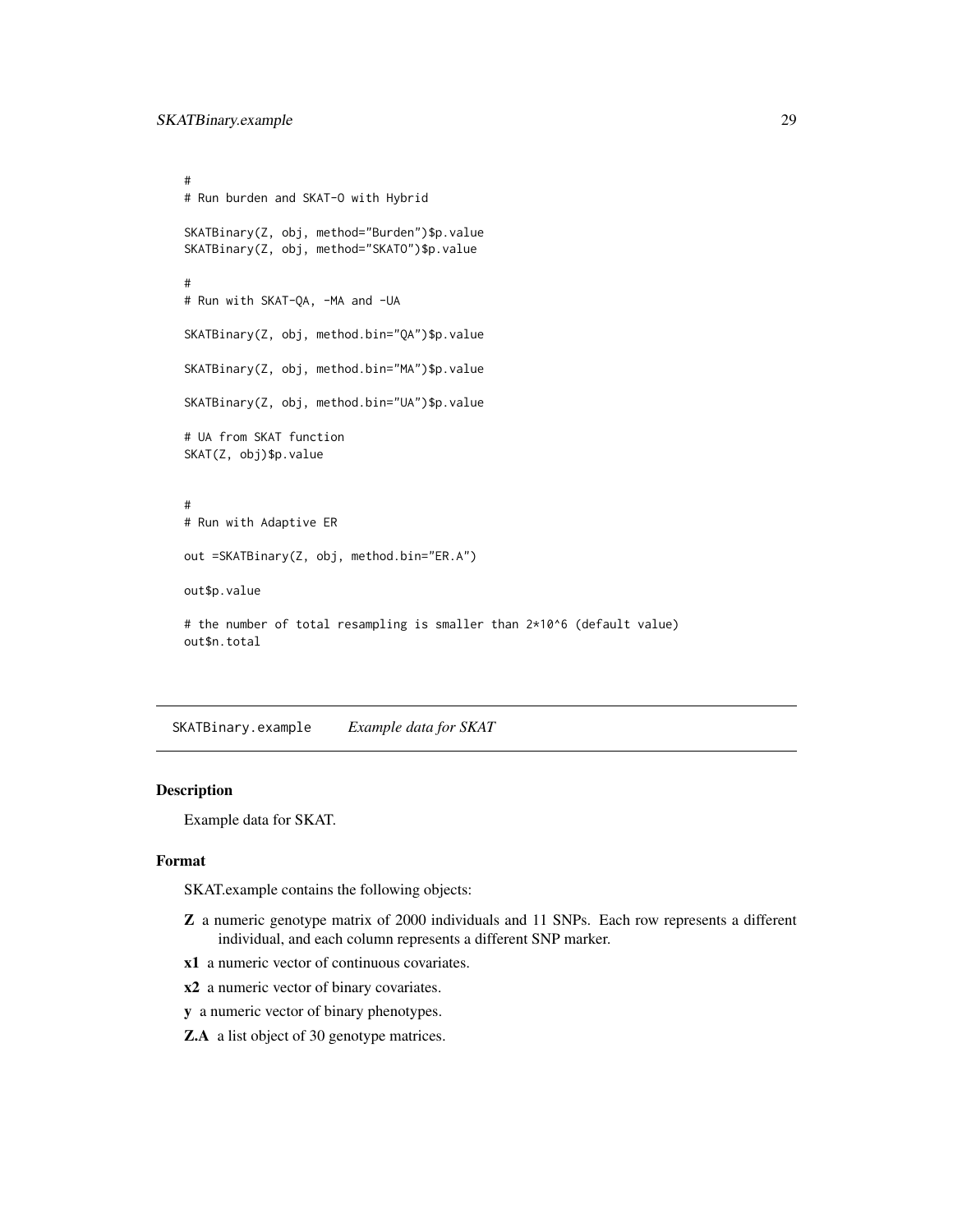<span id="page-29-0"></span>SKATBinary\_Robust *SNP set test for binary traits with robust region-based methods*

# Description

This function computes p-values of robust burden test, SKAT, and SKAT-O for binary traits using SPA and ER.

#### Usage

```
SKATBinary_Robust(Z, obj, kernel = "linear.weighted", method="SKAT"
, r.corr=NULL, weights.beta=c(1,25), weights = NULL
, impute.method = "bestguess", is_check_genotype=TRUE
  , is_dosage = FALSE, missing_cutoff=0.15, max_maf=1
, estimate_MAF=1)
SKATBinary_Robust.SSD.OneSet(SSD.INFO
, SetID, obj, ...,obj.SNPWeight=NULL)
SKATBinary_Robust.SSD.OneSet_SetIndex(SSD.INFO
, SetIndex, obj, ... ,obj.SNPWeight=NULL)
```
# Arguments

| Z            | a numeric genotype matrix with each row as a different individual and each<br>column as a separate gene/snp. Each genotype should be coded as 0, 1, 2, and 9<br>(or NA) for AA, Aa, aa, and missing, where A is a major allele and a is a minor<br>allele. Now we support both matrix and sparse matrix. |
|--------------|----------------------------------------------------------------------------------------------------------------------------------------------------------------------------------------------------------------------------------------------------------------------------------------------------------|
| obj          | output object from SKAT_Null_Model.                                                                                                                                                                                                                                                                      |
| kernel       | type of kernel (default= "linear.weighted"). The possible choices are "linear"<br>and "linear.weighted".                                                                                                                                                                                                 |
| method       | type of gene based test (default= "SKAT"). The possible choices are "SKAT",<br>"Burden" and "SKATO", which represents robust SKAT, Burden and SKAT-O<br>tests, respectively.                                                                                                                             |
| r.corr       | the $\rho$ parameter for all variants. $\rho = 0$ and 1 indicate SKAT and Burden test,<br>respectively.                                                                                                                                                                                                  |
| weights.beta | a numeric vector of parameters of beta weights. It is only used for weighted<br>kernels. If you want to use your own weights, please specify the "weights"<br>parameter.                                                                                                                                 |
| weights      | a numeric vector of weights for the weighted kernels. See SKAT page for details.                                                                                                                                                                                                                         |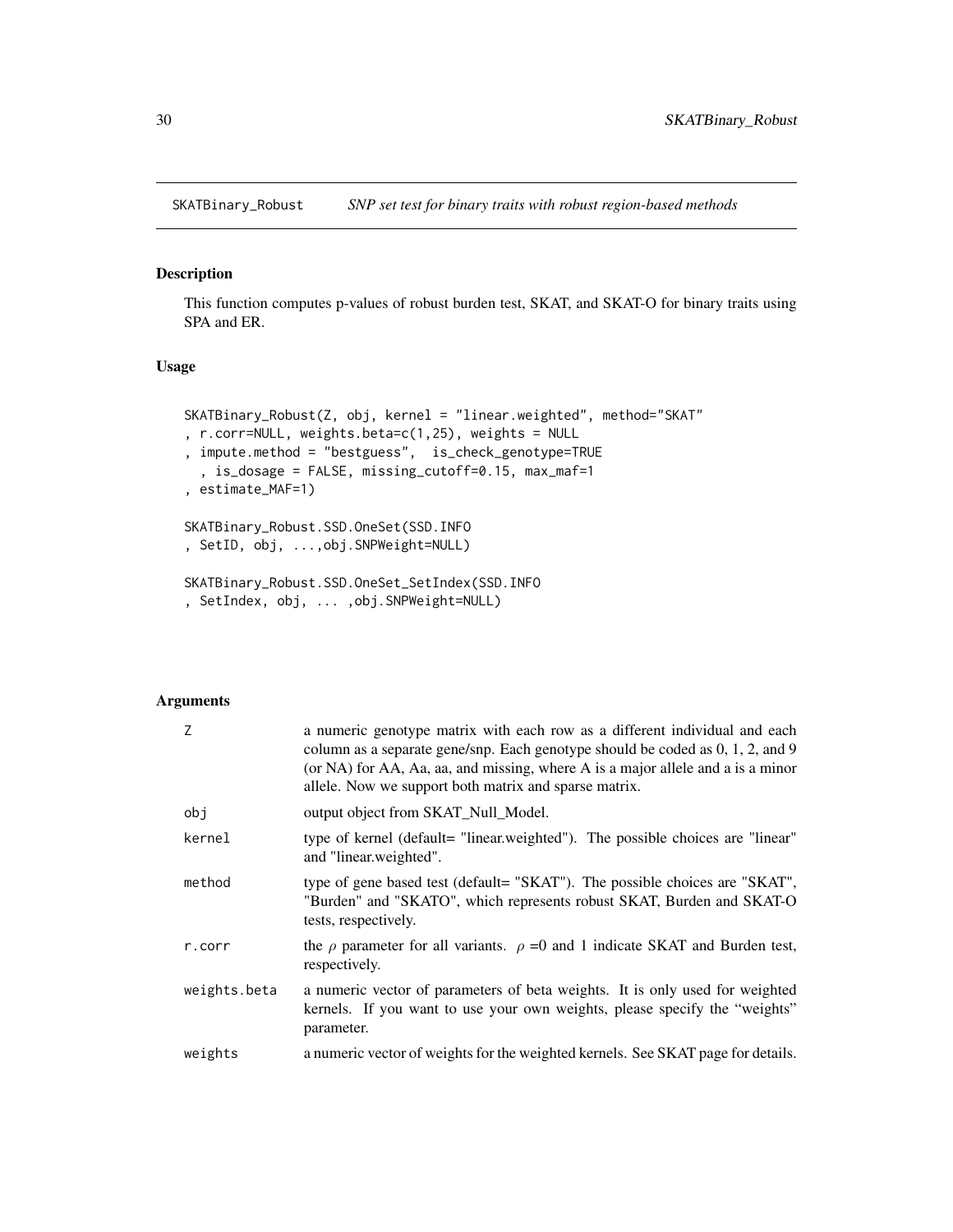| impute.method     | a method to impute missing genotypes (default= "bestguess"). "bestguess" im-<br>putes missing genotypes as most likely values $(0,1,2)$ , "random" imputes miss-<br>ing genotypes by generating binomial $(2,p)$ random variables (p is the MAF),<br>and "fixed" imputes missing genotypes by assigning the mean genotype value<br>(2p). |
|-------------------|------------------------------------------------------------------------------------------------------------------------------------------------------------------------------------------------------------------------------------------------------------------------------------------------------------------------------------------|
| is_check_genotype |                                                                                                                                                                                                                                                                                                                                          |
|                   | a logical value indicating whether to check the validity of the genotype matrix<br>Z (default= TRUE). See SKAT page for details.                                                                                                                                                                                                         |
| is_dosage         | a logical value indicating whether the matrix Z is a dosage matrix. If it is TRUE,<br>SKAT will ignore "is_check_genotype".                                                                                                                                                                                                              |
|                   | missing_cutoff a cutoff of the missing rates of SNPs (default=0.15). Any SNPs with missing<br>rates higher than the cutoff will be excluded from the analysis.                                                                                                                                                                           |
| max maf           | a cutoff of the maximum minor allele frequencies (MAF) (default=1, no cutoff).<br>Any SNPs with MAF > cutoff will be excluded from the analysis.                                                                                                                                                                                         |
| estimate_MAF      | a numeric value indicating how to estimate MAFs for the weight calculation and<br>the missing genotype imputation. See SKAT page for details.                                                                                                                                                                                            |
| SSD. INFO         | an SSD INFO object returned from Open SSD.                                                                                                                                                                                                                                                                                               |
| SetID             | a character value of Set ID. You can find a set ID of each set from SetInfo<br>object of SSD.INFO. In SKATBinary_Robust function, this parameter is for the<br>internal use only.                                                                                                                                                        |
| SetIndex          | a numeric value of Set index. You can find a set index of each set from SetInfo<br>object of SSD.INFO                                                                                                                                                                                                                                    |
| obj.SNPWeight     | output object from Read_SNP_WeightFile (default=NULL). If NULL, the beta<br>weight with the "weights.beta" parameter will be used.                                                                                                                                                                                                       |
| .                 | further arguments to be passed to "SKATBinary_Robust"                                                                                                                                                                                                                                                                                    |

# Value

| p.value               | p-value. It will be the p-value based on robust methods.                                                                                                                   |  |  |  |
|-----------------------|----------------------------------------------------------------------------------------------------------------------------------------------------------------------------|--|--|--|
| p.value_singlevariant |                                                                                                                                                                            |  |  |  |
|                       | p-value for each single variant in this region-based test.                                                                                                                 |  |  |  |
| mac                   | total minor allele count (MAC).                                                                                                                                            |  |  |  |
|                       | param\$n.marker a number of SNPs in the genotype matrix.                                                                                                                   |  |  |  |
| param\$n.marker.test  |                                                                                                                                                                            |  |  |  |
|                       | a number of SNPs used for the test. It can be different from param\$n.marker<br>when some markers are monomorphic or have higher missing rates than the<br>missing_cutoff. |  |  |  |
| param\$rho            | the $\rho$ parameter for all variants.                                                                                                                                     |  |  |  |
| test.snp.mac          | a vector of minor allele count (MAC) of the snps tested. The name is SNP-ID.                                                                                               |  |  |  |

# Author(s)

Zhangchen Zhao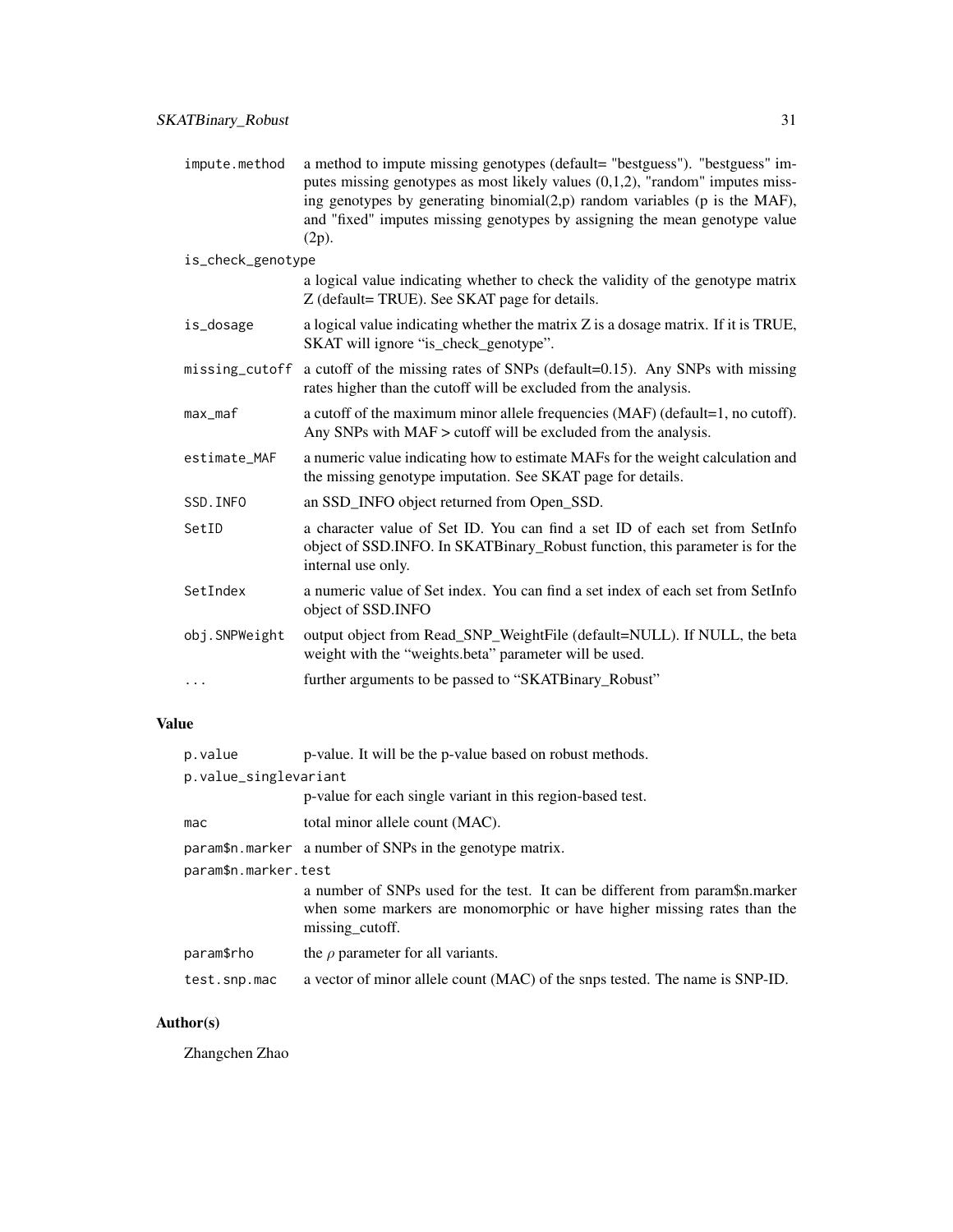#### <span id="page-31-0"></span>References

Zhao, Z., Bi, W., Zhou, W., VandeHaar, P., Fritsche, L. G., & Lee, S. (2019). UK-Biobank Whole Exome Sequence Binary Phenome Analysis with Robust Region-based Rare Variant Test. *The American Journal of Human Genetics*, in press.

#### Examples

```
data(SKATBinary.example)
Z<-SKATBinary.example$Z
obj<-SKAT_Null_Model(y ~ x1 + x2, out_type="D", data=SKATBinary.example)
# run SKAT (default method) with Hybrid
out = SKATBinary_Robust(Z, obj)
# p-value
out$p.value
#
# Run burden and SKAT
SKATBinary_Robust(Z, obj, method="Burden")$p.value
SKATBinary_Robust(Z, obj, method="SKAT")$p.value
```

| SKATBinary_Single | Single variant tests for binary traits with Firth and efficient resampling |
|-------------------|----------------------------------------------------------------------------|
|                   | methods                                                                    |

#### Description

This function computes p-values of single variant test using the firth and efficient resampling methods.

#### Usage

```
SKATBinary_Single(Z, obj, method.bin="Hybrid"
, impute.method = "bestguess", is_check_genotype=TRUE, is_dosage = FALSE
, missing_cutoff=0.15, max_maf=1, estimate_MAF=1
, N.Resampling=2*10^6, seednum=100, epsilon=10^-6)
```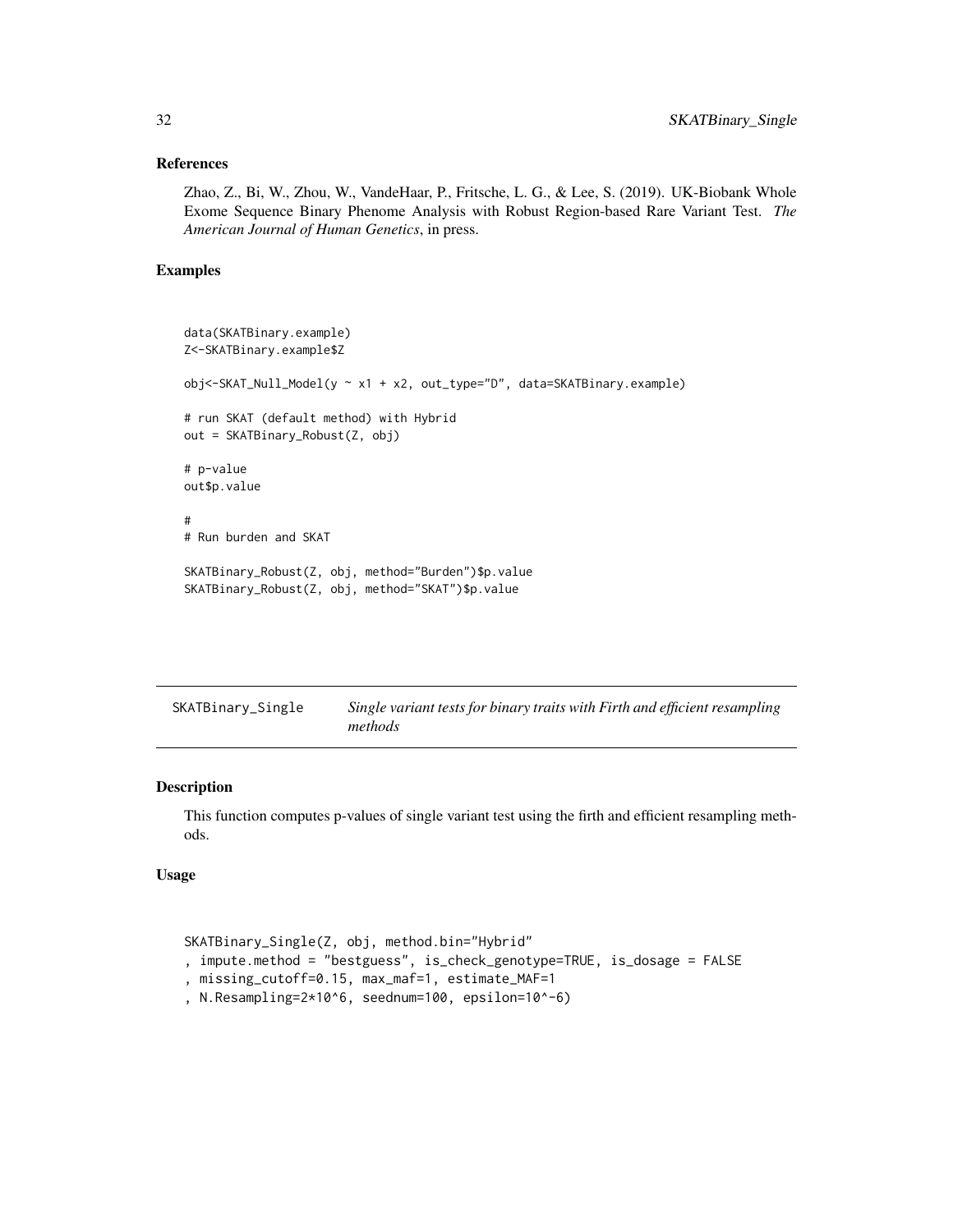#### **Arguments**

| Z                 | a numeric genotype vector. Each genotype should be coded as $0, 1, 2$ , and $9$ (or<br>NA) for AA, Aa, aa, and missing, where A is a major allele and a is a minor<br>allele. |  |  |
|-------------------|-------------------------------------------------------------------------------------------------------------------------------------------------------------------------------|--|--|
| obj               | output object from SKAT_Null_Model.                                                                                                                                           |  |  |
| method.bin        | a type of method to compute a p-value (default="Hybrid"). See details.                                                                                                        |  |  |
| impute.method     | a method to impute missing genotypes (default= "bestguess").                                                                                                                  |  |  |
| is_check_genotype |                                                                                                                                                                               |  |  |
|                   | a logical value indicating whether to check the validity of the genotype matrix<br>Z (default= TRUE). See SKAT page for details.                                              |  |  |
| is_dosage         | a logical value indicating whether the matrix Z is a dosage matrix. If it is TRUE,<br>SKAT will ignore "is_check_genotype".                                                   |  |  |
| missing_cutoff    | a cutoff of the missing rates of SNPs (default=0.15). Any SNPs with missing<br>rates higher than the cutoff will be excluded from the analysis.                               |  |  |
| $max_m$           | a cutoff of the maximum minor allele frequencies (MAF) (default=1, no cutoff).<br>Any SNPs with MAF > cutoff will be excluded from the analysis.                              |  |  |
| estimate_MAF      | a numeric value indicating how to estimate MAFs for the weight calculation and<br>the missing genotype imputation. See SKAT page for details                                  |  |  |
| N.Resampling      | a number of resampling to be conducted to get p-values (default= $2*106$ ).                                                                                                   |  |  |
| seednum           | a seed number for random number generation (default=100). If NULL, no seed<br>number will be assigned.                                                                        |  |  |
| epsilon           | a precision level (default= $10^{\circ}$ -6).                                                                                                                                 |  |  |

#### Details

This function implements three methods (method.bin) to compute p-values: 1) Efficient resampling (ER); 2) Firth biased adjusted likelihood ratio test (Firth); and 3) Hybrid. "Hybrid" selects a method based on the total minor allele count (MAC), the number of individuals with minor alleles (m), and the degree of case-control imbalance.

Adaptive ER (ER.A) is not implemented yet.

If seednum is not NULL, set.seed(seednum) function is used to specify seeds to get the same pvalues of ER based methods for different runs. Therefore, please set seednum=NULL, if you do not want to set seeds.

#### Value

p.value p-value. It will be the mid p-value if ER is used to compute the p-value.

p.value.standard

(ER only) standard p-value.

p.value.resampling

p-values from resampled outcome. You can obtain it when n.Resampling in SKAT\_Null\_Model was > 0. See the SKAT\_Null\_Model.

p.value.standard.resampling

(ER only) standard p-values from resampled outcome.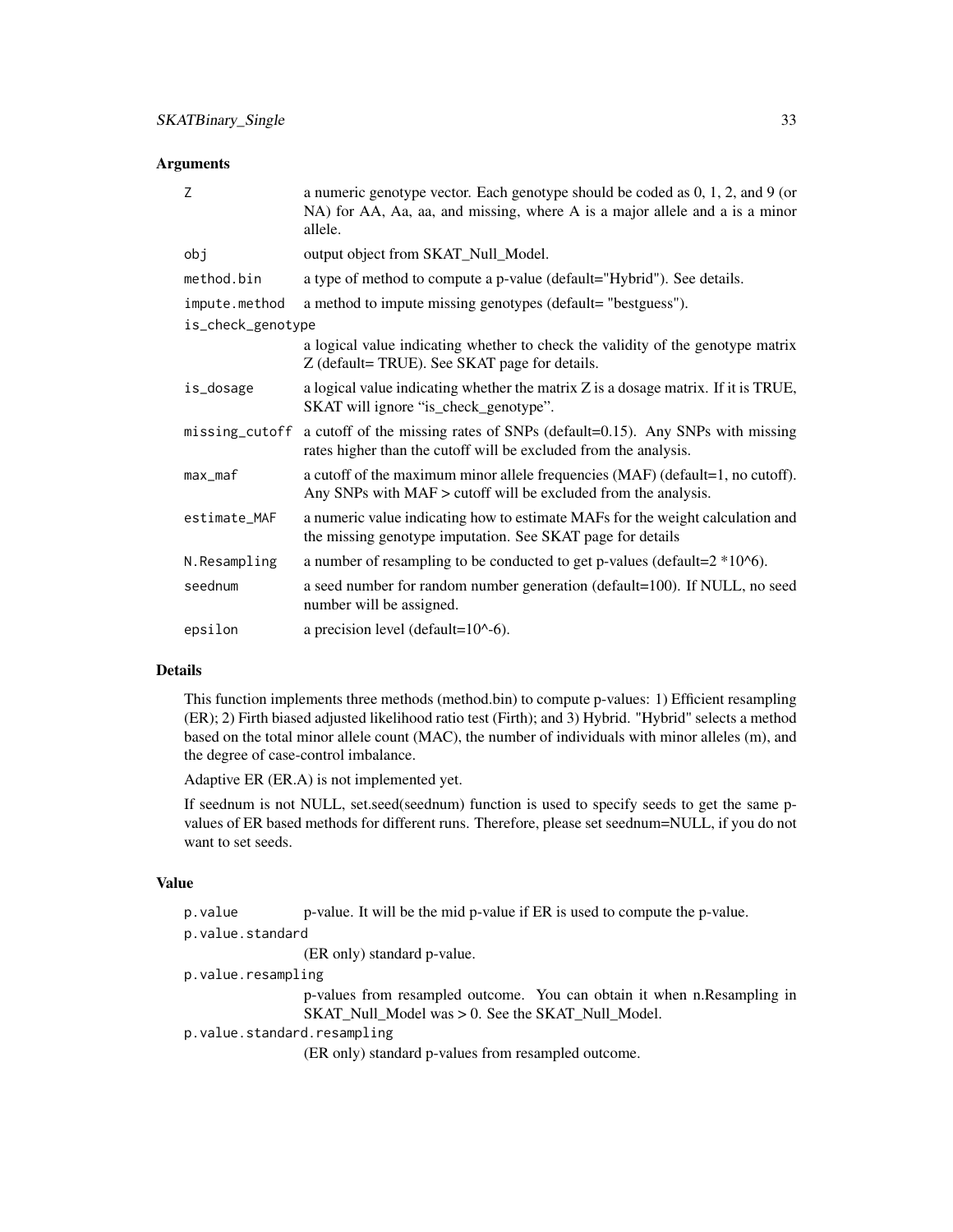| m           | the number of individuals with minor alleles.                                                                                                                                                                                                  |
|-------------|------------------------------------------------------------------------------------------------------------------------------------------------------------------------------------------------------------------------------------------------|
| MAP         | the minimum possible p-values. It is available when the method.bin="ER" and<br>m is sufficiently small.                                                                                                                                        |
| <b>MAC</b>  | the total minor allele count (MAC).                                                                                                                                                                                                            |
| n.total     | (ER only) the number of resampling to be generated to get the p-value. It can<br>be smaller than N.Resampling when the total number of configurations of case-<br>controls among individuals with minor alleles are smaller than N.Resampling. |
| is.accurate | logical value for the accuracy of the p-value. If it is false, more resampling is<br>needed to accurately estimate the p-value.                                                                                                                |
| method.bin  | a type of method to be used to compute the p-value.                                                                                                                                                                                            |

#### Author(s)

Seunggeun Lee

# References

Lee, S., Fuchsberger, C., Kim, S., Scott, L. (2015) An efficient resampling method for calibrating single and gene-based rare variant association analysis in case-control studies. *Biostatistics*, in press.

#### Examples

```
data(SKATBinary.example)
Z<-SKATBinary.example$Z
obj<-SKAT_Null_Model(y ~ x1 + x2, out_type="D", data=SKATBinary.example)
out = SKATBinary_Single(Z[,1], obj)
# p-value
out$p.value
# MAP
out$MAP
# method used to compute p-value (method.bin)
out$method.bin
#
# Use firth method to compute p-value
SKATBinary_Single(Z[,1], obj, method.bin="Firth")$p.value
```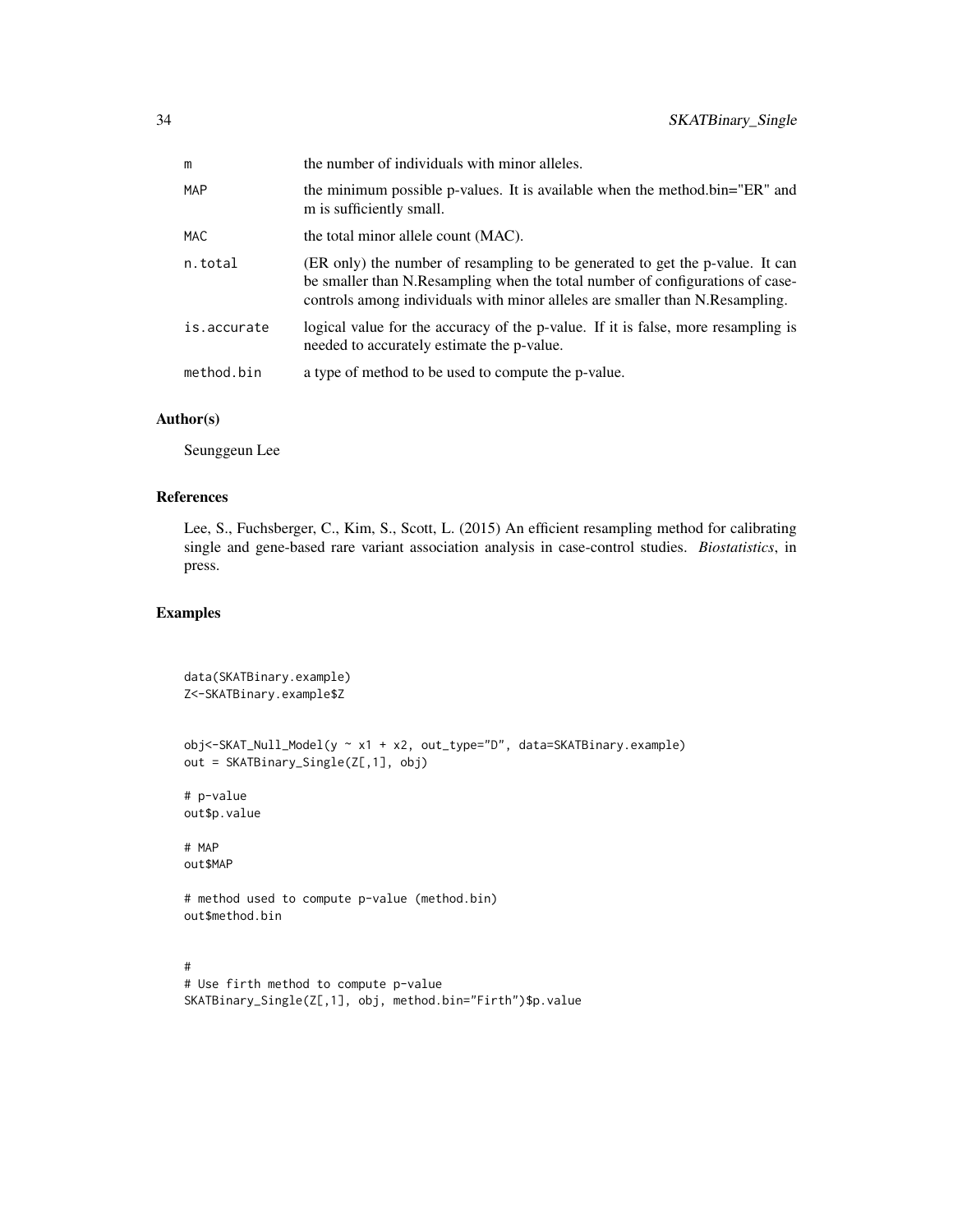<span id="page-34-0"></span>

Test for association between a set of SNPS/genes in the X chromosome and continuous or dichotomous outcomes using the kernel machine.

# Usage

```
SKAT_ChrX(Z, obj, is_X.inact =TRUE
, kernel = "linear.weighted", method="davies", weights.beta=c(1,25)
, weights = NULL, impute.method = "fixed", r.corr=0, is_check_genotype=TRUE
, is_dosage = FALSE, missing_cutoff=0.15, max_maf=1, estimate_MAF=1, SetID=NULL)
SKAT_ChrY(Z, obj, kernel = "linear.weighted", method="davies", weights.beta=c(1,25)
, weights = NULL, impute.method = "fixed", r.corr=0, is_check_genotype=TRUE
, is_dosage = FALSE, missing_cutoff=0.15, max_maf=1, estimate_MAF=1, SetID=NULL)
```
#### Arguments

| Z             | a numeric genotype matrix with each row as a different individual and each<br>column as a separate gene/snp. Each genotype should be coded as $0, 1, 2$ , and<br>9 (or NA) for AA, Aa, aa, and missing, where A is a major allele and a is a<br>minor allele. Missing genotypes will be imputed by the simple Hardy-Weinberg<br>equilibrium (HWE) based imputation. |
|---------------|---------------------------------------------------------------------------------------------------------------------------------------------------------------------------------------------------------------------------------------------------------------------------------------------------------------------------------------------------------------------|
| obj           | output object of the SKAT_Null_Model_ChrX function. For SKAT_ChrY, SKAT_Null_Model_ChrX<br>function should be used with Model.Y=TRUE                                                                                                                                                                                                                                |
| is_X.inact    | an indicator variable for the X-inactivation coding (default=TRUE). Male geno-<br>types are coded as $g=(0,2)$ when it is TRUE, and $g=(0,1)$ when it is false.                                                                                                                                                                                                     |
| kernel        | a type of kernel (default= "linear.weighted").                                                                                                                                                                                                                                                                                                                      |
| method        | a method to compute the p-value (default= "davies"). See SKAT page for details.                                                                                                                                                                                                                                                                                     |
| weights.beta  | a numeric vector of parameters of beta weights. See SKAT page for details.                                                                                                                                                                                                                                                                                          |
| weights       | a numeric vector of weights for the weighted kernels. See SKAT page for details.                                                                                                                                                                                                                                                                                    |
| impute.method | a method to impute missing genotypes (default= "fixed"). "fixed" imputes miss-<br>ing genotypes by assigning the mean genotype value $(2p)$ , and "bestguess" uses<br>best guess genotype values.                                                                                                                                                                   |
| r.corr        | the $\rho$ parameter for the compound symmetric kernel. See SKAT page for details.                                                                                                                                                                                                                                                                                  |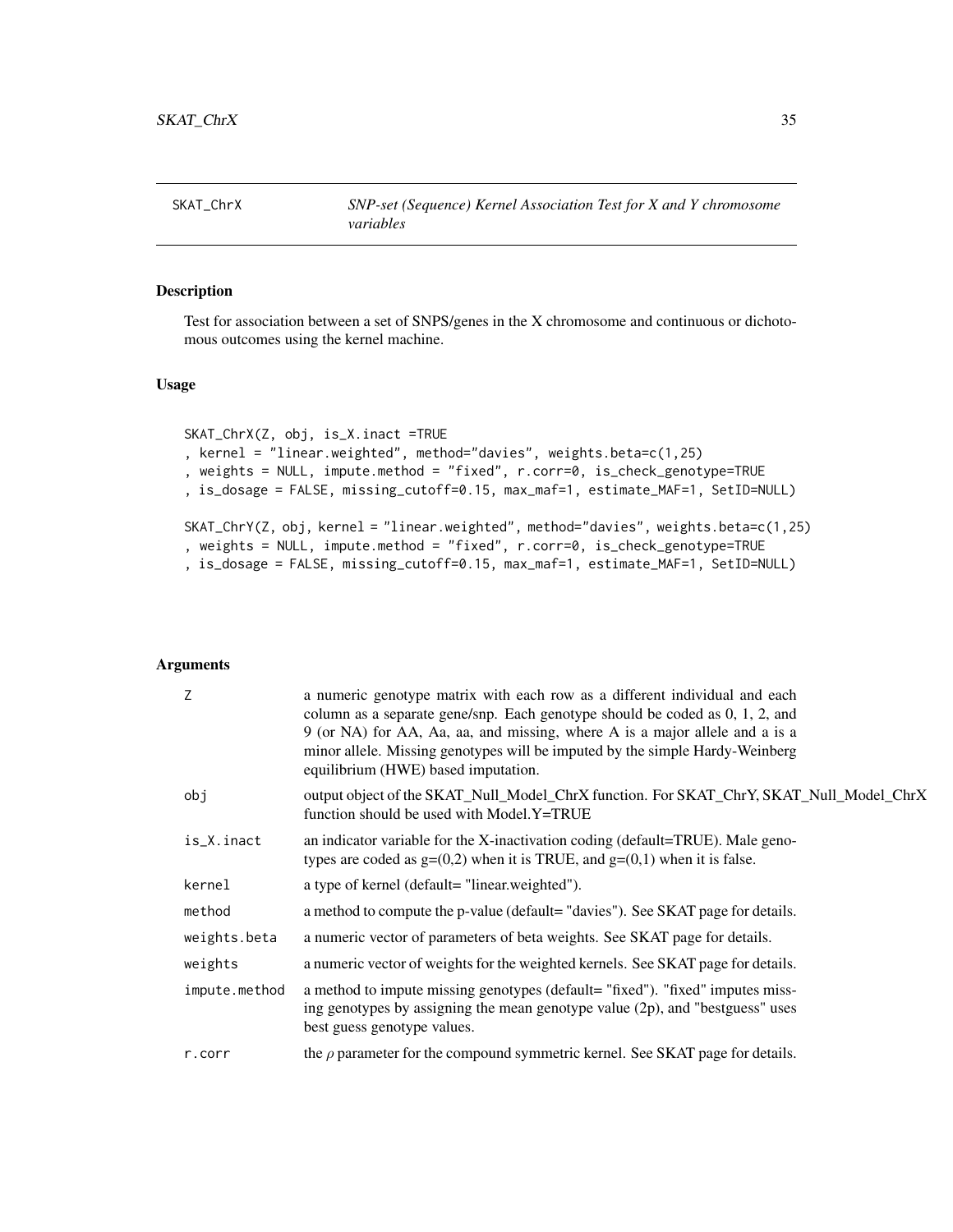| is_check_genotype |                                                                                                                                                                |  |
|-------------------|----------------------------------------------------------------------------------------------------------------------------------------------------------------|--|
|                   | a logical value indicating whether to check the validity of the genotype matrix<br>Z (default= TRUE). See SKAT page for details.                               |  |
| is_dosage         | a logical value indicating whether the matrix Z is a dosage matrix. If it is TRUE,<br>SKAT will ignore "is_check_genotype".                                    |  |
|                   | missing_cutoff a cutoff of the missing rates of SNPs (default=0.15). Any SNPs with missing<br>rates higher than the cutoff will be excluded from the analysis. |  |
| max maf           | a cutoff of the maximum minor allele frequencies (MAF) (default=1, no cutoff).<br>Any SNPs with $MAF$ $>$ cutoff will be excluded from the analysis.           |  |
| estimate_MAF      | a numeric value indicating how to estimate MAFs for the weight calculation and<br>the missing genotype imputation. See SKAT page for details.                  |  |
| SetID             | Internal use only.                                                                                                                                             |  |

# Details

For details of parameters, please see SKAT page.

# Value

| p.value                  | p-value of SKAT.                                                                                                                                                           |  |
|--------------------------|----------------------------------------------------------------------------------------------------------------------------------------------------------------------------|--|
| p.value.resampling       |                                                                                                                                                                            |  |
|                          | p-values from resampled outcome. You can get it when you use obj from<br>SKAT_Null_Model function with resampling. See the SKAT_Null_Model.                                |  |
| p.value.noadj            | p-value of SKAT without the small sample adjustment. It only appears when<br>small sample adjustment is applied.                                                           |  |
| p.value.noadj.resampling |                                                                                                                                                                            |  |
|                          | p-values from resampled outcome without the small sample adjustment. It only<br>appears when small sample adjustment is applied.                                           |  |
| pval.zero.msg            | (only when p.value=0) text message that shows how small the p.value is. ex.<br>"Pvalue < 1.000000e-60" when p.value is smaller than $10^{-60}$                             |  |
| Q                        | the test statistic of SKAT. It has NA when method="optimal.adj" or "optimal".                                                                                              |  |
| param                    | estimated parameters of each method.                                                                                                                                       |  |
| param\$Is_Converged      |                                                                                                                                                                            |  |
|                          | (only with method="davies") an indicator of the convergence. When 0 (not con-<br>verged), "liu" method is used to compute p-value.                                         |  |
|                          | param\$n.marker a number of SNPs in the genotype matrix                                                                                                                    |  |
| param\$n.marker.test     |                                                                                                                                                                            |  |
|                          | a number of SNPs used for the test. It can be different from param\$n.marker<br>when some markers are monomorphic or have higher missing rates than the<br>missing_cutoff. |  |

# Author(s)

Clement Ma and Seunggeun Lee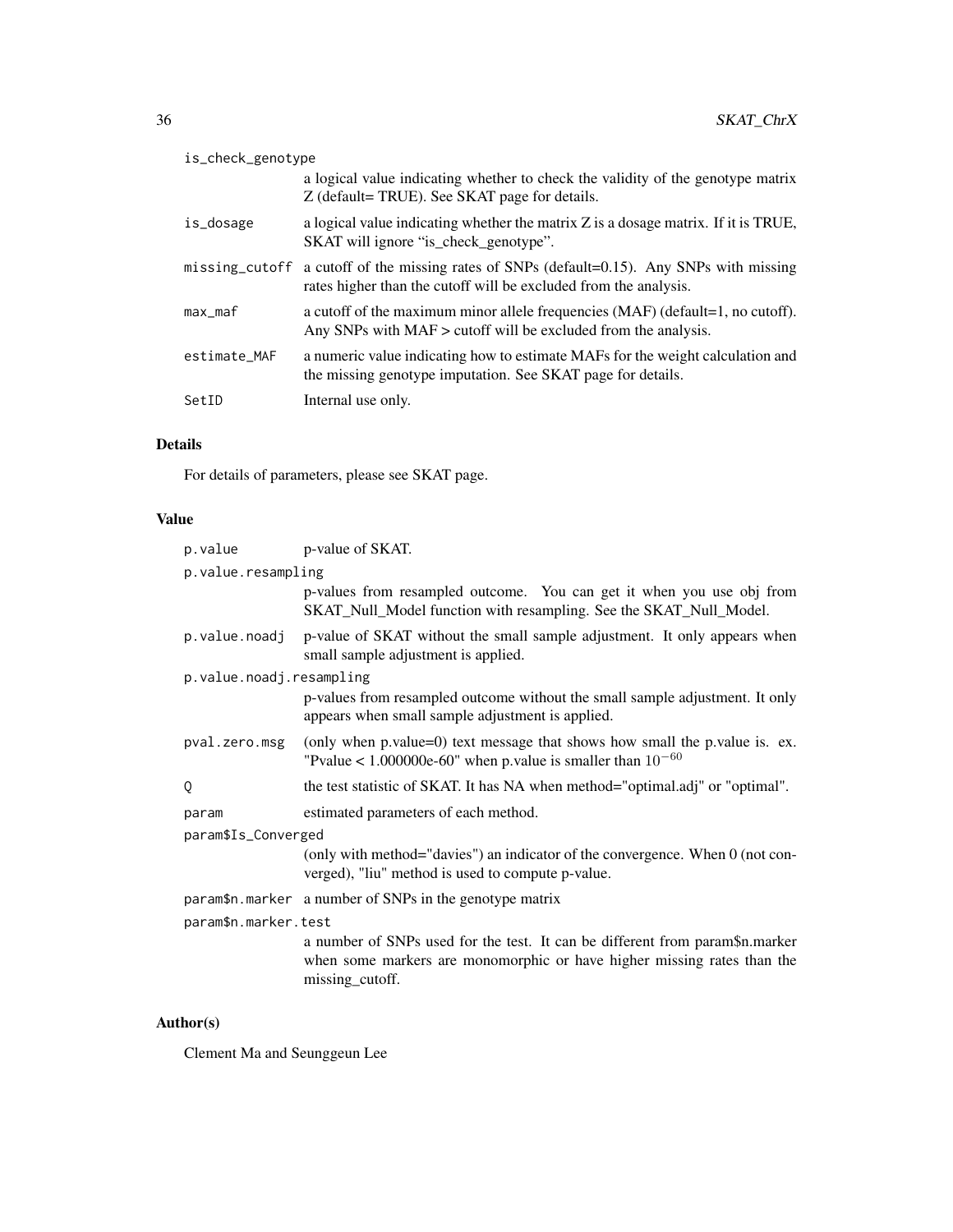#### <span id="page-36-0"></span>Examples

```
data(SKAT.example.ChrX)
Z<-SKAT.example.ChrX$Z
#############################################################
# Compute the P-value of SKAT
# binary trait
obj.x<-SKAT_Null_Model_ChrX(y ~ x1 +x2 + Gender,
  SexVar="Gender", out_type="D", data=SKAT.example.ChrX)
# SKAT
SKAT_ChrX(Z, obj.x, kernel = "linear.weighted")# SKAT-O
SKAT_ChrX(Z, obj.x, kernel = "linear.weighted", method="SKATO")
#############################################################
# Fit the Y chromosome function
# In this example, since male has only one copy of X (and Y), we reuse X chromosome genotype matrix.
# binary trait
# since it would take > 10 sec with adjustment, set Adjustment=FALSE
obj.x<-SKAT_Null_Model_ChrX(y ~ x1 +x2 + Gender, Adjustment=FALSE,
  SexVar="Gender", out_type="D", Model.Y=TRUE, data=SKAT.example.ChrX)
# SKAT
SKAT_ChrY(Z, obj.x, kernel = "linear.weighted")
```
SKAT\_CommonRare *SKAT for the combined effect of common and rare variants*

# Description

Sequence Kernel association test for the combined effect of common and rare variants.

#### Usage

```
SKAT_CommonRare(Z, obj, weights.beta.rare=c(1,25)
, weights.beta.common=c(0.5,0.5), weights=NULL
, method="C", r.corr.rare=0, r.corr.common=0, CommonRare_Cutoff=NULL
```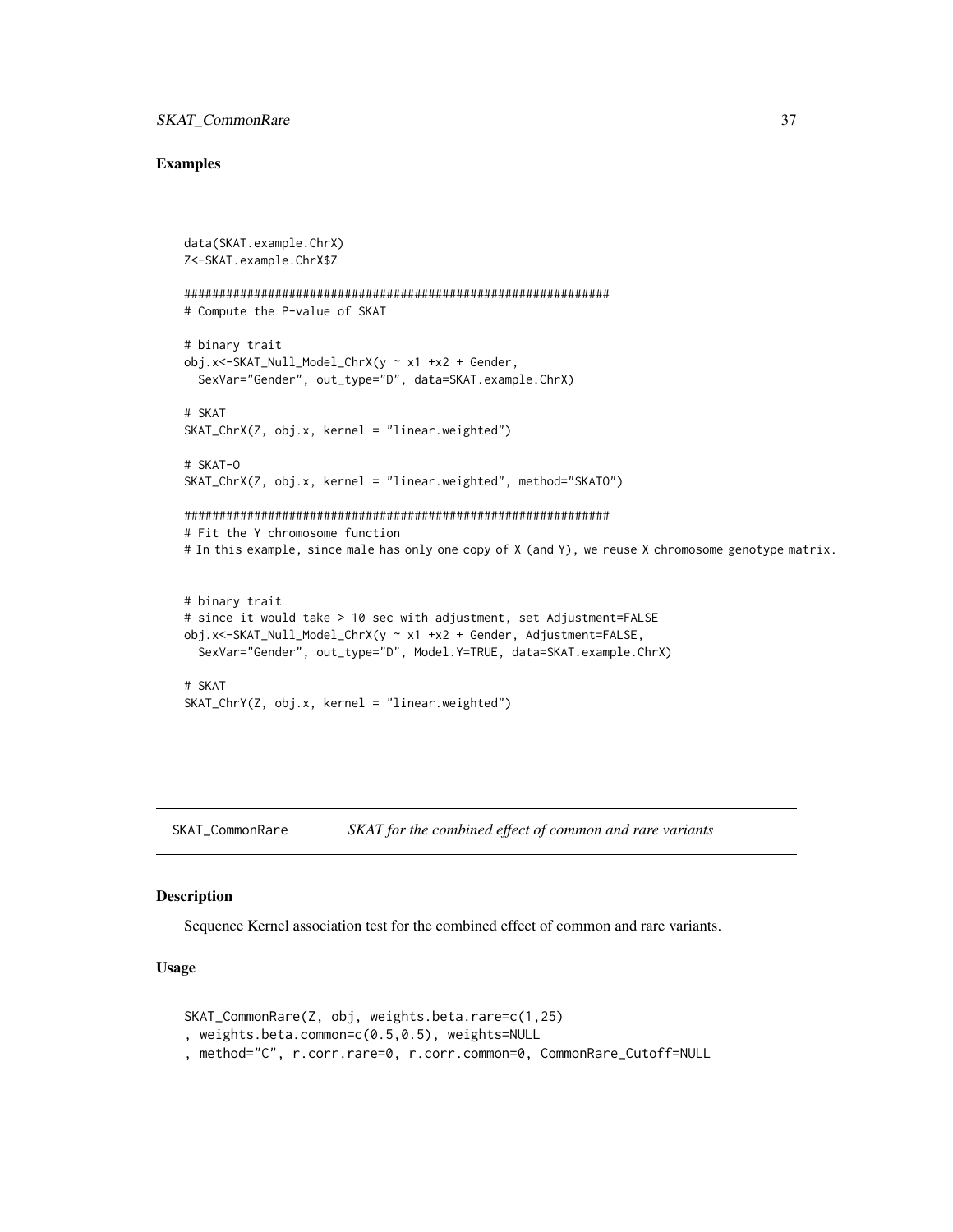```
, test.type="Joint", is_dosage=FALSE, missing_cutoff=0.15
, estimate_MAF=1, SetID1=NULL)
SKAT_CommonRare.SSD.OneSet(SSD.INFO
, SetID, obj, ..., obj.SNPWeight=NULL)
SKAT_CommonRare.SSD.OneSet_SetIndex(SSD.INFO
, SetIndex, obj, ..., obj.SNPWeight=NULL )
```
# Arguments

| Z                   | a numeric genotype matrix with each row as a different individual and each<br>column as a separate gene/snp. Each genotype should be coded as $0, 1, 2$ , and<br>9 (or NA) for AA, Aa, aa, and missing, where A is a major allele and a is a<br>minor allele. Missing genotypes will be imputed by the simple Hardy-Weinberg<br>equilibrium (HWE) based imputation. |  |
|---------------------|---------------------------------------------------------------------------------------------------------------------------------------------------------------------------------------------------------------------------------------------------------------------------------------------------------------------------------------------------------------------|--|
| obj                 | an output object of the SKAT_Null_Model function.                                                                                                                                                                                                                                                                                                                   |  |
| weights.beta.rare   |                                                                                                                                                                                                                                                                                                                                                                     |  |
|                     | a numeric vector of parameters of beta weights for rare variants (default= $c(1,25)$ ).                                                                                                                                                                                                                                                                             |  |
| weights.beta.common |                                                                                                                                                                                                                                                                                                                                                                     |  |
|                     | a numeric vector of parameters of beta weights for common variants (default= $c(0.5,0.5)$ ).                                                                                                                                                                                                                                                                        |  |
| weights             | a numeric vector of weights for both common and rare variants. When it is<br>NULL, the beta weight with the "weights.beta.rare" and "weights.beta.common"<br>parameter are used. When method $=$ "C", the coefficient to combine common<br>and rare variants test statistics will be calculated after applying the weights to<br>variants.                          |  |
| method              | a method to combine common and rare variant effects (default="C"). "C" rep-<br>resents the combined sum test, and "A" represents the adaptive sum test. "AR"<br>represents a different type of adaptive test in which common variants are pro-<br>jected over rare variants.                                                                                        |  |
| r.corr.rare         | the $\rho$ parameter for rare variants (default= 0). $\rho$ =0 and 1 indicate SKAT and<br>Burden test, respectively                                                                                                                                                                                                                                                 |  |
| r.corr.common       | the $\rho$ parameter for common variants (default= 0). $\rho$ =0 and 1 indicate SKAT<br>and Burden test, respectively                                                                                                                                                                                                                                               |  |
| CommonRare_Cutoff   |                                                                                                                                                                                                                                                                                                                                                                     |  |
|                     | MAF cutoff for common vs rare variants (default=NULL). It should be a nu-<br>meric value between 0 and 0.5, or NULL. When it is NULL, $1/\sqrt{2SampleSize}$<br>will be used.                                                                                                                                                                                       |  |
| test.type           | a string to indicate test type (default="Joint"). "Joint" indicates the joint test<br>of the combined effects of common and rare variants. "Rare.Only" and "Com-<br>mon. Only" will conduct test only with rare and common variants, respectively.                                                                                                                  |  |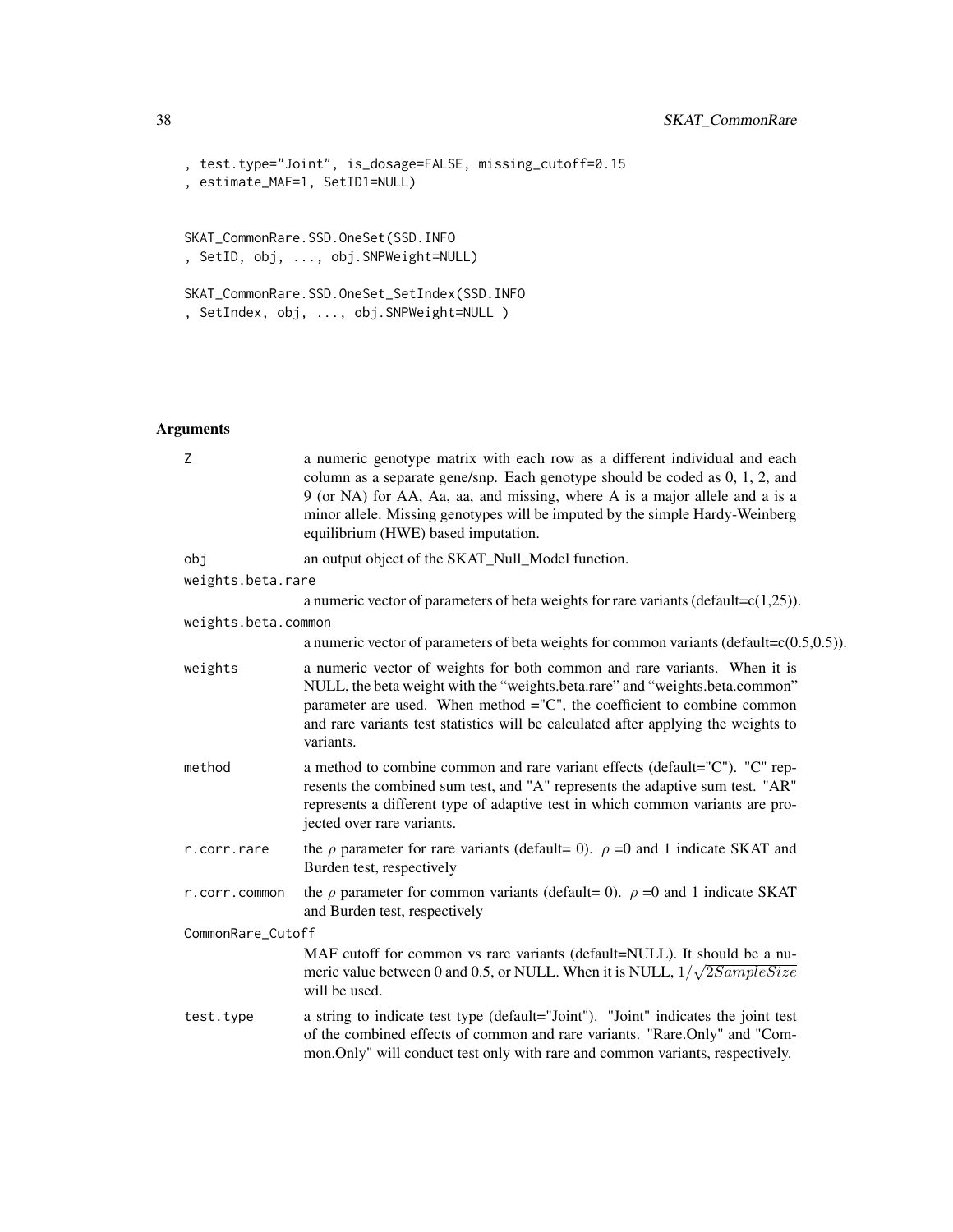# SKAT\_CommonRare 39

| is_dosage      | see SKAT                                                                                                                           |
|----------------|------------------------------------------------------------------------------------------------------------------------------------|
| missing_cutoff | see SKAT                                                                                                                           |
| estimate_MAF   | see SKAT                                                                                                                           |
| SetID1         | internal use only                                                                                                                  |
| SSD.INFO       | an SSD_INFO object returned from Open_SSD.                                                                                         |
| SetID          | a character value of Set ID. You can find a set ID of each set from SetInfo object<br>of SSD.INFO                                  |
| SetIndex       | a numeric value of Set index. You can find a set index of each set from SetInfo<br>object of SSD.INFO                              |
| obj.SNPWeight  | output object from Read_SNP_WeightFile (default=NULL). If NULL, the beta<br>weight with the "weights beta" parameter will be used. |
| .              | furthuer arguments to be passed to "SKAT_CommonRare"                                                                               |

# Details

The small sample adjustment for binary traits is not implemented for "A" and "AR".

# Value

| p.value              | p-value.                                                                                                                                                                                        |  |
|----------------------|-------------------------------------------------------------------------------------------------------------------------------------------------------------------------------------------------|--|
| p.value.resampling   |                                                                                                                                                                                                 |  |
|                      | p-values from resampled phenotypes. You can get it when you use obj from<br>SKAT_Null_Model function with resampling. See the SKAT_Null_Model.                                                  |  |
| n.rare               | the number of rare variants used for the test                                                                                                                                                   |  |
| n.common             | the number of common variants used for the test                                                                                                                                                 |  |
| Cutoff               | the MAF cut-off to divide common and rare variants                                                                                                                                              |  |
| Q                    | the test statistic of SKAT. It has NA when method="A" or "AR".                                                                                                                                  |  |
| param                | estimated parameters of each method.                                                                                                                                                            |  |
| param\$Is_Converged  |                                                                                                                                                                                                 |  |
|                      | an indicator of the convergence. 1 indicates the method is converged, and 0 indi-<br>cates the method is not converged. When 0 (not converged), "liu.mod" method<br>is used to compute p-value. |  |
|                      | param\$n.marker a number of SNPs in the genotype matrix                                                                                                                                         |  |
| param\$n.marker.test |                                                                                                                                                                                                 |  |
|                      | a number of SNPs used for the test. It can be different from param\$n.marker<br>when some markers are monomorphic or have higher missing rates than the<br>missing_cutoff.                      |  |
| test.snp.mac         | a vector of minor allele count (MAC) of the snps tested. The name is SNP-ID.                                                                                                                    |  |

# Author(s)

Seunggeun Lee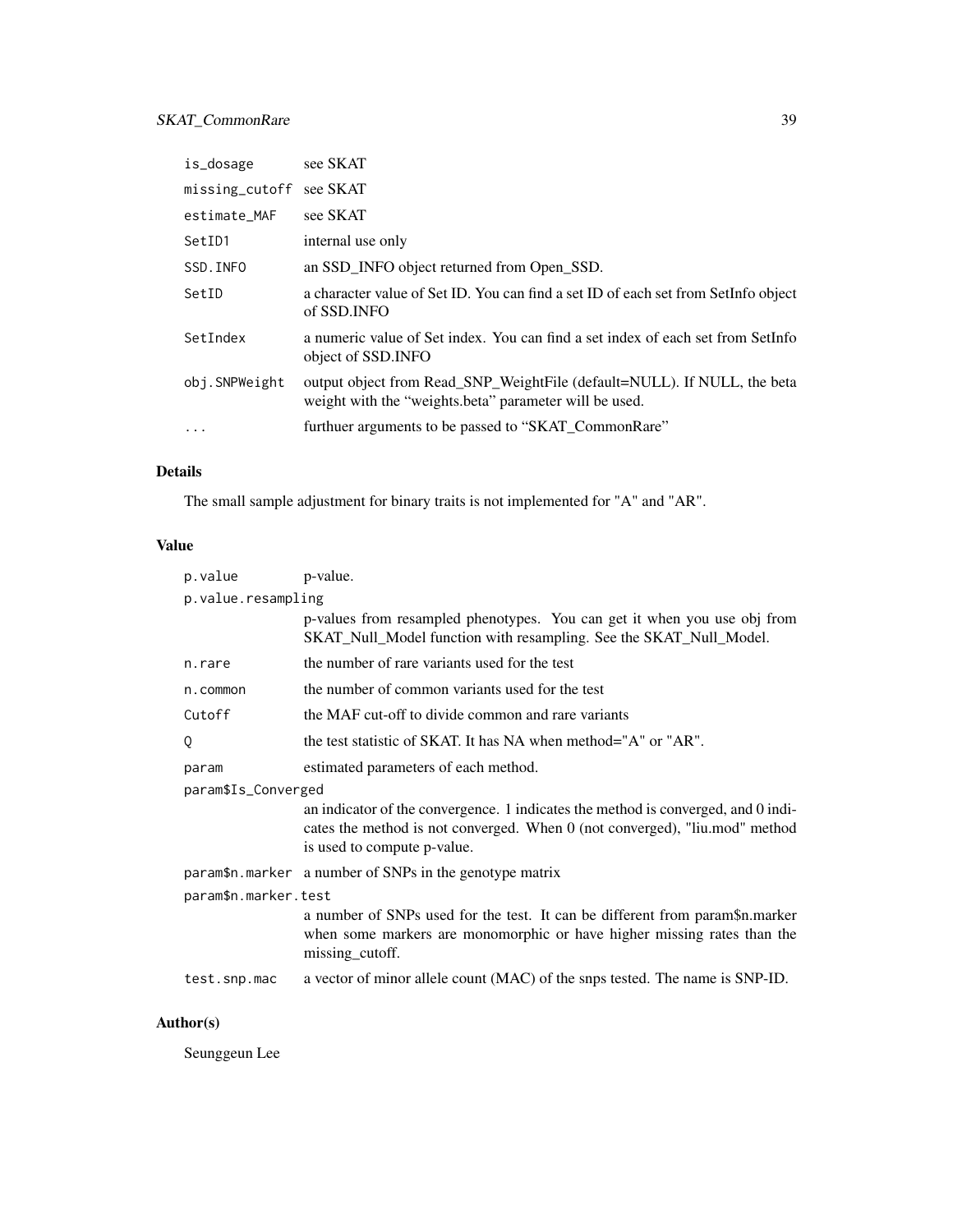#### <span id="page-39-0"></span>References

Ionita-Laza, I.\*, Lee, S.\*, Makarov, V., Buxbaum, J. Lin, X. (2013). Sequence kernel association tests for the combined effect of rare and common variants. *American Journal of Human Genetics*, 92, 841-853. \* contributed equally.

#### Examples

```
data(SKAT.example)
Z<-SKAT.example$Z
# continuous trait
obj<-SKAT_Null_Model(y.c ~ X, out_type="C", data=SKAT.example)
SKAT_CommonRare(Z, obj)$p.value
SKAT_CommonRare(Z, obj, method="A")$p.value
SKAT_CommonRare(Z, obj, method="AR")$p.value
# dichotomous trait
obj<-SKAT_Null_Model(y.b ~ X, out_type="D", data=SKAT.example)
# Combined sum test in the manuscript (SKAT-C and Burden-C)
SKAT_CommonRare(Z, obj)$p.value
SKAT_CommonRare(Z, obj, r.corr.rare=1, r.corr.common=1 )$p.value
# Test only with common variant
SKAT_CommonRare(Z, obj, test.type="Common.Only")$p.value
# Test only with rare variant
SKAT_CommonRare(Z, obj, test.type="Rare.Only")$p.value
# Use CommonRare_Cutoff=0.01 instead of CommonRare_Cutoff = NULL
SKAT_CommonRare(Z, obj, CommonRare_Cutoff=0.01)$p.value
# Use custom weights; the first 10 variants have higher weights
weights<-rep(1,67); weights[1:10]<-2
```

```
SKAT_CommonRare(Z, obj, weights=weights)$p.value
```
SKAT\_CommonRare\_Robust

*SNP set test (both common and rare variants) for binary traits with robust region-based methods*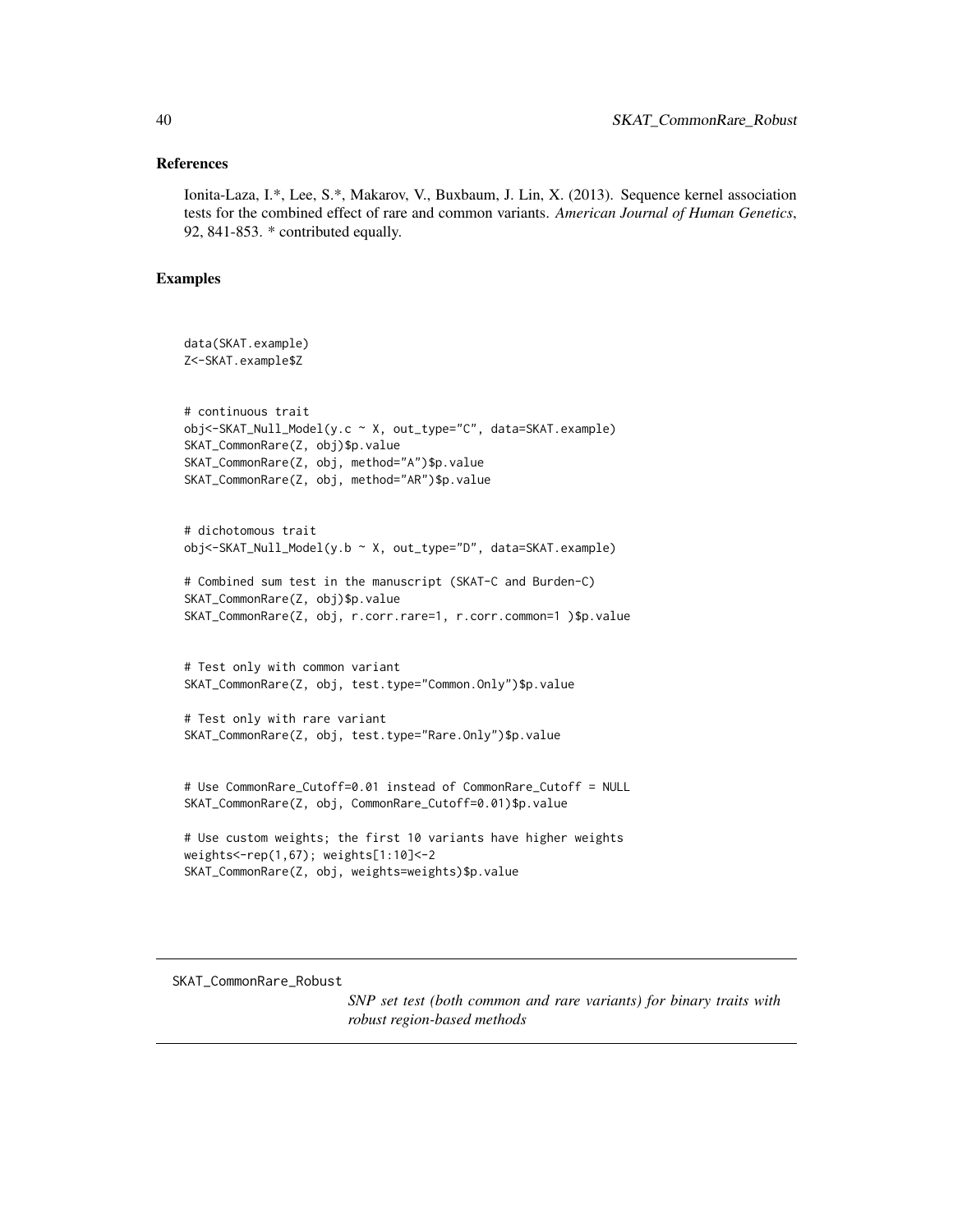This function computes p-values of robust burden test, SKAT, and SKAT-O for binary traits using SPA and ER.

#### Usage

```
SKAT_CommonRare_Robust(Z, obj, kernel = "linear.weighted"
, method="SKAT", r.corr=NULL,weights.beta.rare=c(1,25)
, weights.beta.common=c(0.5, 0.5), weights = NULL
, CommonRare_Cutoff=NULL, impute.method = "bestguess"
, is_check_genotype=TRUE,is_dosage = FALSE, missing_cutoff=0.15
, max_maf=1, estimate_MAF=1)
SKAT_CommonRare_Robust.SSD.OneSet(SSD.INFO
, SetID, obj, ..., obj.SNPWeight=NULL)
SKAT_CommonRare_Robust.SSD.OneSet_SetIndex(SSD.INFO
, SetIndex, obj, ..., obj.SNPWeight=NULL )
```
#### Arguments

| Z                   | a numeric genotype matrix with each row as a different individual and each<br>column as a separate gene/snp. Each genotype should be coded as 0, 1, 2, and 9<br>(or NA) for AA, Aa, aa, and missing, where A is a major allele and a is a minor<br>allele. Now we support both matrix and sparse matrix. |  |
|---------------------|----------------------------------------------------------------------------------------------------------------------------------------------------------------------------------------------------------------------------------------------------------------------------------------------------------|--|
| obj                 | output object from SKAT_Null_Model.                                                                                                                                                                                                                                                                      |  |
| kernel              | type of kernel (default= "linear.weighted"). The possible choices are "linear"<br>and "linear.weighted".                                                                                                                                                                                                 |  |
| method              | type of gene based test (default= "SKAT"). The possible choices are "SKAT",<br>"Burden" and "SKATO", which represents robust SKAT, Burden and SKAT-O<br>tests, respectively.                                                                                                                             |  |
| r.corr              | the $\rho$ parameter for all variants. $\rho = 0$ and 1 indicate SKAT and Burden test,<br>respectively.                                                                                                                                                                                                  |  |
| weights.beta.rare   |                                                                                                                                                                                                                                                                                                          |  |
|                     | a numeric vector of parameters of beta weights for rare variants. It is only used<br>for weighted kernels. If you want to use your own weights, please specify the<br>"weights" parameter.                                                                                                               |  |
| weights.beta.common |                                                                                                                                                                                                                                                                                                          |  |
|                     | a numeric vector of parameters of beta weights for common variants. It is only<br>used for weighted kernels. If you want to use your own weights, please specify<br>the "weights" parameter.                                                                                                             |  |
| weights             | a numeric vector of weights for the weighted kernels. See SKAT page for details.                                                                                                                                                                                                                         |  |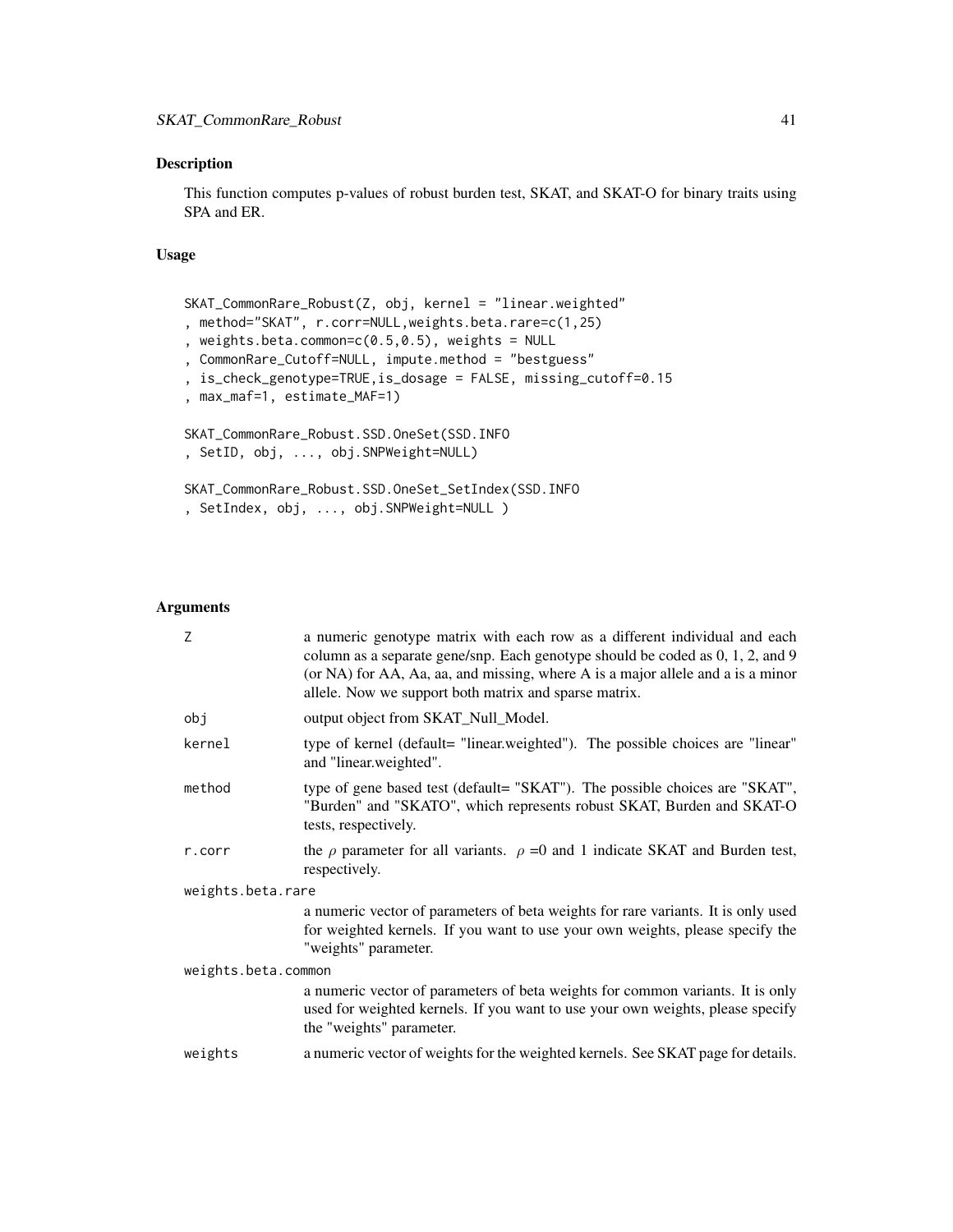|              | CommonRare_Cutoff                |                                                                                                                                                                                                                                                                                                                                          |  |
|--------------|----------------------------------|------------------------------------------------------------------------------------------------------------------------------------------------------------------------------------------------------------------------------------------------------------------------------------------------------------------------------------------|--|
|              |                                  | MAF cutoff for common vs rare variants (default=NULL). It should be a nu-<br>meric value between 0 and 0.5, or NULL. When it is NULL, $1/\sqrt{2SampleSize}$<br>will be used.                                                                                                                                                            |  |
|              | impute.method                    | a method to impute missing genotypes (default= "bestguess"). "bestguess" im-<br>putes missing genotypes as most likely values $(0,1,2)$ , "random" imputes miss-<br>ing genotypes by generating binomial $(2,p)$ random variables (p is the MAF),<br>and "fixed" imputes missing genotypes by assigning the mean genotype value<br>(2p). |  |
|              | is_check_genotype                |                                                                                                                                                                                                                                                                                                                                          |  |
|              |                                  | a logical value indicating whether to check the validity of the genotype matrix<br>Z (default= TRUE). See SKAT page for details.                                                                                                                                                                                                         |  |
|              | is_dosage                        | a logical value indicating whether the matrix Z is a dosage matrix. If it is TRUE,<br>SKAT will ignore "is_check_genotype".                                                                                                                                                                                                              |  |
|              | missing_cutoff                   | a cutoff of the missing rates of SNPs (default=0.15). Any SNPs with missing<br>rates higher than the cutoff will be excluded from the analysis.                                                                                                                                                                                          |  |
|              | max_maf                          | a cutoff of the maximum minor allele frequencies (MAF) (default=1, no cutoff).<br>Any SNPs with MAF > cutoff will be excluded from the analysis.                                                                                                                                                                                         |  |
|              | estimate_MAF                     | a numeric value indicating how to estimate MAFs for the weight calculation and<br>the missing genotype imputation. See SKAT page for details.                                                                                                                                                                                            |  |
|              | SSD. INFO                        | an SSD_INFO object returned from Open_SSD.                                                                                                                                                                                                                                                                                               |  |
|              | SetID                            | a character value of Set ID. You can find a set ID of each set from SetInfo<br>object of SSD.INFO. In SKATBinary_Robust function, this parameter is for the<br>internal use only.                                                                                                                                                        |  |
|              | SetIndex                         | a numeric value of Set index. You can find a set index of each set from SetInfo<br>object of SSD.INFO                                                                                                                                                                                                                                    |  |
|              | obj.SNPWeight                    | output object from Read_SNP_WeightFile (default=NULL). If NULL, the beta<br>weight with the "weights.beta" parameter will be used.                                                                                                                                                                                                       |  |
|              | .                                | further arguments to be passed to "SKATBinary_Robust"                                                                                                                                                                                                                                                                                    |  |
| <b>Value</b> |                                  |                                                                                                                                                                                                                                                                                                                                          |  |
|              | p.value<br>p.value_singlevariant | p-value. It will be the p-value based on robust methods.                                                                                                                                                                                                                                                                                 |  |
|              |                                  | p-value for each single variant in this region-based test.                                                                                                                                                                                                                                                                               |  |
|              | param\$n.marker.test             | param\$n.marker a number of SNPs in the genotype matrix.                                                                                                                                                                                                                                                                                 |  |

a number of SNPs used for the test. It can be different from param\$n.marker when some markers are monomorphic or have higher missing rates than the missing\_cutoff.

- param\$rho the  $\rho$  parameter for all variants.
- n.common A number of common markers used for the test.
- mac.common The total minor allele count (MAC) of common markers used for the test.
- n.rare A number of rare markers used for the test.
- mac.rare The total minor allele count (MAC) of rare markers used for the test.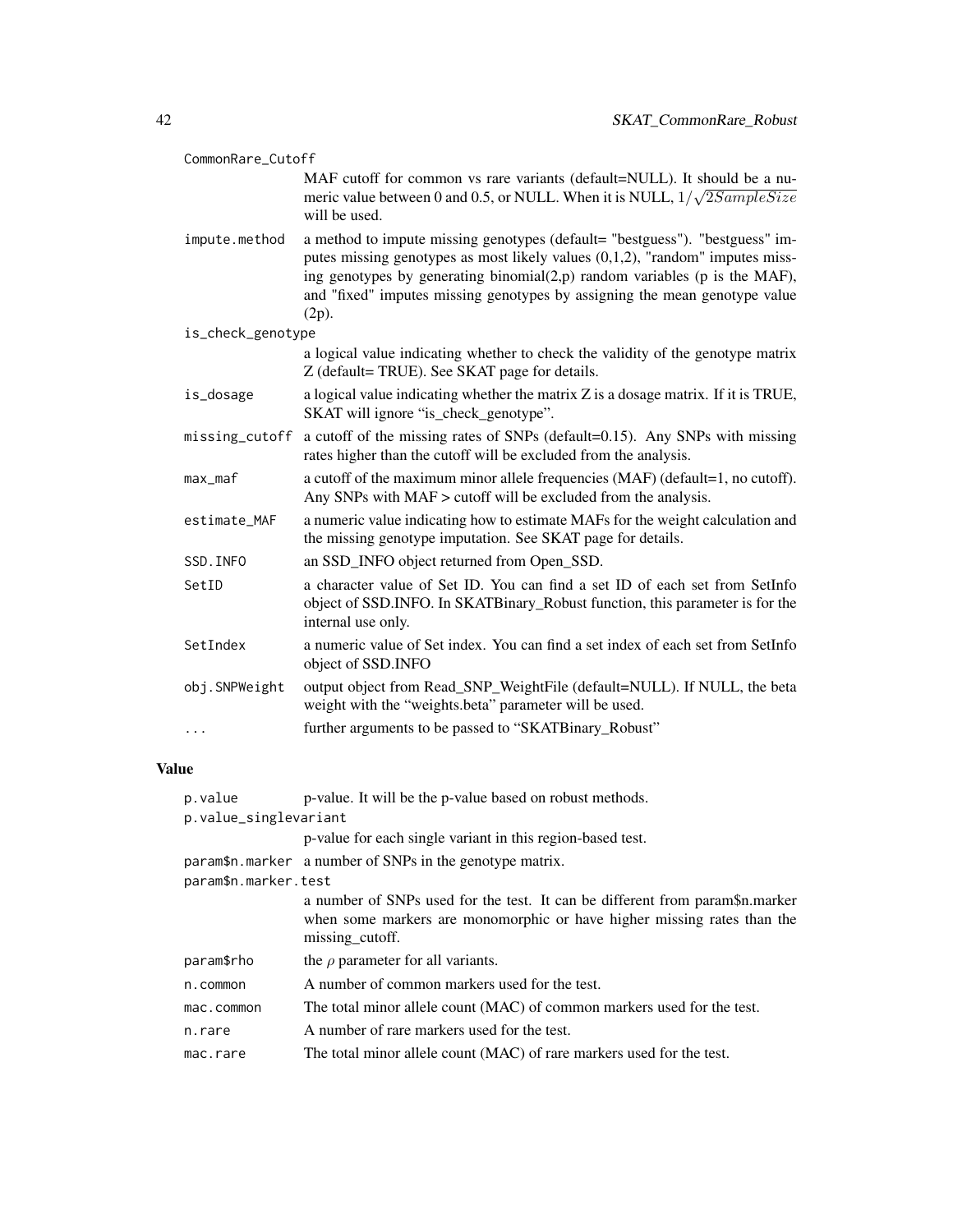#### <span id="page-42-0"></span>Author(s)

Zhangchen Zhao

#### **References**

Zhao, Z., Bi, W., Zhou, W., VandeHaar, P., Fritsche, L. G., & Lee, S. (2019). UK-Biobank Whole Exome Sequence Binary Phenome Analysis with Robust Region-based Rare Variant Test. *The American Journal of Human Genetics*, in press.

#### Examples

```
data(SKATBinary.example)
Z<-SKATBinary.example$Z
obj<-SKAT_Null_Model(y ~ x1 + x2, out_type="D", data=SKATBinary.example)
# run SKAT (default method) with Hybrid
out = SKAT_CommonRare_Robust(Z, obj)
# p-value
out$p.value
#
# Run burden and SKAT
SKAT_CommonRare_Robust(Z, obj, method="Burden")$p.value
SKAT_CommonRare_Robust(Z, obj, method="SKAT")$p.value
```
SKAT\_NULL\_emmaX *Get parameters and residuals from the null model with incorporating the kinship structure*

#### Description

Compute model parameters and residuals for SKAT with incorporating the kinship structure.

# Usage

SKAT\_NULL\_emmaX (formula, data=NULL, K=NULL, Kin.File=NULL, ngrids=100, llim=-10, ulim=10, esp=1e-10, Is.GetEigenResult=FALSE)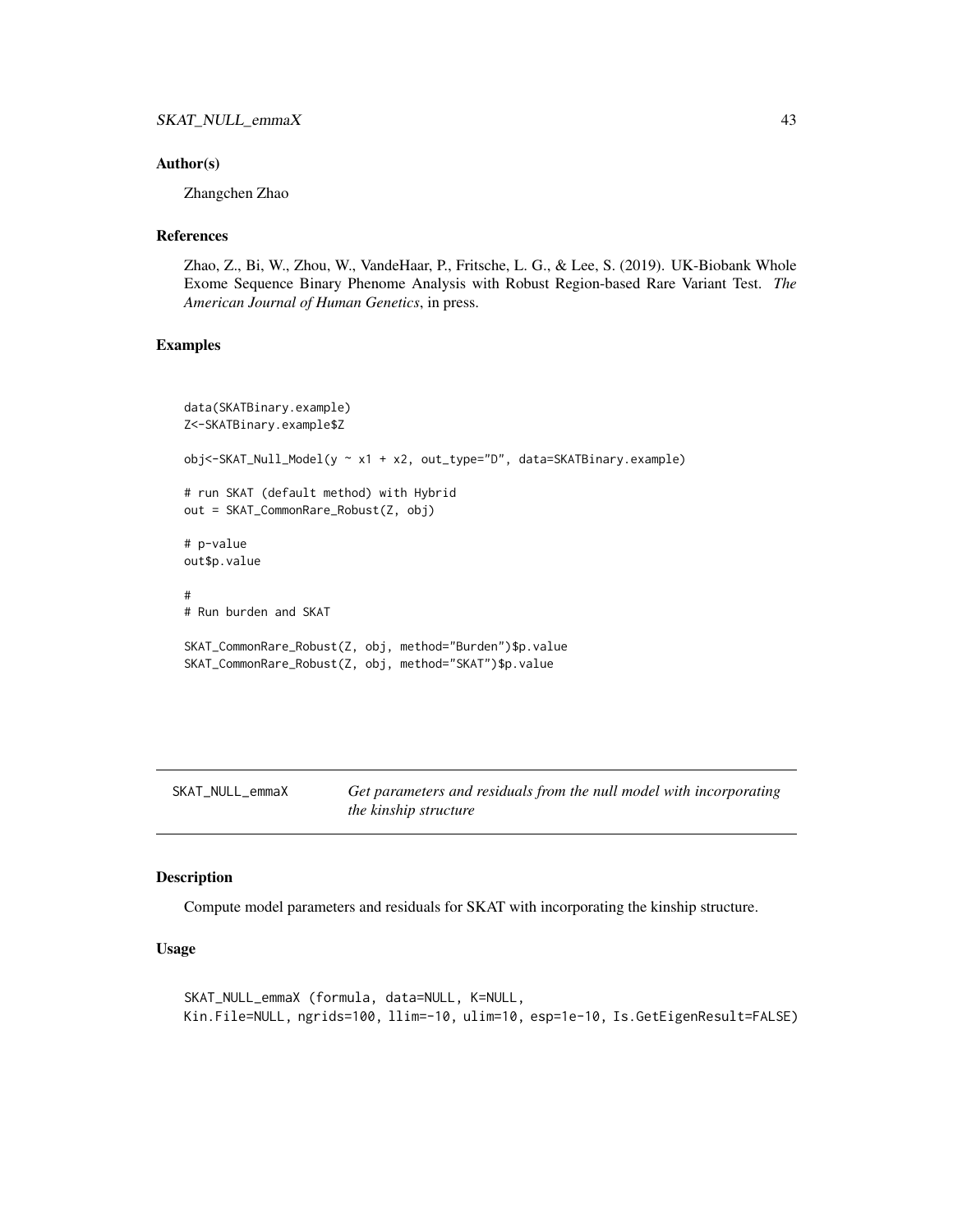# Arguments

| formula           | an object of class "formula": a symbolic description of the NULL model to be<br>fitted.                                                            |  |
|-------------------|----------------------------------------------------------------------------------------------------------------------------------------------------|--|
| data              | an optional data frame containing the variables in the model (default=NULL).<br>If it is NULL, the variables are taken from 'environment(formula)' |  |
| К                 | a kinship matrix. If K=NULL, the function reads Kin. File to get a kinship ma-<br>trix.                                                            |  |
| Kin.File          | an emmax-kin output file name. If K=NULL, the function reads this file.                                                                            |  |
| ngrids            | Number of grids to search for the optimal variance component                                                                                       |  |
| llim              | Lower bound of log ratio of two variance components                                                                                                |  |
| ulim              | Upper bound of log ratio of two variance components                                                                                                |  |
| esp               | Tolerance of numerical precision error                                                                                                             |  |
| Is.GetEigenResult |                                                                                                                                                    |  |
|                   | Return intermediate eigen-decomposition results                                                                                                    |  |

#### Details

The Emma package code was used to implement this function.

Resampling is not implemented.

#### Value

This function returns an object that has model parameters and residuals of the NULL model of no associations. After obtaining it, use SKAT function to carry out the association test.

# Author(s)

Seunggeun Lee

# Examples

```
data(SKAT.fam.example)
```

```
K = SKAT.fam.example$K
Z = SKAT.fam.example$Z
obj<-SKAT_NULL_emmaX(y ~ X, K=K, data=SKAT.fam.example)
SKAT(Z, obj)$p.value
```

```
# SKAT-O
SKAT(Z, obj, method="optimal.adj")$p.value
```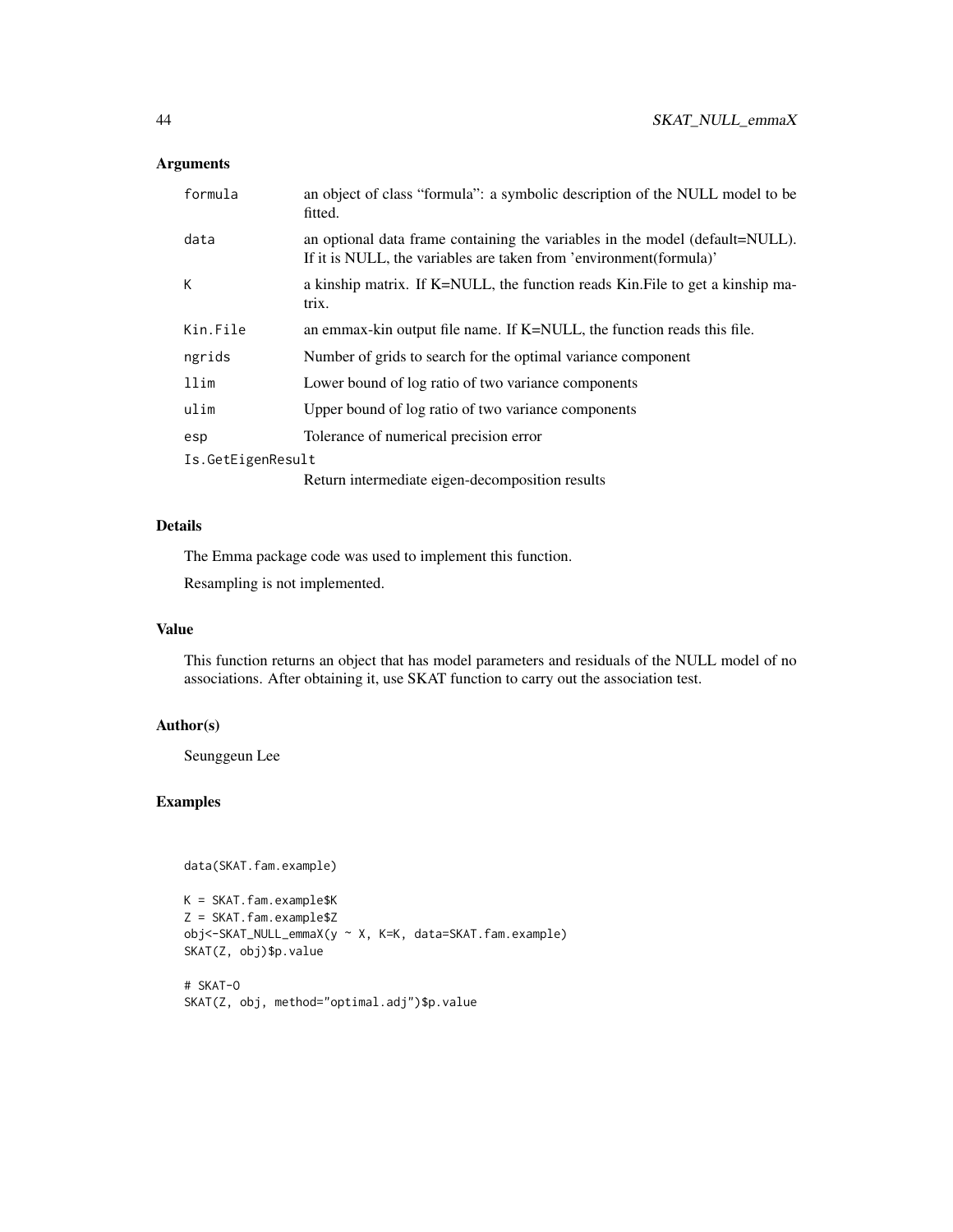<span id="page-44-0"></span>

Compute model parameters and residuals for SKAT. You also can obtain resampled residuals that can be used to compute resampling p-value or to control family-wise error rate.

# Usage

```
SKAT_Null_Model(formula, data=NULL, out_type="C", n.Resampling=0
, type.Resampling="bootstrap", Adjustment=TRUE)
```

```
SKAT_Null_Model_ChrX(formula, SexVar, data=NULL, out_type="C", n.Resampling=0
, type.Resampling="bootstrap", Adjustment=TRUE, Model.Y=FALSE)
```
#### Arguments

| formula         | an object of class "formula": a symbolic description of the NULL model to be<br>fitted.                                                            |  |
|-----------------|----------------------------------------------------------------------------------------------------------------------------------------------------|--|
| data            | an optional data frame containing the variables in the model (default=NULL).<br>If it is NULL, the variables are taken from 'environment(formula)' |  |
| out_type        | an indicator of the outcome type. "C" for the continuous outcome and "D" for<br>the dichotomous outcome.                                           |  |
| n.Resampling    | a numeric value of the number of resampling (default=0). If you don't want<br>resampling, please set n. Resampling=0.                              |  |
| type.Resampling |                                                                                                                                                    |  |
|                 | resampling methods (default="bootstrap"). see details.                                                                                             |  |
| Adjustment      | If TRUE, a small sample adjustment will be applied when the sample size <<br>2000 and the trait is binary (default=TRUE). See details              |  |
| SexVar          | a sex variable name in "formula".                                                                                                                  |  |
| Model.Y         | indicator variable whether the model will be also used for ChrY. It should be<br>TRUE if you want to use SKAT ChrY function                        |  |

# Details

There are 2 different methods to get resampled residuals. "bootstrap" conducts the parametric bootstrap to resample residuals under the NULL model with considering covariates. "bootstrap.fast" (only for binary traits) is a fast implementation of "bootstrap". If there is no covariate, "bootstrap" is equivalent to the permutation method.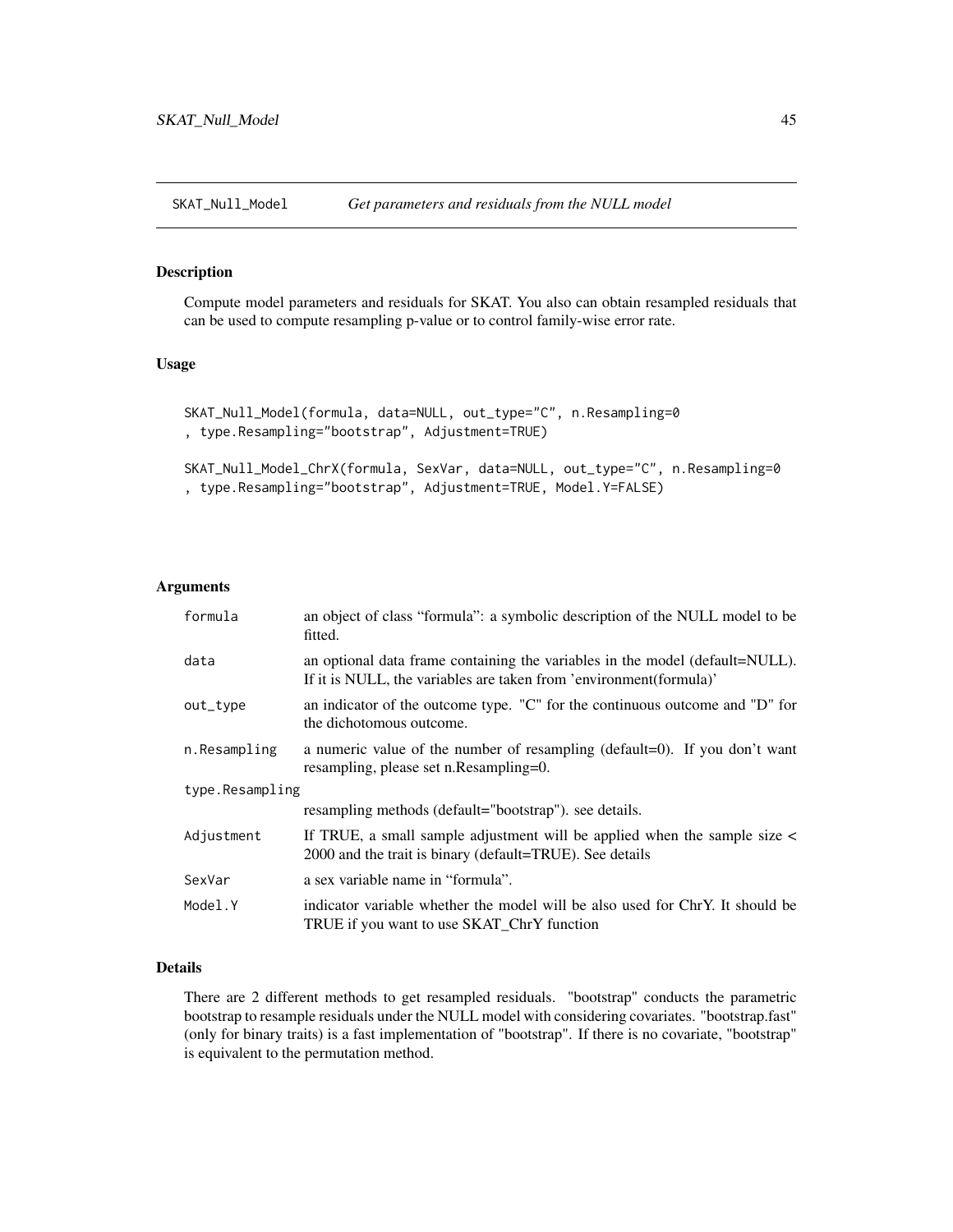When the trait is binary, the SKAT can produce conservative results when the sample size is small. To address this, we developed a small sample adjustment method, which adjusts asymptotic null distribution by estimating small sample moments. See also SKAT\_Null\_Model\_MomentAdjust.

Since small sample adjustment uses random sampling to estimate the kurtosis of the test statistics, SKAT with the (kurtosis-based) small sample adjustment can yield slightly different p-values for each run. If you want to reproduce p-values, please set a seed number using set.seed function in R.

We recently developed more advanced methods to get p-values for binary traits, and the methods are implemented in SKATBinary. We recommend to use SKATBinary function instead of SKAT when your trait is binary.

#### Value

This function returns an object that has model parameters and residuals of the NULL model of no association between genetic variables and outcome phenotypes. After obtaining it, please use SKAT function to conduct the association test.

#### Author(s)

Seunggeun Lee

#### Examples

```
data(SKAT.example)
Z<-SKAT.example$Z
#############################################################
# Compute the P-value of SKAT
# binary trait
obj<-SKAT_Null_Model(y.b ~ X, out_type="D", data=SKAT.example)
SKAT(Z, obj, kernel = "linear.weighted")$p.value
#############################################################
# When you have no covariate to adjust.
# binary trait
obj<-SKAT_Null_Model(y.b ~ 1, out_type="D", data=SKAT.example)
SKAT(Z, obj, kernel = "linear.weighted")$p.value
#########################################################
# Small sample adjustment
IDX<-c(1:100,1001:1100)
# With-adjustment
obj<-SKAT_Null_Model(y.b[IDX] ~ X[IDX,],out_type="D", data=SKAT.example)
SKAT(Z[IDX,], obj, kernel = "linear.weighted")$p.value
```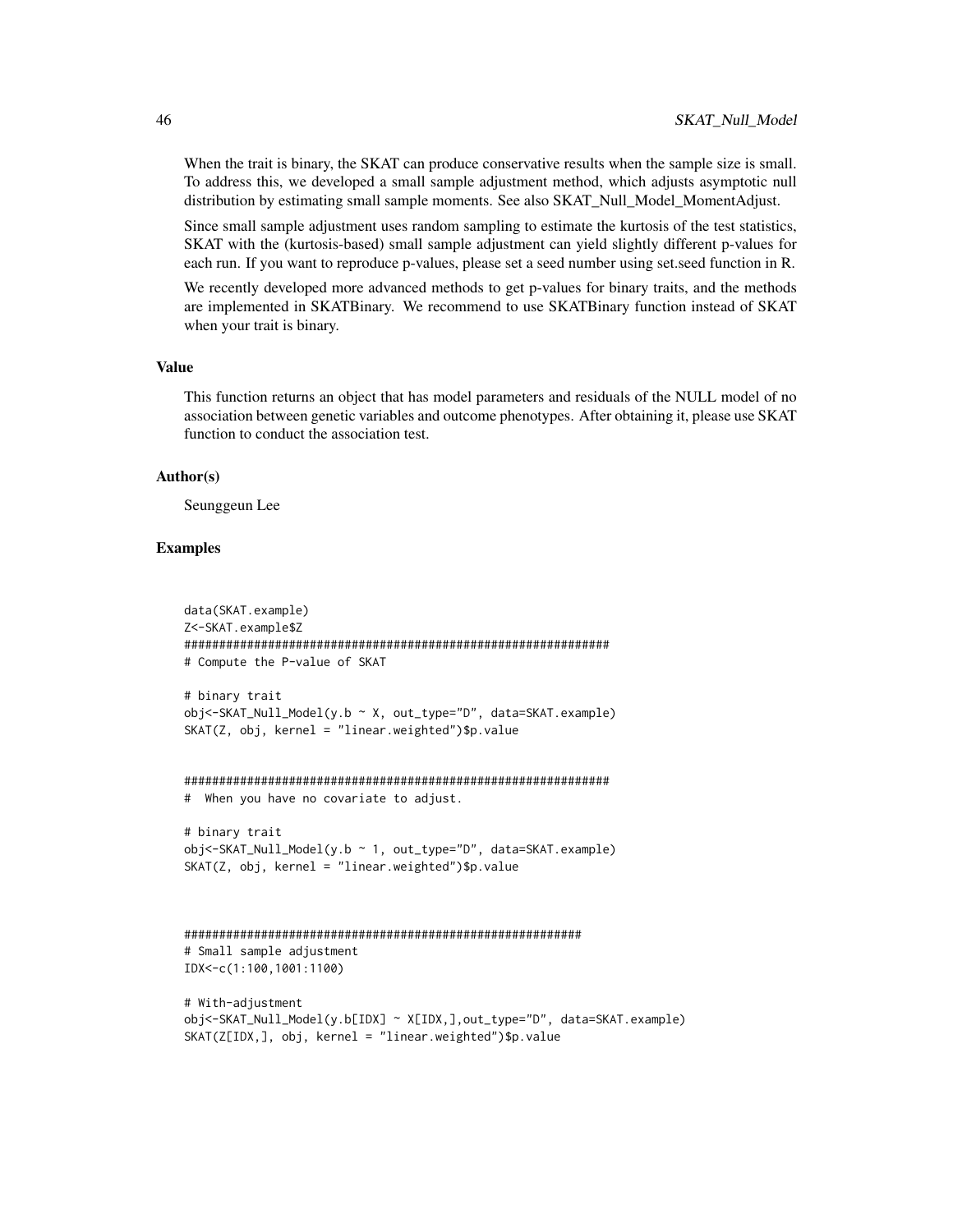# <span id="page-46-0"></span>SKAT\_Null\_Model\_MomentAdjust 47

```
# Without-adjustment
obj<-SKAT_Null_Model(y.b[IDX] ~ X[IDX,],out_type="D", Adjustment=FALSE, data=SKAT.example)
SKAT(Z[IDX,], obj, kernel = "linear.weighted")$p.value
#########################################################
# Use SKATBinary
SKATBinary(Z[IDX,], obj, kernel = "linear.weighted")$p.value
```
SKAT\_Null\_Model\_MomentAdjust

*Get parameters and residuals from the NULL model for small sample adjustment*

## Description

Compute model parameters and residuals for SKAT with adjusting small sample moments when the trait is binary. You can also obtain resampled residuals that can be used to compute resampling p-value or to control family-wise error rate.

# Usage

```
SKAT_Null_Model_MomentAdjust(formula, data=NULL, n.Resampling=0,
type.Resampling="bootstrap", is_kurtosis_adj=TRUE, n.Resampling.kurtosis=10000)
```
#### **Arguments**

| formula               | object of class "formula": a symbolic description of the NULL model to be<br>fitted.                                                            |
|-----------------------|-------------------------------------------------------------------------------------------------------------------------------------------------|
| data                  | optional data frame containing the variables in the model (default=NULL). If it<br>is NULL, the variables are taken from 'environment(formula)' |
| n.Resampling          | a numeric value of the number of resampling (default=0). If you don't want<br>resampling, please set n. Resampling=0.                           |
| type.Resampling       |                                                                                                                                                 |
|                       | resampling methods (default="bootstrap"). see details.                                                                                          |
| is_kurtosis_adj       |                                                                                                                                                 |
|                       | If TRUE, the kurtosis adjustment will be applied. The small sample kurtosis<br>will be estimated using the resampled phenotypes.                |
| n.Resampling.kurtosis |                                                                                                                                                 |
|                       | a numeric value of the number of resampling for kurtosis estimation (default=10000).                                                            |
|                       | If is_kurtosis_ad=FALSE, it will be ignored.                                                                                                    |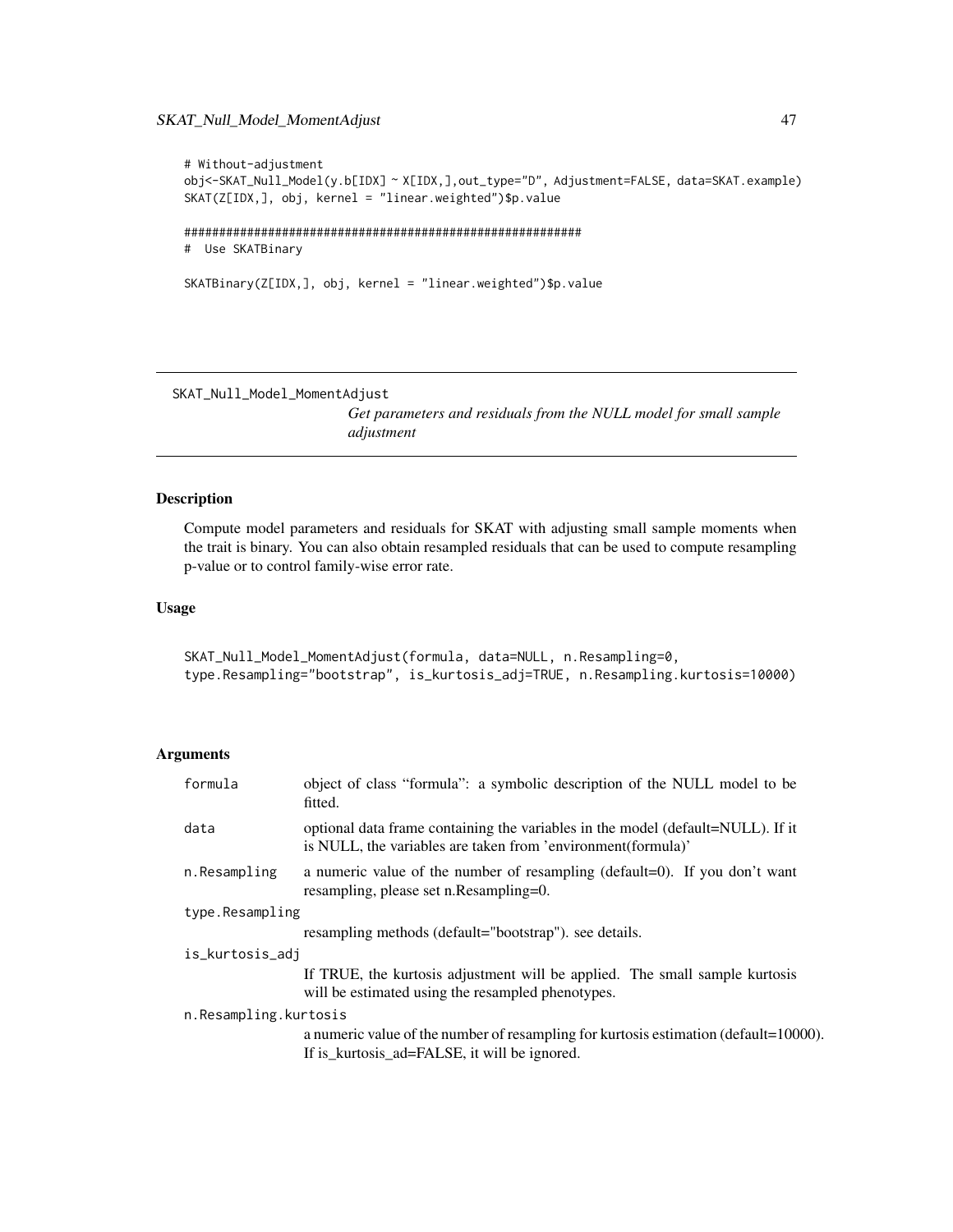#### Details

When the trait is binary, the SKAT can produce conservative results when the sample size is small. To address this, we developed a small sample adjustment method, which adjust asymptotic null distribution by estimating small sample variance and kurtosis. The small smaple variance is estimated analytically, and the small sample kurtosis is estimated using the resampling approach.

There are 2 different methods to get resampled residuals. "bootstrap" conducts the parametric bootstrap to resample residuals under the NULL model with considering covariates. "bootstrap.fast" (only for binary traits) is a fast implementation of "bootstrap". If there is no covariate, "bootstrap" is equivalent to the permutation method.

Since the kurtosis is estimated using random samples, SKAT with the kurtosis-based small sample adjustment can yield slightly different p-values for each run. If you want to reproduce p-values, please set a seed number using set.seed function in R.

#### Value

This function returns an object that has model parameters and residuals of the NULL model of no association between genetic variants and outcome phenotypes. After obtaining it, please use SKAT function to conduct association tests.

# Author(s)

Seunggeun Lee

#### Examples

```
data(SKAT.example)
Z<-SKAT.example$Z
#############################################################
# Compute the P-value of SKAT
IDX<-c(1:100,1001:1100)
# binary trait
obj<-SKAT_Null_Model_MomentAdjust(y.b[IDX] ~ X[IDX,], data=SKAT.example)
SKAT(Z[IDX,], obj, kernel = "linear.weighted")$p.value
```
SSD\_FILE\_OPEN *Internal variables for SSD and functions for other packages*

### **Description**

Internal variable for SSD and functions for other packages

<span id="page-47-0"></span>